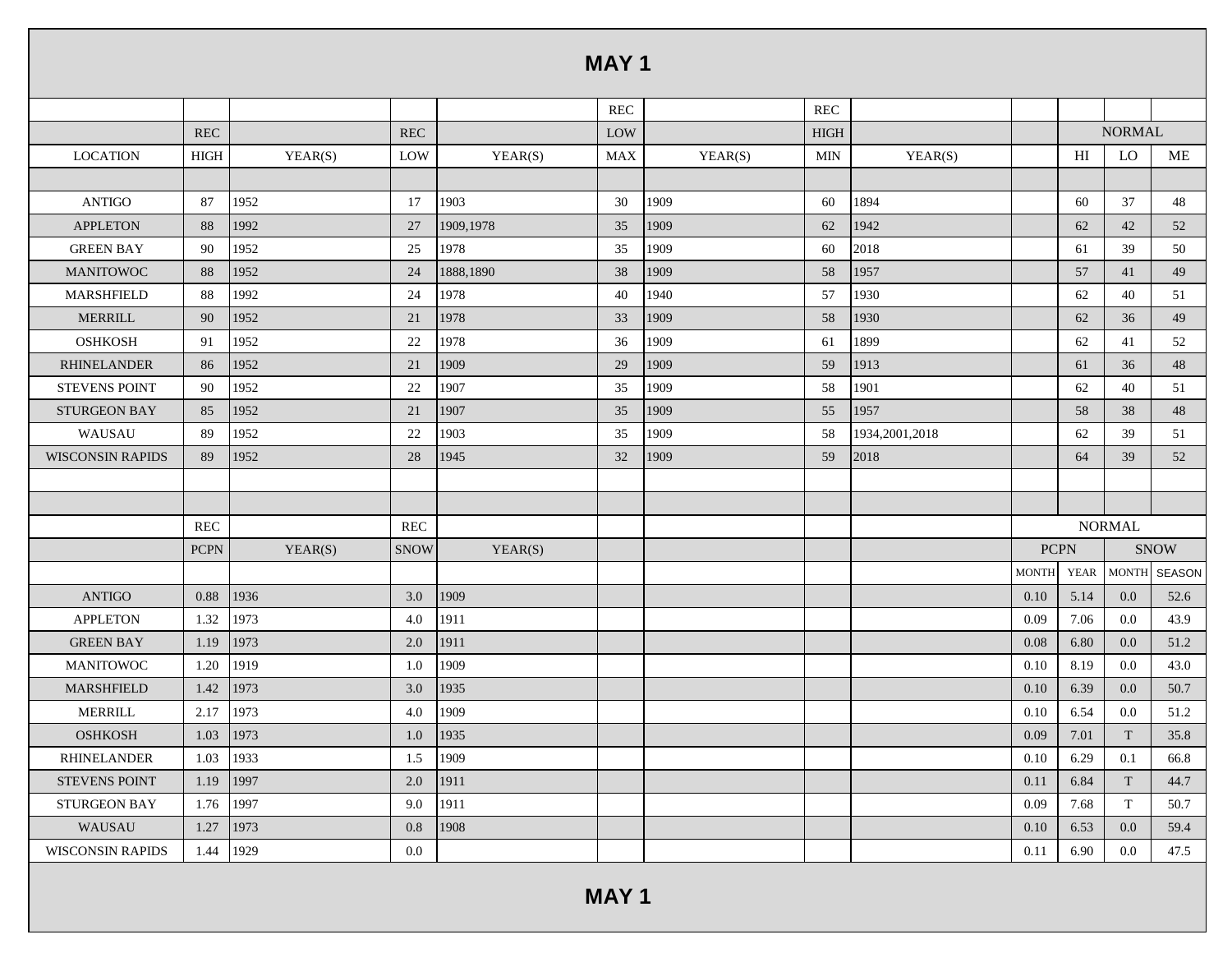|                         |             |         |                      |                | <b>MAY 2</b> |                  |                      |           |              |             |                        |             |
|-------------------------|-------------|---------|----------------------|----------------|--------------|------------------|----------------------|-----------|--------------|-------------|------------------------|-------------|
|                         |             |         |                      |                |              |                  |                      |           |              |             |                        |             |
|                         |             |         |                      |                | <b>REC</b>   |                  | $\operatorname{REC}$ |           |              |             |                        |             |
|                         | <b>REC</b>  |         | <b>REC</b>           |                | LOW          |                  | <b>HIGH</b>          |           |              |             | <b>NORMAL</b>          |             |
| <b>LOCATION</b>         | <b>HIGH</b> | YEAR(S) | LOW                  | YEAR(S)        | <b>MAX</b>   | YEAR(S)          | MIN                  | YEAR(S)   |              | HI          | LO                     | ME          |
|                         |             |         |                      |                |              |                  |                      |           |              |             |                        |             |
| <b>ANTIGO</b>           | 92          | 1959    | 19                   | 1911           | 33           | 1940             | 58                   | 1901      |              | 60          | 37                     | 49          |
| <b>APPLETON</b>         | 89          | 1959    | 23                   | 1911           | 41           | 1909             | 60                   | 2001      |              | 63          | 43                     | 53          |
| <b>GREEN BAY</b>        | 91          | 1959    | 22                   | 1911           | 38           | 1940             | 60                   | 1913,2001 |              | 61          | 39                     | 50          |
| <b>MANITOWOC</b>        | 84          | 1992    | 26                   | 1885,1911      | 37           | 1940             | 57                   | 1992      |              | 57          | 41                     | 49          |
| <b>MARSHFIELD</b>       | 92          | 1959    | 26                   | 1916,1924,1990 | 36           | 2005             | 58                   | 1951      |              | 63          | 40                     | 52          |
| <b>MERRILL</b>          | 94          | 1959    | 20                   | 1911           | 36           | 1940,2013        | 58                   | 1934      |              | 62          | 37                     | 49          |
| <b>OSHKOSH</b>          | 90          | 1959    | 23                   | 1964           | 35           | 1940             | 60                   | 1901,2001 |              | 63          | 41                     | 52          |
| <b>RHINELANDER</b>      | 90          | 1959    | 18                   | 1911           | 34           | 1940, 2011, 2013 | 62                   | 1959      |              | 61          | 36                     | 49          |
| <b>STEVENS POINT</b>    | 88          | 1959    | 14                   | 1911           | 37           | 1940             | 58                   | 1901      |              | 62          | 40                     | 51          |
| <b>STURGEON BAY</b>     | 81          | 1951    | 21                   | 1909           | 40           | 1909             | 52                   | 2018      |              | 59          | 38                     | 49          |
| WAUSAU                  | 91          | 1959    | 21                   | 1911           | 36           | 1940             | 59                   | 1955      |              | 63          | 40                     | 51          |
| <b>WISCONSIN RAPIDS</b> | 93          | 1959    | 21                   | 1911           | 36           | 1940             | 60                   | 1951      |              | 64          | 39                     | 52          |
|                         |             |         |                      |                |              |                  |                      |           |              |             |                        |             |
|                         |             |         |                      |                |              |                  |                      |           |              |             |                        |             |
|                         | <b>REC</b>  |         | $\operatorname{REC}$ |                |              |                  |                      |           |              |             | <b>NORMAL</b>          |             |
|                         | <b>PCPN</b> | YEAR(S) | <b>SNOW</b>          | YEAR(S)        |              |                  |                      |           | <b>PCPN</b>  |             |                        | <b>SNOW</b> |
|                         |             |         |                      |                |              |                  |                      |           | <b>MONTH</b> | <b>YEAR</b> | $\operatorname{MONTH}$ | SEASON      |
| <b>ANTIGO</b>           | 2.02        | 1908    | 2.0                  | 1935,1940      |              |                  |                      |           | 0.20         | 5.24        | 0.1                    | 52.7        |
| <b>APPLETON</b>         | 1.10        | 1964    | 2.0                  | 1940           |              |                  |                      |           | 0.18         | 7.15        | 0.0                    | 43.9        |
| <b>GREEN BAY</b>        | 1.03        | 1979    | 3.5                  | 1940           |              |                  |                      |           | 0.17         | 6.89        | 0.0                    | 51.2        |
| <b>MANITOWOC</b>        | 1.85        | 1933    | 4.0                  | 1940           |              |                  |                      |           | 0.19         | 8.28        | 0.0                    | 43.0        |
| MARSHFIELD              | 1.55        | 1979    | 1.0                  | 2005           |              |                  |                      |           | 0.21         | 6.50        | 0.1                    | 50.8        |
| MERRILL                 | 1.17        | 1973    | 2.0                  | 1940           |              |                  |                      |           | 0.21         | 6.65        | 0.0                    | 51.2        |
| <b>OSHKOSH</b>          | 1.01        | 2018    | 4.5                  | 1940           |              |                  |                      |           | 0.19         | 7.11        | T                      | 35.8        |
| <b>RHINELANDER</b>      | 1.55        | 1973    | 0.5                  | 1966           |              |                  |                      |           | 0.21         | 6.40        | 0.1                    | 66.8        |
| <b>STEVENS POINT</b>    | 1.40        | 1954    | 4.5                  | 1940           |              |                  |                      |           | 0.22         | 6.95        | T                      | 44.7        |
| STURGEON BAY            | 1.74        | 2008    | 4.0                  | 1940           |              |                  |                      |           | 0.19         | 7.78        | T                      | 50.7        |
| WAUSAU                  | 1.38        | 1954    | 5.5                  | 1935           |              |                  |                      |           | 0.21         | 6.64        | 0.0                    | 59.4        |
| <b>WISCONSIN RAPIDS</b> | 1.42        | 2012    | $\mathbf T$          | 1908,1976      |              |                  |                      |           | 0.22         | 7.01        | 0.0                    | 47.5        |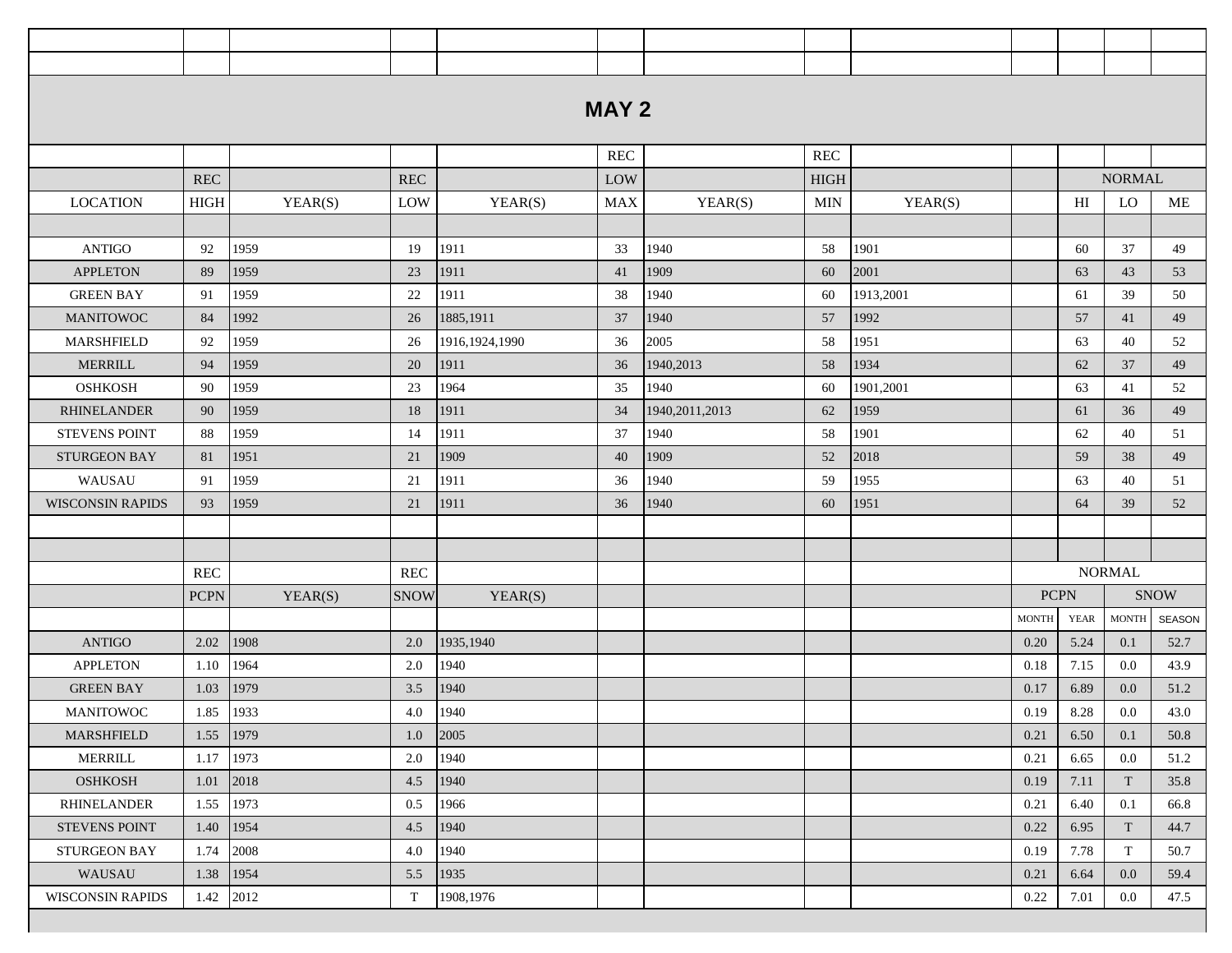|                         |             |                  |                           |                              | <b>MAY 2</b> |           |             |                  |              |             |                           |               |
|-------------------------|-------------|------------------|---------------------------|------------------------------|--------------|-----------|-------------|------------------|--------------|-------------|---------------------------|---------------|
|                         |             |                  |                           |                              |              |           |             |                  |              |             |                           |               |
|                         |             |                  |                           |                              |              |           |             |                  |              |             |                           |               |
|                         |             |                  |                           |                              | <b>MAY 3</b> |           |             |                  |              |             |                           |               |
|                         |             |                  |                           |                              | <b>REC</b>   |           | REC         |                  |              |             |                           |               |
|                         | <b>REC</b>  |                  | <b>REC</b>                |                              | LOW          |           | <b>HIGH</b> |                  |              |             | <b>NORMAL</b>             |               |
| <b>LOCATION</b>         | <b>HIGH</b> | YEAR(S)          | LOW                       | YEAR(S)                      | <b>MAX</b>   | YEAR(S)   | MIN         | YEAR(S)          |              | HI          | <b>LO</b>                 | ME            |
|                         |             |                  |                           |                              |              |           |             |                  |              |             |                           |               |
| <b>ANTIGO</b>           | 87          | 1955             | 18                        | 1909                         | 37           | 1954      | 61          | 1955             |              | 60          | 37                        | 49            |
| <b>APPLETON</b>         | 86          | 1949, 1955       | 27                        | 1967                         | 40           | 1929      | 61          | 1955,1959        |              | 63          | 43                        | 53            |
| <b>GREEN BAY</b>        | 86          | 1949             | 27                        | 1967,2004                    | 39           | 1935,1954 | 64          | 1913             |              | 62          | 40                        | 51            |
| <b>MANITOWOC</b>        | 85          | 1928             | 27                        | 1986                         | 42           | 1883,1907 | 56          | 1955             |              | 57          | 41                        | 49            |
| <b>MARSHFIELD</b>       | 86          | 1918,1955        | 21                        | 1967                         | 37           | 1954      | 60          | 1928, 1938, 1959 |              | 63          | 41                        | 52            |
| <b>MERRILL</b>          | 86          | 1949             | 19                        | 2004                         | 38           | 1954      | 60          | 1955             |              | 63          | 37                        | 50            |
| <b>OSHKOSH</b>          | 87          | 1949             | 25                        | 2004                         | 40           | 1954      | 65          | 1959             |              | 63          | 42                        | 53            |
| <b>RHINELANDER</b>      | 90          | 1959             | 19                        | 1909,1926,2004               | 32           | 1954      | 64          | 1955             |              | 62          | 36                        | 49            |
| <b>STEVENS POINT</b>    | 91          | 1959             | 19                        | 2004                         | 37           | 1954,2005 | 64          | 1928             |              | 63          | 41                        | 52            |
| <b>STURGEON BAY</b>     | 82          | 1928, 1955, 1980 | 22                        | 1911                         | 38           | 1935      | 54          | 2001             |              | 59          | 39                        | 49            |
| WAUSAU                  | 87          | 1955             | 21                        | 1909,2011                    | 35           | 1954      | 62          | 1959             |              | 63          | 40                        | 52            |
| <b>WISCONSIN RAPIDS</b> | 91          | 1949             | 23                        | 2004                         | 35           | 1954      | 63          | 1959             |              | 65          | 40                        | 52            |
|                         |             |                  |                           |                              |              |           |             |                  |              |             |                           |               |
|                         |             |                  |                           |                              |              |           |             |                  |              |             |                           |               |
|                         | <b>REC</b>  |                  | <b>REC</b>                |                              |              |           |             |                  |              |             | <b>NORMAL</b>             |               |
|                         | <b>PCPN</b> | YEAR(S)          | <b>SNOW</b>               | YEAR(S)                      |              |           |             |                  |              | <b>PCPN</b> |                           | <b>SNOW</b>   |
|                         |             |                  |                           |                              |              |           |             |                  | <b>MONTH</b> | YEAR        | <b>MONTH</b>              | <b>SEASON</b> |
| <b>ANTIGO</b>           | 1.03        | 2015             | 1.0                       | 1973                         |              |           |             |                  | 0.31         | 5.35        | 0.1                       | 52.7          |
| <b>APPLETON</b>         | 1.19        | 2012             | 0.5                       | 1907                         |              |           |             |                  | 0.28         | 7.25        | 0.1                       | 44.0          |
| <b>GREEN BAY</b>        | 1.25        | 2012             | T                         | 1907, 1926, 1954, 1973, 1976 |              |           |             |                  | 0.25         | 6.97        | 0.0                       | 51.2          |
| MANITOWOC               | 1.88        | 2012             | 0.3                       | 1926                         |              |           |             |                  | 0.29         | 8.38        | 0.0                       | 43.0          |
| MARSHFIELD              | 1.00        | 1981             | $\ensuremath{\mathrm{T}}$ | 1954                         |              |           |             |                  | 0.32         | 6.61        | 0.1                       | 50.8          |
| MERRILL                 | 1.24        | 1954             | T                         | 1973,1976                    |              |           |             |                  | 0.32         | 6.76        | 0.0                       | 51.2          |
| <b>OSHKOSH</b>          | 3.07        | 2012             | T                         | 1926,1929                    |              |           |             |                  | 0.29         | 7.21        | $\ensuremath{\mathrm{T}}$ | 35.8          |
| RHINELANDER             | 1.03        | 1942             | 0.2                       | 1954, 2011, 2013             |              |           |             |                  | 0.32         | 6.51        | 0.1                       | 66.8          |
| <b>STEVENS POINT</b>    | 2.23        | 1938             | T                         | 1925, 1954, 1973             |              |           |             |                  | 0.34         | 7.07        | T                         | 44.7          |
| STURGEON BAY            | 1.15        | 1938             | T                         | 1973,1976                    |              |           |             |                  | 0.29         | 7.88        | T                         | 50.7          |
| WAUSAU                  | 1.64        | 1981             | 0.4                       | 1954                         |              |           |             |                  | 0.32         | 6.75        | 0.1                       | 59.5          |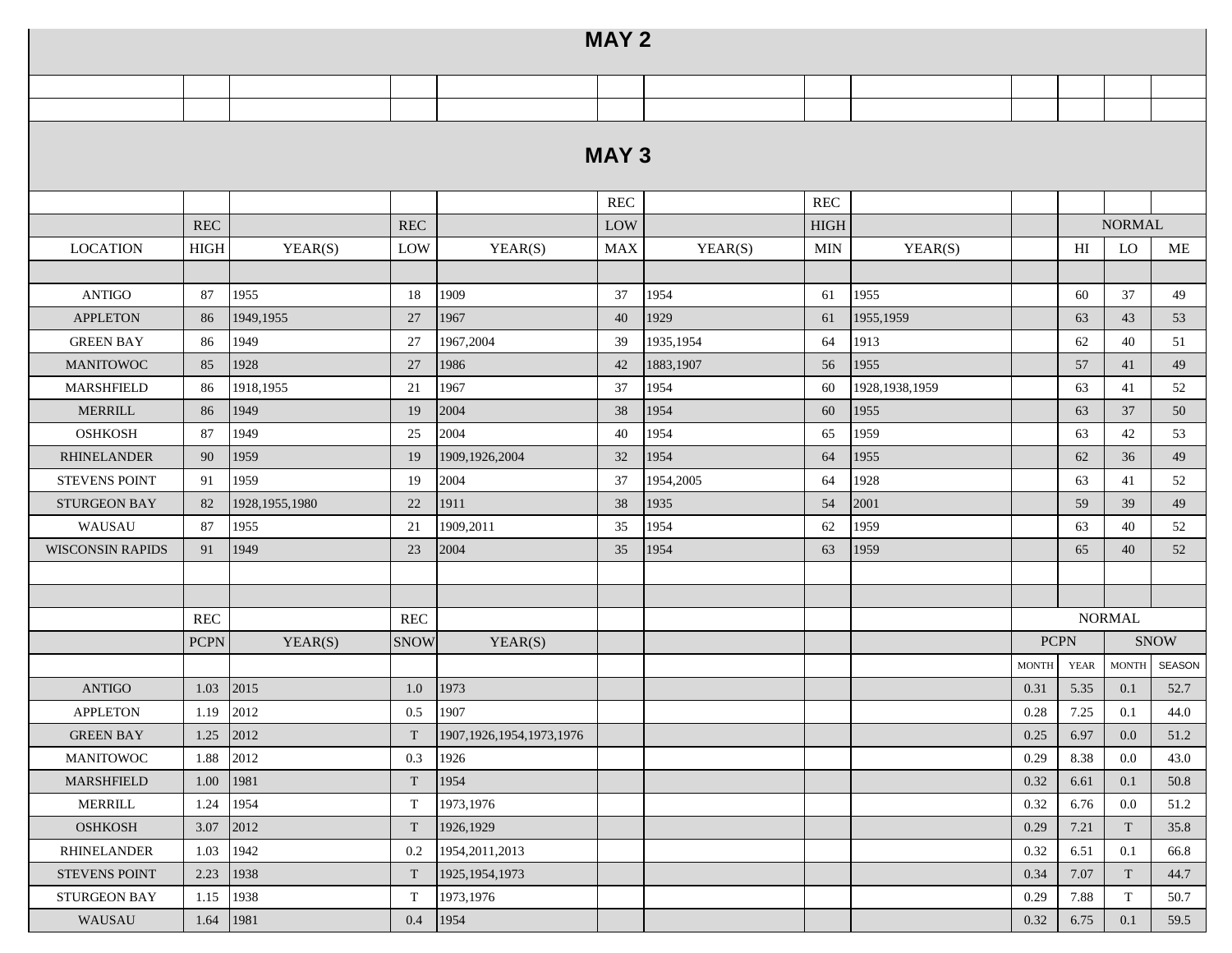| <b>WISCONSIN RAPIDS</b> | 1.16 1955    |                | T                         | 1973,1976        |              |         |             |         | 0.34         | 7.13                       | $0.0\,$       | 47.5         |
|-------------------------|--------------|----------------|---------------------------|------------------|--------------|---------|-------------|---------|--------------|----------------------------|---------------|--------------|
|                         |              |                |                           |                  |              |         |             |         |              |                            |               |              |
|                         |              |                |                           |                  | <b>MAY 3</b> |         |             |         |              |                            |               |              |
|                         |              |                |                           |                  |              |         |             |         |              |                            |               |              |
|                         |              |                |                           |                  |              |         |             |         |              |                            |               |              |
|                         |              |                |                           |                  |              |         |             |         |              |                            |               |              |
|                         |              |                |                           |                  | <b>MAY 4</b> |         |             |         |              |                            |               |              |
|                         |              |                |                           |                  | <b>REC</b>   |         | <b>REC</b>  |         |              |                            |               |              |
|                         | <b>REC</b>   |                | $\operatorname{REC}$      |                  | LOW          |         | <b>HIGH</b> |         |              |                            | <b>NORMAL</b> |              |
| <b>LOCATION</b>         | ${\rm HIGH}$ | YEAR(S)        | LOW                       | YEAR(S)          | <b>MAX</b>   | YEAR(S) | <b>MIN</b>  | YEAR(S) |              | $\mathop{\rm HI}\nolimits$ | LO            | ME           |
|                         |              |                |                           |                  |              |         |             |         |              |                            |               |              |
| <b>ANTIGO</b>           | 87           | 1949           | 17                        | 1909             | 34           | 1954    | 60          | 1934    |              | 61                         | 38            | 49           |
| <b>APPLETON</b>         | 88           | 1952           | 23                        | 1905             | 41           | 1954    | 64          | 1949    |              | 63                         | 43            | 53           |
| <b>GREEN BAY</b>        | 89           | 1952           | 27                        | 1907, 1954, 1966 | 40           | 1954    | 62          | 1949    |              | 62                         | 40            | 51           |
| <b>MANITOWOC</b>        | 90           | 1952           | 27                        | 1891,1907        | 39           | 1926    | 60          | 1955    |              | 58                         | 42            | 50           |
| MARSHFIELD              | 86           | 1980           | 24                        | 1967             | 38           | 1954    | 60          | 1949    |              | 63                         | 41            | 52           |
| <b>MERRILL</b>          | 87           | 1952           | 21                        | 1976             | 38           | 1954    | 65          | 1922    |              | 63                         | 37            | 50           |
| <b>OSHKOSH</b>          | 89           | 1952           | 25                        | 1907             | 41           | 1954    | 61          | 1949    |              | 63                         | $42\,$        | 53           |
| <b>RHINELANDER</b>      | 89           | 1959           | 21                        | 1909             | 32           | 1954    | 60          | 2000    |              | 62                         | 37            | 49           |
| <b>STEVENS POINT</b>    | 90           | 1952           | 18                        | 1907             | 38           | 1954    | 64          | 1949    |              | 63                         | 41            | 52           |
| <b>STURGEON BAY</b>     | 82           | 1934,1980,2000 | 20                        | 1907             | 37           | 1954    | 57          | 1955    |              | 60                         | 39            | 49           |
| WAUSAU                  | 90           | 1952           | 20                        | 1907             | 36           | 1954    | 62          | 1934    |              | 63                         | 40            | 52           |
| <b>WISCONSIN RAPIDS</b> | 92           | 1949           | 23                        | 1909,2011        | 39           | 1954    | 64          | 1949    |              | 65                         | 40            | 53           |
|                         |              |                |                           |                  |              |         |             |         |              |                            |               |              |
|                         |              |                |                           |                  |              |         |             |         |              |                            |               |              |
|                         | <b>REC</b>   |                | <b>REC</b>                |                  |              |         |             |         |              |                            | <b>NORMAL</b> |              |
|                         | <b>PCPN</b>  | YEAR(S)        | <b>SNOW</b>               | YEAR(S)          |              |         |             |         | <b>PCPN</b>  |                            |               | <b>SNOW</b>  |
|                         |              |                |                           |                  |              |         |             |         | <b>MONTH</b> | <b>YEAR</b>                |               | MONTH SEASON |
| <b>ANTIGO</b>           | 1.22         | 1938           | 1.0                       | 1954             |              |         |             |         | 0.41         | 5.45                       | 0.1           | 52.7         |
| <b>APPLETON</b>         | 1.33         | 2018           | $\mathbf T$               | 1929,1954        |              |         |             |         | 0.38         | 7.35                       | 0.1           | 44.0         |
| <b>GREEN BAY</b>        | 1.17         | 1913           | 0.2                       | 1954             |              |         |             |         | 0.34         | 7.06                       | $0.0\,$       | 51.2         |
| <b>MANITOWOC</b>        | 1.53         | 2018           | 0.0                       |                  |              |         |             |         | 0.39         | 8.48                       | $0.0\,$       | 43.0         |
| MARSHFIELD              | 1.97         | 1928           | $\ensuremath{\mathrm{T}}$ | 1954             |              |         |             |         | 0.43         | 6.72                       | 0.1           | 50.8         |
| <b>MERRILL</b>          | 1.12         | 1928           | 0.2                       | 1954             |              |         |             |         | 0.42         | 6.86                       | $0.0\,$       | 51.2         |
| <b>OSHKOSH</b>          | 1.20         | 2018           | 1.0                       | 1946             |              |         |             |         | 0.39         | 7.31                       | T             | 35.8         |
| <b>RHINELANDER</b>      | 1.21         | 1912           | 0.2                       | 1954             |              |         |             |         | 0.42         | 6.61                       | 0.1           | 66.8         |
| STEVENS POINT           | 1.50         | 1913           | $0.3\,$                   | 1954             |              |         |             |         | 0.46         | 7.19                       | T             | 44.7         |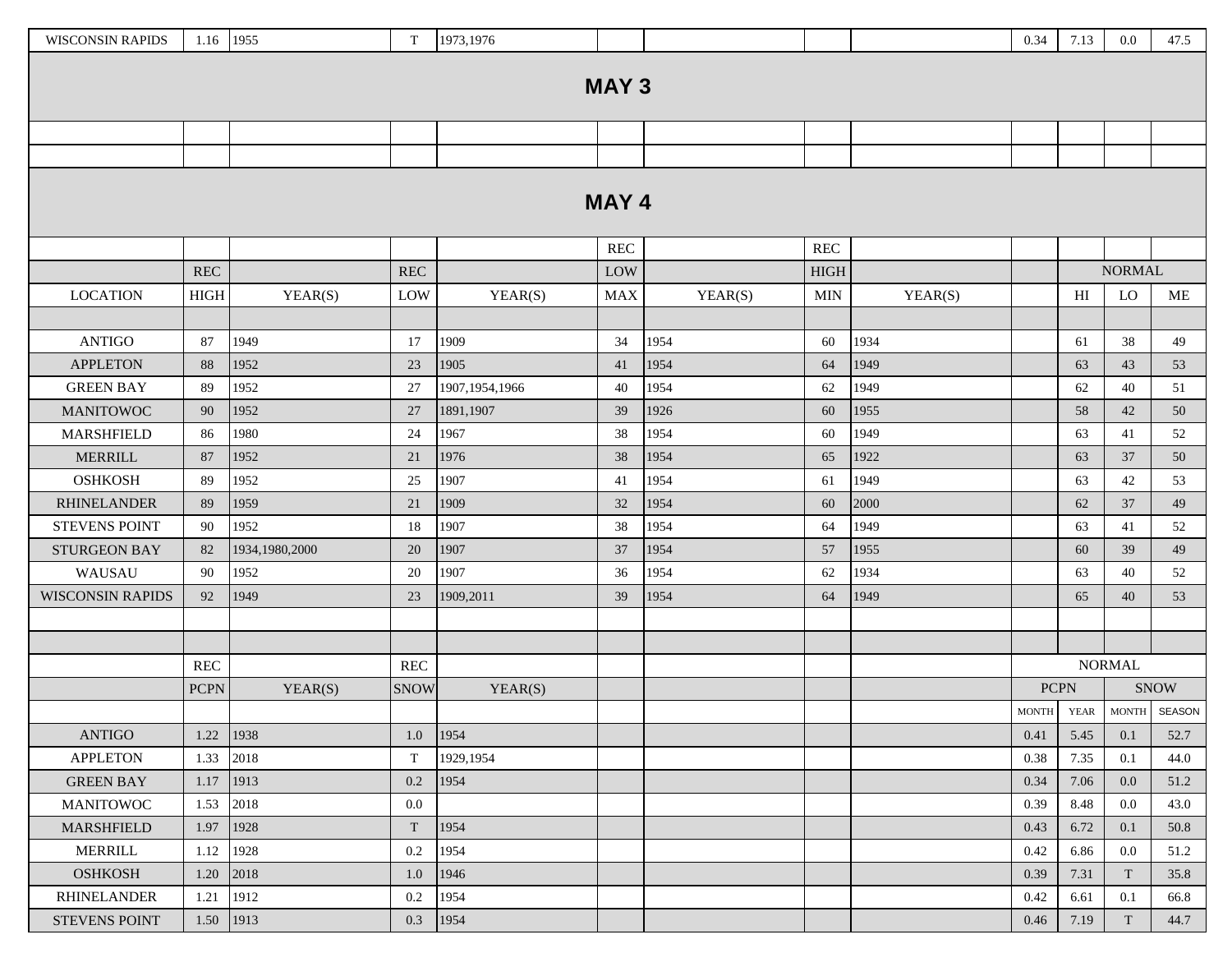| <b>STURGEON BAY</b>     | 2.09        | 1959      | T                         | 1926             |              |                  |             |         | 0.38         | 7.97        | T             | 50.7        |
|-------------------------|-------------|-----------|---------------------------|------------------|--------------|------------------|-------------|---------|--------------|-------------|---------------|-------------|
| WAUSAU                  | 1.23        | 1938      | 0.4                       | 1954             |              |                  |             |         | 0.42         | 6.85        | 0.1           | 59.5        |
| <b>WISCONSIN RAPIDS</b> | 0.88        | 1913      | $0.0\,$                   |                  |              |                  |             |         | 0.45         | 7.24        | 0.0           | 47.5        |
|                         |             |           |                           |                  |              |                  |             |         |              |             |               |             |
|                         |             |           |                           |                  | MAY 4        |                  |             |         |              |             |               |             |
|                         |             |           |                           |                  |              |                  |             |         |              |             |               |             |
|                         |             |           |                           |                  |              |                  |             |         |              |             |               |             |
|                         |             |           |                           |                  |              |                  |             |         |              |             |               |             |
|                         |             |           |                           |                  |              |                  |             |         |              |             |               |             |
|                         |             |           |                           |                  | <b>MAY 5</b> |                  |             |         |              |             |               |             |
|                         |             |           |                           |                  |              |                  |             |         |              |             |               |             |
|                         |             |           |                           |                  | <b>REC</b>   |                  | <b>REC</b>  |         |              |             |               |             |
|                         | <b>REC</b>  |           | $\operatorname{REC}$      |                  | LOW          |                  | <b>HIGH</b> |         |              |             | <b>NORMAL</b> |             |
| <b>LOCATION</b>         | <b>HIGH</b> | YEAR(S)   | LOW                       | YEAR(S)          | <b>MAX</b>   | YEAR(S)          | MIN         | YEAR(S) |              | HI          | LO            | ME          |
|                         |             |           |                           |                  |              |                  |             |         |              |             |               |             |
| <b>ANTIGO</b>           | 87          | 1949      | 23                        | 1954             | 37           | 1954             | 63          | 1949    |              | 61          | 38            | 50          |
| <b>APPLETON</b>         | 90          | 1949      | 26                        | 1992             | 41           | 1954             | 66          | 1949    |              | 64          | 44            | 54          |
| <b>GREEN BAY</b>        | 90          | 1949      | 26                        | 1891,1967        | 40           | 1890, 1954, 1979 | 70          | 1949    |              | 63          | 40            | 51          |
| <b>MANITOWOC</b>        | 85          | 1952      | 23                        | 1891             | 39           | 1954             | 60          | 2000    |              | 58          | 42            | 50          |
| <b>MARSHFIELD</b>       | 85          | 1949.1980 | 25                        | 1968             | 42           | 1954             | 68          | 1982    |              | 64          | 41            | 52          |
| <b>MERRILL</b>          | 90          | 1934      | 18                        | 1907             | 38           | 1989             | 61          | 1949    |              | 63          | 38            | 51          |
| <b>OSHKOSH</b>          | 91          | 1949      | 26                        | 1968             | 42           | 1954             | 69          | 1949    |              | 64          | 43            | 53          |
| <b>RHINELANDER</b>      | 88          | 1918      | 21                        | 1954             | 34           | 1954             | 61          | 1962    |              | 62          | 37            | 50          |
| <b>STEVENS POINT</b>    | 91          | 1949      | 19                        | 1900             | 41           | 1954             | 66          | 1949    |              | 63          | 41            | 52          |
| <b>STURGEON BAY</b>     | 89          | 1930      | 24                        | 1910             | 37           | 1954             | 60          | 1980    |              | 60          | 39            | 50          |
| WAUSAU                  | 86          | 1949      | 26                        | 1900,1967        | 38           | 1954             | 64          | 1949    |              | 64          | 41            | 52          |
| <b>WISCONSIN RAPIDS</b> | 93          | 1949      | 21                        | 1967             | 41           | 1954             | 69          | 1949    |              | 65          | 41            | 53          |
|                         |             |           |                           |                  |              |                  |             |         |              |             |               |             |
|                         |             |           |                           |                  |              |                  |             |         |              |             |               |             |
|                         | <b>REC</b>  |           | <b>REC</b>                |                  |              |                  |             |         |              |             | <b>NORMAL</b> |             |
|                         | <b>PCPN</b> | YEAR(S)   | <b>SNOW</b>               | YEAR(S)          |              |                  |             |         | <b>PCPN</b>  |             |               | <b>SNOW</b> |
|                         |             |           |                           |                  |              |                  |             |         | <b>MONTH</b> | <b>YEAR</b> | <b>MONTH</b>  | SEASON      |
| <b>ANTIGO</b>           | 0.97        | 2003      | $\mathbf T$               | 1979             |              |                  |             |         | 0.51         | 5.55        | 0.2           | 52.8        |
| <b>APPLETON</b>         | 1.31        | 1913      | $\ensuremath{\mathrm{T}}$ | 1954             |              |                  |             |         | 0.47         | 7.44        | 0.1           | 44.0        |
| <b>GREEN BAY</b>        | 1.15        | 1974      | 2.5                       | 1890             |              |                  |             |         | 0.42         | 7.14        | 0.1           | 51.3        |
| <b>MANITOWOC</b>        | 0.94        | 2003      | $0.0\,$                   |                  |              |                  |             |         | 0.49         | 8.58        | $0.0\,$       | 43.0        |
| MARSHFIELD              | 1.15        | 1964      | $\mathbf T$               | 1954             |              |                  |             |         | 0.54         | 6.83        | 0.1           | 50.8        |
| MERRILL                 | 1.37        | 1999      | $\ensuremath{\mathrm{T}}$ | 1996             |              |                  |             |         | 0.53         | 6.97        | 0.0           | 51.2        |
| <b>OSHKOSH</b>          | 1.30        | 1913      | $\mathbf T$               | 1907, 1944, 1954 |              |                  |             |         | 0.48         | 7.40        | T             | 35.8        |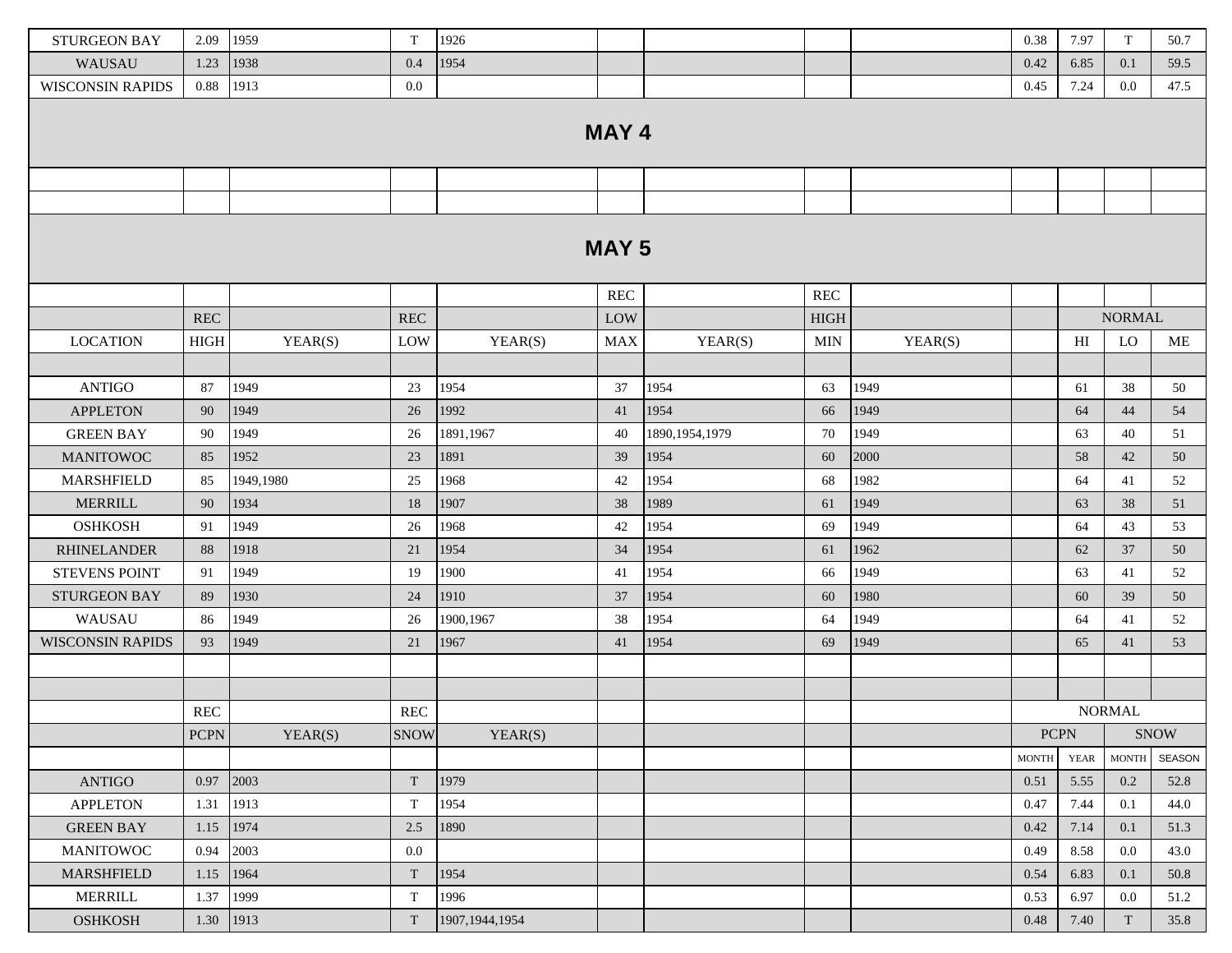| <b>RHINELANDER</b>      | 1.03        | 1982      | 5.0                  | 1979      |              |         |                      |           | 0.53         | 6.72        | 0.1           | 66.8        |
|-------------------------|-------------|-----------|----------------------|-----------|--------------|---------|----------------------|-----------|--------------|-------------|---------------|-------------|
| <b>STEVENS POINT</b>    | 0.91        | 1959      | $\rm T$              | 1925      |              |         |                      |           | 0.57         | 7.30        | T             | 44.7        |
| <b>STURGEON BAY</b>     | 1.15        | 1913      | 1.0                  | 1979      |              |         |                      |           | 0.47         | 8.06        | T             | 50.7        |
| WAUSAU                  | 1.55        | 1960      | 1.3                  | 1996      |              |         |                      |           | 0.52         | 6.95        | 0.1           | 59.5        |
| <b>WISCONSIN RAPIDS</b> | 1.60        | 1982      | $\mathbf T$          | 1989      |              |         |                      |           | 0.57         | 7.36        | 0.0           | 47.5        |
|                         |             |           |                      |           | <b>MAY 5</b> |         |                      |           |              |             |               |             |
|                         |             |           |                      |           |              |         |                      |           |              |             |               |             |
|                         |             |           |                      |           |              |         |                      |           |              |             |               |             |
|                         |             |           |                      |           |              |         |                      |           |              |             |               |             |
|                         |             |           |                      |           | <b>MAY 6</b> |         |                      |           |              |             |               |             |
|                         |             |           |                      |           | <b>REC</b>   |         | $\operatorname{REC}$ |           |              |             |               |             |
|                         | <b>REC</b>  |           | <b>REC</b>           |           | LOW          |         | <b>HIGH</b>          |           |              |             | <b>NORMAL</b> |             |
| <b>LOCATION</b>         | <b>HIGH</b> | YEAR(S)   | LOW                  | YEAR(S)   | <b>MAX</b>   | YEAR(S) | <b>MIN</b>           | YEAR(S)   |              | HI          | LO            | ME          |
|                         |             |           |                      |           |              |         |                      |           |              |             |               |             |
| <b>ANTIGO</b>           | 86          | 1934      | 20                   | 1970      | 37           | 1954    | 62                   | 1930      |              | 61          | 38            | 50          |
| <b>APPLETON</b>         | 91          | 1934      | 25                   | 1989      | 38           | 1989    | 63                   | 2000      |              | 64          | 44            | 54          |
| <b>GREEN BAY</b>        | 92          | 1934      | 24                   | 1970      | 36           | 1989    | 63                   | 1930,1964 |              | 63          | 41            | 52          |
| <b>MANITOWOC</b>        | 93          | 1934      | 25                   | 1890      | 38           | 1989    | 55                   | 2000      |              | 58          | 42            | 50          |
| MARSHFIELD              | 93          | 1934      | 22                   | 1989      | 36           | 1989    | 60                   | 1964      |              | 64          | 42            | 53          |
| <b>MERRILL</b>          | 88          | 2016      | 15                   | 1950      | 34           | 1989    | 67                   | 1941      |              | 64          | 38            | 51          |
| <b>OSHKOSH</b>          | 93          | 1934      | 27                   | 1954,1989 | 35           | 1989    | 64                   | 1964      |              | 64          | 43            | 54          |
| <b>RHINELANDER</b>      | 93          | 1930.1934 | 22                   | 1983      | 35           | 1954    | 60                   | 1964,2000 |              | 63          | 37            | 50          |
| <b>STEVENS POINT</b>    | 93          | 1934      | 24                   | 1989      | 37           | 1989    | 65                   | 1964      |              | 64          | 42            | 53          |
| <b>STURGEON BAY</b>     | 89          | 1934      | 25                   | 1968,1970 | 39           | 1989    | 55                   | 1959      |              | 60          | 40            | 50          |
| WAUSAU                  | 89          | 2016      | 23                   | 1989      | 35           | 1989    | 64                   | 2000      |              | 64          | 41            | 53          |
| <b>WISCONSIN RAPIDS</b> | 94          | 1934      | 22                   | 1989      | 35           | 1989    | 64                   | 1964      |              | 66          | 41            | 53          |
|                         |             |           |                      |           |              |         |                      |           |              |             |               |             |
|                         |             |           |                      |           |              |         |                      |           |              |             |               |             |
|                         | <b>REC</b>  |           | $\operatorname{REC}$ |           |              |         |                      |           |              |             | <b>NORMAL</b> |             |
|                         | <b>PCPN</b> | YEAR(S)   | <b>SNOW</b>          | YEAR(S)   |              |         |                      |           |              | <b>PCPN</b> |               | <b>SNOW</b> |
|                         |             |           |                      |           |              |         |                      |           | <b>MONTH</b> | <b>YEAR</b> | <b>MONTH</b>  | SEASON      |
| <b>ANTIGO</b>           | 2.66        | 1936      | 3.5                  | 1979      |              |         |                      |           | 0.60         | 5.64        | 0.2           | 52.8        |
| <b>APPLETON</b>         | 1.98        | 1960      | 0.5                  | 1954      |              |         |                      |           | 0.56         | 7.53        | 0.1           | 44.0        |
| <b>GREEN BAY</b>        | 2.04        | 1960      | 0.8                  | 1954      |              |         |                      |           | 0.50         | 7.22        | 0.1           | 51.3        |
| <b>MANITOWOC</b>        | 2.18        | 1919      | $\mathbf T$          | 1906,1925 |              |         |                      |           | 0.58         | 8.67        | $0.0\,$       | 43.0        |
| <b>MARSHFIELD</b>       | 2.12        | 1932      | T                    | 1942,1954 |              |         |                      |           | 0.64         | 6.93        | 0.2           | 50.9        |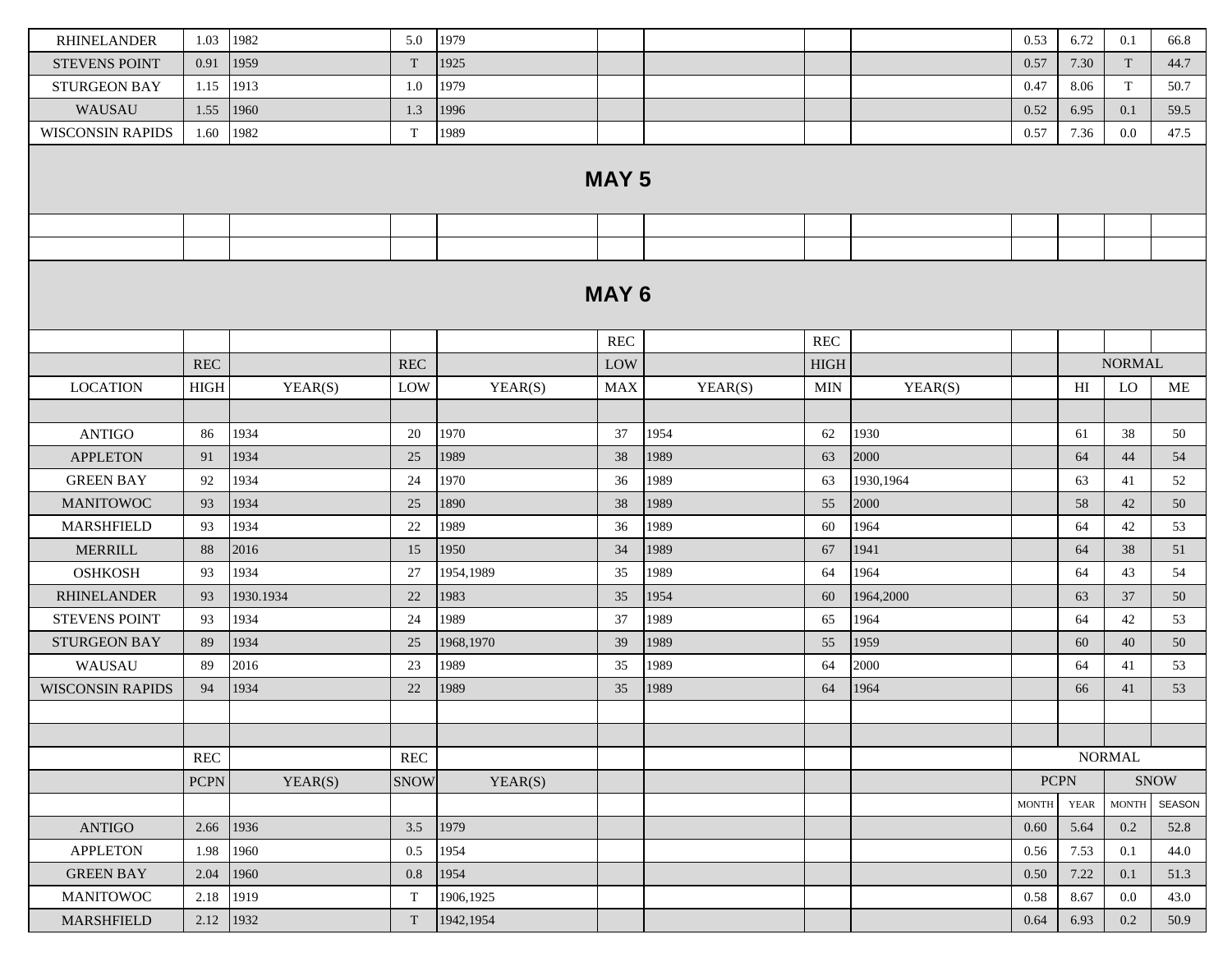| <b>MERRILL</b>          | 2.45                 | 1936       | T                    | 1906                   |                      |         |             |           | 0.63                   | 7.07        | 0.1           | 51.3        |
|-------------------------|----------------------|------------|----------------------|------------------------|----------------------|---------|-------------|-----------|------------------------|-------------|---------------|-------------|
| <b>OSHKOSH</b>          | 1.56                 | 1960       | T                    | 1906,1954              |                      |         |             |           | 0.57                   | 7.49        | T             | 35.8        |
| <b>RHINELANDER</b>      | 1.54                 | 1999       | T                    | 1960                   |                      |         |             |           | 0.63                   | 6.82        | 0.1           | 66.8        |
| <b>STEVENS POINT</b>    | 1.95                 | 1960       | 0.3                  | 1954                   |                      |         |             |           | 0.68                   | 7.41        | T             | 44.7        |
| <b>STURGEON BAY</b>     | 1.96                 | 1930       | T                    | 1940, 1974, 1976, 1989 |                      |         |             |           | 0.57                   | 8.16        | T             | 50.7        |
| WAUSAU                  | 2.92                 | 1936       | T                    | 1989                   |                      |         |             |           | 0.63                   | 7.06        | 0.1           | 59.5        |
| <b>WISCONSIN RAPIDS</b> | 2.56                 | 1932       | $\mathbf T$          | 1989                   |                      |         |             |           | 0.68                   | 7.47        | $0.0\,$       | 47.5        |
|                         |                      |            |                      |                        | <b>MAY 6</b>         |         |             |           |                        |             |               |             |
|                         |                      |            |                      |                        |                      |         |             |           |                        |             |               |             |
|                         |                      |            |                      |                        |                      |         |             |           |                        |             |               |             |
|                         |                      |            |                      |                        | <b>MAY 7</b>         |         |             |           |                        |             |               |             |
|                         |                      |            |                      |                        | $\operatorname{REC}$ |         | <b>REC</b>  |           |                        |             |               |             |
|                         | REC                  |            | <b>REC</b>           |                        | LOW                  |         | <b>HIGH</b> |           |                        |             | <b>NORMAL</b> |             |
| <b>LOCATION</b>         | <b>HIGH</b>          | YEAR(S)    | LOW                  | YEAR(S)                | <b>MAX</b>           | YEAR(S) | MIN         | YEAR(S)   |                        | HI          | LO            | ME          |
|                         |                      |            |                      |                        |                      |         |             |           |                        |             |               |             |
| <b>ANTIGO</b>           | 84                   | 1926       | 20                   | 1954,1989              | 36                   | 1960    | 65          | 1936      |                        | 62          | 39            | 50          |
| <b>APPLETON</b>         | 84                   | 1965,2000  | 28                   | 1954,1989              | 38                   | 1960    | 66          | 2000      |                        | 65          | 44            | 54          |
| <b>GREEN BAY</b>        | 87                   | 1896       | 27                   | 1954,1974              | 37                   | 1960    | 66          | 1936      |                        | 63          | 41            | 52          |
| <b>MANITOWOC</b>        | 85                   | 1934       | 26                   | 1890                   | 40                   | 1885    | 56          | 1936      |                        | 59          | 42            | 51          |
| <b>MARSHFIELD</b>       | 89                   | 1934       | 22                   | 1989                   | 38                   | 1960    | 64          | 1936      |                        | 64          | 42            | 53          |
| <b>MERRILL</b>          | 86                   | 1926       | $22\,$               | 1958                   | 43                   | 1947    | 63          | 2000      |                        | 64          | 38            | 51          |
| <b>OSHKOSH</b>          | 86                   | 1896       | 25                   | 1948                   | 40                   | 1960    | 65          | 1936      |                        | 64          | 43            | 54          |
| <b>RHINELANDER</b>      | 87                   | 1926       | 24                   | 1974                   | 33                   | 1960    | 64          | 1936,2000 |                        | 63          | 38            | 50          |
| <b>STEVENS POINT</b>    | 90                   | 1896       | 25                   | 1954                   | 42                   | 1906    | 68          | 1939      |                        | 64          | 42            | 53          |
| STURGEON BAY            | 82                   | 1936       | 25                   | 1925,1974              | 38                   | 1960    | 57          | 2000      |                        | 61          | 40            | 50          |
| WAUSAU                  | 89                   | 1896       | 25                   | 1954                   | 34                   | 1960    | 66          | 1936      |                        | 64          | 41            | 53          |
| <b>WISCONSIN RAPIDS</b> | 88                   | 1965       | 23                   | 1925                   | 38                   | 1960    | 65          | 2000      |                        | 66          | 41            | 54          |
|                         |                      |            |                      |                        |                      |         |             |           |                        |             |               |             |
|                         |                      |            |                      |                        |                      |         |             |           |                        |             |               |             |
|                         | $\operatorname{REC}$ |            | $\operatorname{REC}$ |                        |                      |         |             |           |                        |             | <b>NORMAL</b> |             |
|                         | <b>PCPN</b>          | YEAR(S)    | <b>SNOW</b>          | YEAR(S)                |                      |         |             |           | <b>PCPN</b>            |             |               | <b>SNOW</b> |
|                         |                      |            |                      |                        |                      |         |             |           | $\operatorname{MONTH}$ | <b>YEAR</b> | <b>MONTH</b>  | SEASON      |
| <b>ANTIGO</b>           | 0.85                 | 1960       | 3.0                  | 2010                   |                      |         |             |           | 0.70                   | 5.74        | 0.2           | 52.8        |
| <b>APPLETON</b>         | 1.15                 | 1942, 1973 | 0.5                  | 2010                   |                      |         |             |           | 0.66                   | 7.63        | 0.1           | 44.0        |
| <b>GREEN BAY</b>        | 0.84 2010            |            | 0.7                  | 2010                   |                      |         |             |           | 0.58                   | 7.30        | 0.1           | 51.3        |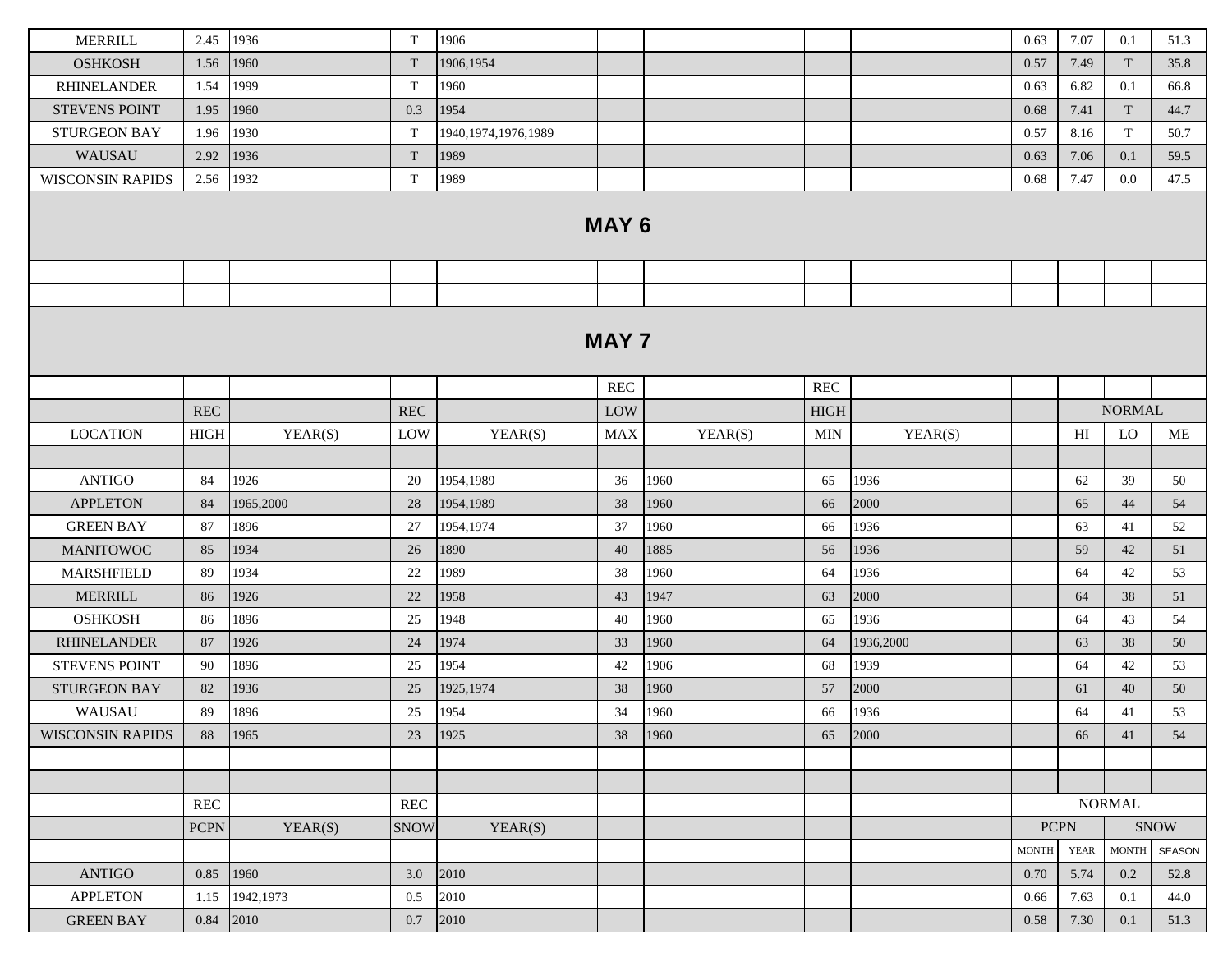| <b>MANITOWOC</b>        | 0.92          | 1904      | 0.0                  |           |              |           |             |           | 0.67         | 8.76        | $0.0\,$       | 43.0                                          |
|-------------------------|---------------|-----------|----------------------|-----------|--------------|-----------|-------------|-----------|--------------|-------------|---------------|-----------------------------------------------|
| <b>MARSHFIELD</b>       | 1.73          | 1960      | 2.0                  | 1960      |              |           |             |           | 0.75         | 7.04        | 0.2           | 50.9                                          |
| <b>MERRILL</b>          | 0.77          | 1960      | 3.5                  | 1960      |              |           |             |           | 0.73         | 7.17        | 0.1           | 51.3                                          |
| <b>OSHKOSH</b>          | 0.92          | 1904      | T                    | 1906,2010 |              |           |             |           | 0.66         | 7.58        | T             | 35.8                                          |
| <b>RHINELANDER</b>      | 1.36          | 1999      | 7.0                  | 1960      |              |           |             |           | 0.73         | 6.92        | 0.1           | 66.8                                          |
| <b>STEVENS POINT</b>    | 1.43          | 1960      | 2.0                  | 1923      |              |           |             |           | 0.79         | 7.52        | T             | 44.7                                          |
| <b>STURGEON BAY</b>     | 1.10          | 2010      | 5.5                  | 1954      |              |           |             |           | 0.66         | 8.25        | T             | 50.7                                          |
| WAUSAU                  | 0.95          | 2001      | 2.5                  | 1960      |              |           |             |           | 0.73         | 7.16        | 0.1           | 59.5                                          |
| <b>WISCONSIN RAPIDS</b> | 1.21          | 1919      | 2.0                  | 1960      |              |           |             |           | 0.79         | 7.58        | $0.0\,$       | 47.5                                          |
|                         |               |           |                      |           | <b>MAY 7</b> |           |             |           |              |             |               |                                               |
|                         |               |           |                      |           |              |           |             |           |              |             |               |                                               |
|                         |               |           |                      |           |              |           |             |           |              |             |               |                                               |
|                         |               |           |                      |           | <b>MAY 8</b> |           |             |           |              |             |               |                                               |
|                         |               |           |                      |           | <b>REC</b>   |           | <b>REC</b>  |           |              |             |               |                                               |
|                         | <b>REC</b>    |           | REC                  |           | LOW          |           | <b>HIGH</b> |           |              |             | <b>NORMAL</b> |                                               |
| <b>LOCATION</b>         | $_{\rm HIGH}$ | YEAR(S)   | LOW                  | YEAR(S)   | <b>MAX</b>   | YEAR(S)   | <b>MIN</b>  | YEAR(S)   |              | HI          | <b>LO</b>     | ME                                            |
|                         |               |           |                      |           |              |           |             |           |              |             |               |                                               |
| <b>ANTIGO</b>           | 93            | 1895      | 23                   | 1948      | 37           | 2020      | 63          | 1936      |              | 62          | 39            | 51                                            |
| <b>APPLETON</b>         | 84            | 1936      | 23                   | 1906      | 41           | 1933      | 63          | 2000      |              | 65          | 45            | 55                                            |
| <b>GREEN BAY</b>        | 88            | 1896      | 25                   | 1950,1966 | 40           | 1907      | 64          | 1896,1936 |              | 64          | 41            | 52                                            |
| <b>MANITOWOC</b>        | 84            | 1936      | 21                   | 1967      | 42           | 1907,2020 | 58          | 1936      |              | 59          | 43            | 51                                            |
| <b>MARSHFIELD</b>       | 86            | 1934      | 25                   | 1948      | 36           | 1954      | 64          | 2000      |              | 65          | 42            | 53                                            |
| <b>MERRILL</b>          | 90            | 1934      | 22                   | 1976      | 40           | 1960,2020 | 62          | 2000      |              | 64          | 39            | 52                                            |
| <b>OSHKOSH</b>          | 86            | 1896      | 25                   | 1947      | 43           | 1960      | 66          | 2000      |              | 65          | 44            | 54                                            |
| <b>RHINELANDER</b>      | 87            | 1926      | 22                   | 1929,2017 | 34           | 1923      | 61          | 1957      |              | 63          | 38            | 51                                            |
| <b>STEVENS POINT</b>    | 89            | 1896      | 21                   | 1954      | 38           | 1960      | 66          | 1963      |              | 64          | 42            | 53                                            |
| <b>STURGEON BAY</b>     | 83            | 1936,2000 | 20                   | 1925      | 38           | 1960      | 55          | 1936      |              | 61          | 40            | 51                                            |
| WAUSAU                  | 89            | 1896      | 25                   | 1947,1948 | 39           | 1924,1954 | 65          | 1896      |              | 65          | 42            | 53                                            |
| <b>WISCONSIN RAPIDS</b> | 86            | 1928      | 23                   | 1947      | 38           | 1933      | 60          | 1936      |              | 66          | 42            | 54                                            |
|                         |               |           |                      |           |              |           |             |           |              |             |               |                                               |
|                         |               |           |                      |           |              |           |             |           |              |             |               |                                               |
|                         | <b>REC</b>    |           | $\operatorname{REC}$ |           |              |           |             |           |              |             | <b>NORMAL</b> |                                               |
|                         | <b>PCPN</b>   | YEAR(S)   | <b>SNOW</b>          | YEAR(S)   |              |           |             |           | $PCPN$       |             |               | $\operatorname{S} \text{N} \text{O} \text{W}$ |
|                         |               |           |                      |           |              |           |             |           | <b>MONTH</b> | <b>YEAR</b> | <b>MONTH</b>  | SEASON                                        |
| <b>ANTIGO</b>           | 1.20 1904     |           | $5.0$   1923         |           |              |           |             |           | $0.80\,$     | 5.84        | 0.2           | 52.8                                          |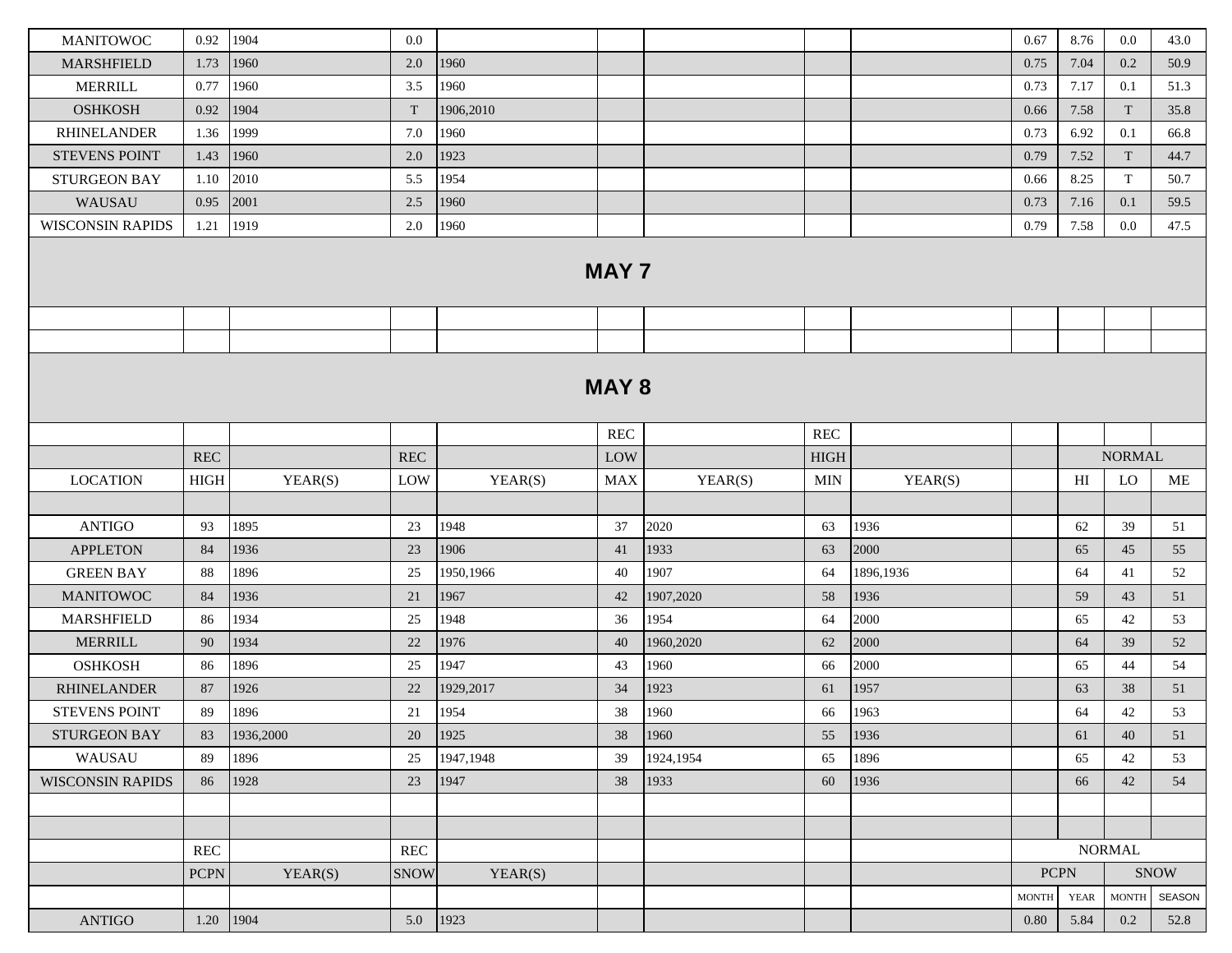| <b>APPLETON</b>         | 1.24                 | 2004         | 1.0                  | 1960                         |                                      |           |                      |           | 0.75 | 7.72                       | 0.1                       | 44.0 |
|-------------------------|----------------------|--------------|----------------------|------------------------------|--------------------------------------|-----------|----------------------|-----------|------|----------------------------|---------------------------|------|
| <b>GREEN BAY</b>        | 1.74                 | 1904         | 2.0                  | 1960                         |                                      |           |                      |           | 0.67 | 7.39                       | 0.1                       | 51.3 |
| <b>MANITOWOC</b>        | 2.50                 | 1924         | 1.5                  | 1923                         |                                      |           |                      |           | 0.77 | 8.86                       | 0.0                       | 43.0 |
| MARSHFIELD              | 1.87                 | 1964         | 3.0                  | 1960                         |                                      |           |                      |           | 0.85 | 7.14                       | 0.2                       | 50.9 |
| <b>MERRILL</b>          | 1.24                 | 1995         | 1.2                  | 1923                         |                                      |           |                      |           | 0.84 | 7.28                       | 0.1                       | 51.3 |
| <b>OSHKOSH</b>          | 2.10                 | 1900         | T                    | 1906,2010                    |                                      |           |                      |           | 0.76 | 7.68                       | $\ensuremath{\mathrm{T}}$ | 35.8 |
| <b>RHINELANDER</b>      | 0.80                 | 1961         | 3.0                  | 1960                         |                                      |           |                      |           | 0.83 | 7.02                       | $0.2\,$                   | 66.9 |
| <b>STEVENS POINT</b>    | 1.22                 | 2004         | T                    | 1924, 1933, 1945, 1962, 2010 |                                      |           |                      |           | 0.90 | 7.63                       | T                         | 44.7 |
| <b>STURGEON BAY</b>     | 1.07                 | 1924         | 4.0                  | 1907                         |                                      |           |                      |           | 0.75 | 8.34                       | T                         | 50.7 |
| WAUSAU                  | 1.37                 | 1904         | 1.5                  | 1906                         |                                      |           |                      |           | 0.83 | 7.26                       | 0.1                       | 59.5 |
| <b>WISCONSIN RAPIDS</b> | 1.68                 | 2004         | $2.0\,$              | 1906                         |                                      |           |                      |           | 0.90 | 7.69                       | $0.0\,$                   | 47.5 |
|                         |                      |              |                      |                              | <b>MAY 8</b>                         |           |                      |           |      |                            |                           |      |
|                         |                      |              |                      |                              |                                      |           |                      |           |      |                            |                           |      |
|                         |                      |              |                      |                              |                                      |           |                      |           |      |                            |                           |      |
|                         |                      |              |                      |                              | <b>MAY 9</b><br>$\operatorname{REC}$ |           | $\operatorname{REC}$ |           |      |                            |                           |      |
|                         | <b>REC</b>           |              | <b>REC</b>           |                              | LOW                                  |           | HIGH                 |           |      |                            | <b>NORMAL</b>             |      |
|                         | <b>HIGH</b>          |              |                      |                              |                                      |           |                      |           |      | $\mathop{\rm HI}\nolimits$ | LO                        |      |
| <b>LOCATION</b>         |                      | YEAR(S)      | LOW                  | YEAR(S)                      | <b>MAX</b>                           | YEAR(S)   | <b>MIN</b>           | YEAR(S)   |      |                            |                           | ME   |
| <b>ANTIGO</b>           | 88                   | 1934         | 20                   | 1966                         | 37                                   | 1924      | 57                   | 1936,2007 |      | 62                         | 39                        | 51   |
| <b>APPLETON</b>         | 91                   | 1934         | 23                   | 1966                         | 42                                   | 1960      | 59                   | 1936      |      | 65                         | 45                        | 55   |
| <b>GREEN BAY</b>        | 92                   | 1934         | 21                   | 1966                         | 42                                   | 1955,1960 | 65                   | 1896      |      | 64                         | 42                        | 53   |
| <b>MANITOWOC</b>        | 92                   | 1934         | 28                   | 1885, 1947, 2020             | 41                                   | 1966      | 59                   | 1993      |      | 60                         | 43                        | 51   |
| <b>MARSHFIELD</b>       | 91                   | 1934         | 19                   | 1966                         | 39                                   | 1960      | 61                   | 1936      |      | 65                         | 43                        | 54   |
| <b>MERRILL</b>          | 88                   | 1936         | 20                   | 1923                         | 39                                   | 1960      | 57                   | 2007      |      | 65                         | 39                        | 52   |
| <b>OSHKOSH</b>          | 96                   | 1934         | 20                   | 1966                         | 42                                   | 1960      | 66                   | 1936      |      | 65                         | 44                        | 54   |
| <b>RHINELANDER</b>      |                      |              |                      |                              |                                      |           |                      |           |      | 63                         | 38                        | 51   |
| <b>STEVENS POINT</b>    | 95                   | 1934         | 20                   |                              | 36                                   | 1960      | 63                   | 1993      |      |                            |                           |      |
|                         | 90                   |              | 21                   | 1947,1966<br>1966            | 40                                   | 1924      | 63                   | 1993      |      | 65                         | 43                        | 54   |
| <b>STURGEON BAY</b>     | 83                   | 1936<br>2000 | 25                   | 1947                         | 39                                   | 1960      | 51                   | 1936      |      | 61                         | 40                        | 51   |
| WAUSAU                  | 91                   | 1895         | 20                   | 1947                         | 39                                   | 1960      | 68                   | 1895      |      | 65                         | 42                        | 54   |
| <b>WISCONSIN RAPIDS</b> | 94                   | 1934         | 18                   | 1947                         | 39                                   | 1960      | 64                   | 1993      |      | 67                         | 42                        | 54   |
|                         |                      |              |                      |                              |                                      |           |                      |           |      |                            |                           |      |
|                         |                      |              |                      |                              |                                      |           |                      |           |      |                            |                           |      |
|                         | $\operatorname{REC}$ |              | $\operatorname{REC}$ |                              |                                      |           |                      |           |      |                            | <b>NORMAL</b>             |      |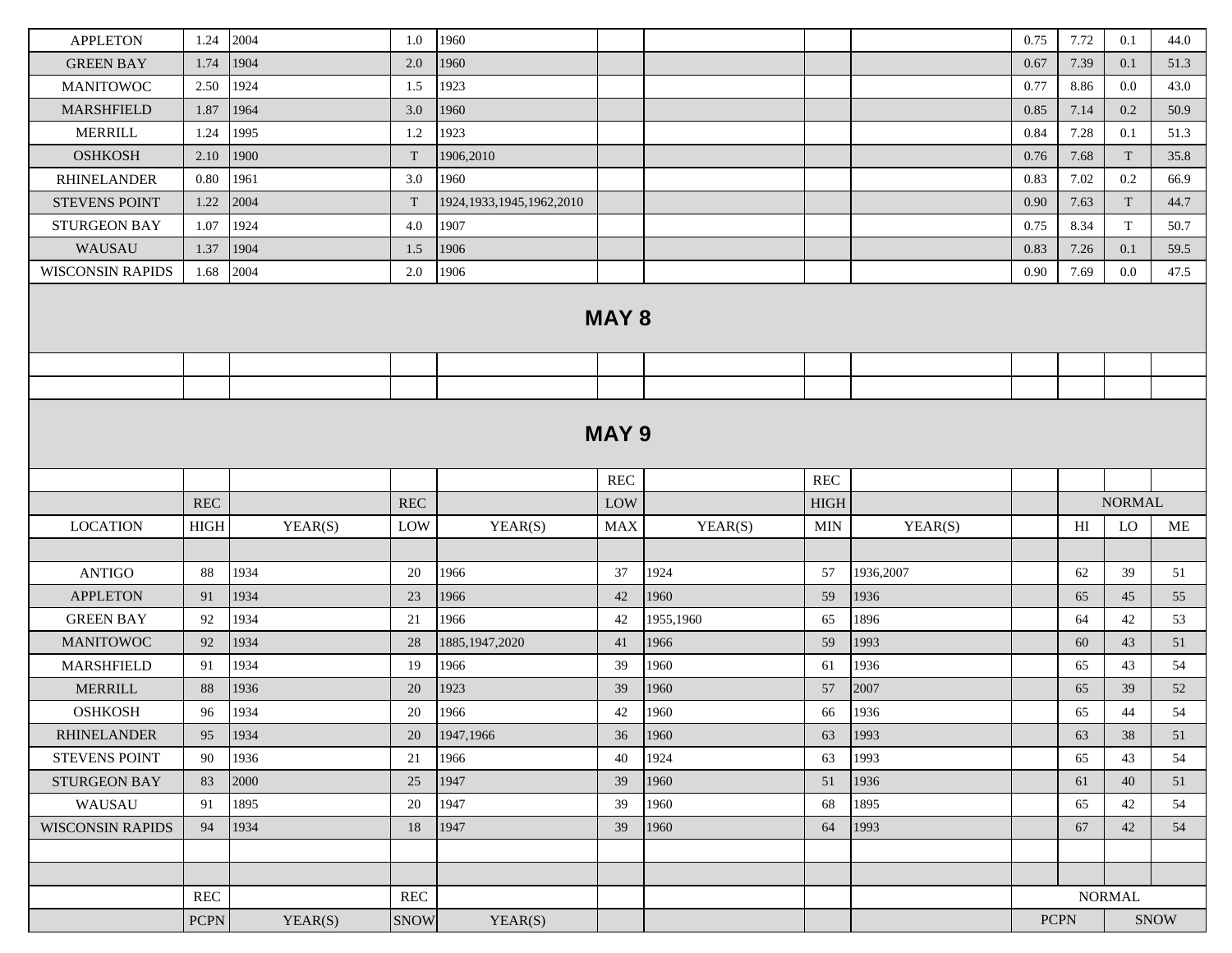|                         |             |           |            |                  |               |           |             |         | <b>MONTH</b> | YEAR | <b>MONTH</b>  | <b>SEASON</b> |
|-------------------------|-------------|-----------|------------|------------------|---------------|-----------|-------------|---------|--------------|------|---------------|---------------|
| <b>ANTIGO</b>           | 1.42        | 1990      | 2.0        | 1923             |               |           |             |         | 0.90         | 5.94 | 0.2           | 52.8          |
| <b>APPLETON</b>         | 1.30        | 1927      | 2.8        | 1902             |               |           |             |         | 0.85         | 7.82 | 0.2           | 44.1          |
| <b>GREEN BAY</b>        | 1.60        | 1918      | 0.6        | 1960             |               |           |             |         | 0.75         | 7.47 | 0.1           | 51.3          |
| <b>MANITOWOC</b>        | 1.64        | 1927      | 1.0        | 1960             |               |           |             |         | 0.86         | 8.95 | 0.0           | 43.0          |
| MARSHFIELD              | 1.44        | 1927      | 2.0        | 1960             |               |           |             |         | 0.95         | 7.24 | 0.2           | 50.9          |
| <b>MERRILL</b>          | 1.61        | 1990      | T          | 1960             |               |           |             |         | 0.94         | 7.38 | 0.1           | 51.3          |
| <b>OSHKOSH</b>          | 1.15        | 1990      | 1.0        | 1923,1960        |               |           |             |         | 0.85         | 7.77 | T             | 35.8          |
| <b>RHINELANDER</b>      | 1.39        | 1918      | 1.0        | 1960             |               |           |             |         | 0.94         | 7.13 | 0.2           | 66.9          |
| <b>STEVENS POINT</b>    | 1.84        | 1927      | 1.5        | 1960             |               |           |             |         | 1.01         | 7.74 | T             | 44.7          |
| <b>STURGEON BAY</b>     | 1.38        | 1965      | T          | 1933, 1948, 1966 |               |           |             |         | 0.85         | 8.44 | T             | 50.7          |
| WAUSAU                  | 1.76        | 1990      | 2.2        | 1960             |               |           |             |         | 0.93         | 7.36 | 0.1           | 59.5          |
| <b>WISCONSIN RAPIDS</b> | 1.46        | 1990      | T          | 1966             |               |           |             |         | 1.02         | 7.81 | $0.0\,$       | 47.5          |
|                         |             |           |            |                  | <b>MAY 9</b>  |           |             |         |              |      |               |               |
|                         |             |           |            |                  |               |           |             |         |              |      |               |               |
|                         |             |           |            |                  |               |           |             |         |              |      |               |               |
|                         |             |           |            |                  | <b>MAY 10</b> |           |             |         |              |      |               |               |
|                         |             |           |            |                  | REC           |           | REC         |         |              |      |               |               |
|                         | <b>REC</b>  |           | <b>REC</b> |                  | LOW           |           | <b>HIGH</b> |         |              |      | <b>NORMAL</b> |               |
| <b>LOCATION</b>         | <b>HIGH</b> | YEAR(S)   | LOW        | YEAR(S)          | <b>MAX</b>    | YEAR(S)   | MIN         | YEAR(S) |              | HI   | LO            | ME            |
|                         |             |           |            |                  |               |           |             |         |              |      |               |               |
| <b>ANTIGO</b>           | 86          | 1934      | 19         | 1966             | 37            | 2020      | 63          | 1922    |              | 63   | 40            | 51            |
| <b>APPLETON</b>         | 87          | 1922,1987 | 26         | 1966             | 42            | 1960,2020 | 62          | 1985    |              | 66   | 45            | 55            |
| <b>GREEN BAY</b>        | 86          | 1896      | 24         | 1966             | 39            | 1902      | 66          | 1896    |              | 64   | 42            | 53            |
| <b>MANITOWOC</b>        | 88          | 1896      | 23         | 1966             | 40            | 1960      | 66          | 1896    |              | 60   | 43            | 52            |
| <b>MARSHFIELD</b>       | 86          | 1934      | 21         | 1966             | 42            | 2020      | 60          | 1993    |              | 65   | 43            | 54            |
| <b>MERRILL</b>          | 87          | 1922      | 21         | 1966             | 40            | 2020      | 59          | 1922    |              | 65   | 40            | 52            |
| <b>OSHKOSH</b>          | 88          | 1922      | 25         | 1966             | 41            | 1902      | 66          | 1896    |              | 65   | 44            | 55            |
| <b>RHINELANDER</b>      | 91          | 1930      | 20         | 1966             | 37            | 2020      | 60          | 1953    |              | 64   | 39            | 51            |
| <b>STEVENS POINT</b>    | 90          | 1936      | 24         | 1966             | 41            | 1960      | 65          | 1922    |              | 65   | 43            | 54            |
| <b>STURGEON BAY</b>     | 82          | 1987      | 21         | 1966             | 40            | 1960      | 55          | 1936    |              | 62   | 41            | 51            |
| WAUSAU                  | 87          | 1934      | 24         | 1966             | 40            | 2020      | 71          | 1896    |              | 65   | 42            | 54            |
| <b>WISCONSIN RAPIDS</b> | 89          | 1922      | 22         | 1966             | 44            | 2020      | 62          | 1993    |              | 67   | 42            | 55            |
|                         |             |           |            |                  |               |           |             |         |              |      |               |               |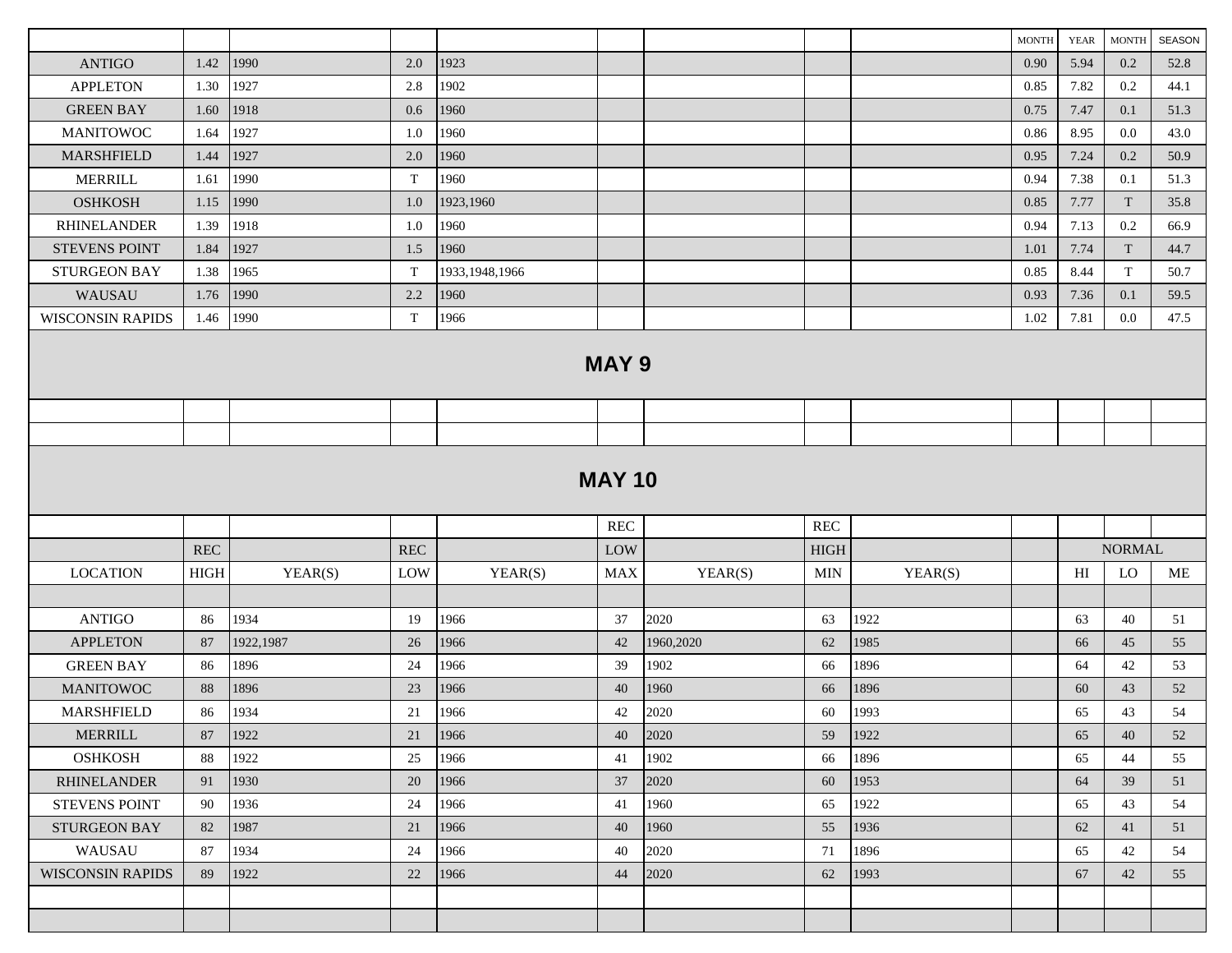|                                            | <b>REC</b>    |                   | <b>REC</b>           |              |               |                  |                      |              | <b>NORMAL</b> |                |               |             |
|--------------------------------------------|---------------|-------------------|----------------------|--------------|---------------|------------------|----------------------|--------------|---------------|----------------|---------------|-------------|
|                                            | <b>PCPN</b>   | YEAR(S)           | <b>SNOW</b>          | YEAR(S)      |               |                  |                      |              |               | <b>PCPN</b>    |               | <b>SNOW</b> |
|                                            |               |                   |                      |              |               |                  |                      |              | <b>MONTH</b>  | <b>YEAR</b>    | <b>MONTH</b>  | SEASON      |
| <b>ANTIGO</b>                              | 1.48          | 1895              | 3.0                  | 1990         |               |                  |                      |              | 1.00          | 6.04           | 0.3           | 52.9        |
| <b>APPLETON</b>                            | 1.38          | 1905              | 5.3                  | 1990         |               |                  |                      |              | 0.94          | 7.91           | 0.2           | 44.1        |
| <b>GREEN BAY</b>                           | 1.03          | 1895              | 4.3                  | 1990         |               |                  |                      |              | 0.83          | 7.55           | 0.1           | 51.3        |
| <b>MANITOWOC</b>                           | 2.32          | 1963              | 0.3                  | 1907         |               |                  |                      |              | 0.95          | 9.04           | $0.0\,$       | 43.0        |
| MARSHFIELD                                 | 1.55          | 1963              | $\mathbf T$          | 1990,2020    |               |                  |                      |              | 1.06          | 7.35           | 0.2           | 50.9        |
| <b>MERRILL</b>                             | 1.18          | 1963              | $\mathbf T$          | 1961         |               |                  |                      |              | 1.05          | 7.49           | 0.1           | 51.3        |
| <b>OSHKOSH</b>                             | 1.44          | 2003              | 2.0                  | 1902         |               |                  |                      |              | 0.95          | 7.87           | T             | 35.8        |
| <b>RHINELANDER</b>                         | 1.23          | 1963              | 1.5                  | 1961         |               |                  |                      |              | 1.05          | 7.24           | 0.2           | 66.9        |
| <b>STEVENS POINT</b>                       | 1.57          | 1963              | 5.0                  | 1902         |               |                  |                      |              | 1.12          | 7.85           | T             | 44.7        |
| <b>STURGEON BAY</b>                        | 1.54          | 1918              | 1.5                  | 1990         |               |                  |                      |              | 0.94          | 8.53           | T             | 50.7        |
| WAUSAU                                     | 1.13          | 1905              | 1.1                  | 1990         |               |                  |                      |              | 1.04          | 7.47           | 0.1           | 59.5        |
| <b>WISCONSIN RAPIDS</b>                    | 2.13          | 1918              | $0.0\,$              |              |               |                  |                      |              | 1.13          | 7.92           | $0.0\,$       | 47.5        |
|                                            |               |                   |                      |              | <b>MAY 10</b> |                  |                      |              |               |                |               |             |
|                                            |               |                   |                      |              |               |                  |                      |              |               |                |               |             |
|                                            |               |                   |                      |              |               |                  |                      |              |               |                |               |             |
|                                            |               |                   |                      |              | <b>MAY 11</b> |                  |                      |              |               |                |               |             |
|                                            |               |                   |                      |              | <b>REC</b>    |                  | $\operatorname{REC}$ |              |               |                |               |             |
|                                            | <b>REC</b>    |                   | $\operatorname{REC}$ |              | LOW           |                  | <b>HIGH</b>          |              |               |                | <b>NORMAL</b> |             |
| <b>LOCATION</b>                            | $_{\rm HIGH}$ | YEAR(S)           | LOW                  | YEAR(S)      | <b>MAX</b>    | YEAR(S)          | <b>MIN</b>           | YEAR(S)      |               | H <sub>I</sub> | <b>LO</b>     | ME          |
|                                            |               |                   |                      |              |               |                  |                      |              |               |                |               |             |
| <b>ANTIGO</b>                              | 84            | 1922              | 18                   | 1907         | 45            | 1952,2005        | 63                   | 1922         |               | 63             | 40            | 51          |
| <b>APPLETON</b>                            | 88            | 1922              | 26                   | 1907         | 41            | 1966             | 64                   | 1985         |               | 66             | 46            | 56          |
| <b>GREEN BAY</b>                           | 88            | 1922              | 28                   | 1907         | 41            | 1966             | 65                   | 1922         |               | 65             | 42            | 53          |
| <b>MANITOWOC</b>                           | 82            | 1956              | 25                   | 1885         | 40            | 1966             | 55                   | 2007         |               | 60             | 44            | 52          |
| MARSHFIELD                                 | 85            | 1991              | 24                   | 1925         | 45            | 1952, 1965, 2018 | 62                   | 1922         |               | 65             | 43            | 54          |
| <b>MERRILL</b><br><b>OSHKOSH</b>           | 86<br>87      | 1922<br>1907,1922 | 19<br>25             | 1907<br>1907 | 40<br>42      | 2006<br>1966     | 62<br>64             | 1922<br>1896 |               | 65<br>66       | 40<br>45      | 53<br>55    |
|                                            |               | 1922              |                      | 1963         | 40            | 1914             |                      | 1922         |               |                | 39            |             |
| <b>RHINELANDER</b><br><b>STEVENS POINT</b> | 89<br>88      | 1922              | 23<br>20             | 1907         | 42            | 2010             | 68<br>62             | 1982         |               | 64<br>65       | 43            | 51<br>54    |
| STURGEON BAY                               | 81            | 1922,1982         | 23                   | 1907         | 42            | 1966,1967        | 59                   | 1991         |               | 62             | 41            | 52          |
| WAUSAU                                     | 85            | 1896,1922         | 22                   | 1907         | 39            | 1966             | 62                   | 1922         |               | 66             | 43            | 54          |
| <b>WISCONSIN RAPIDS</b>                    | 90            | 1922              | 22                   | 1907         | 42            | 1966             | 61                   | 1922         |               | 67             | 43            | 55          |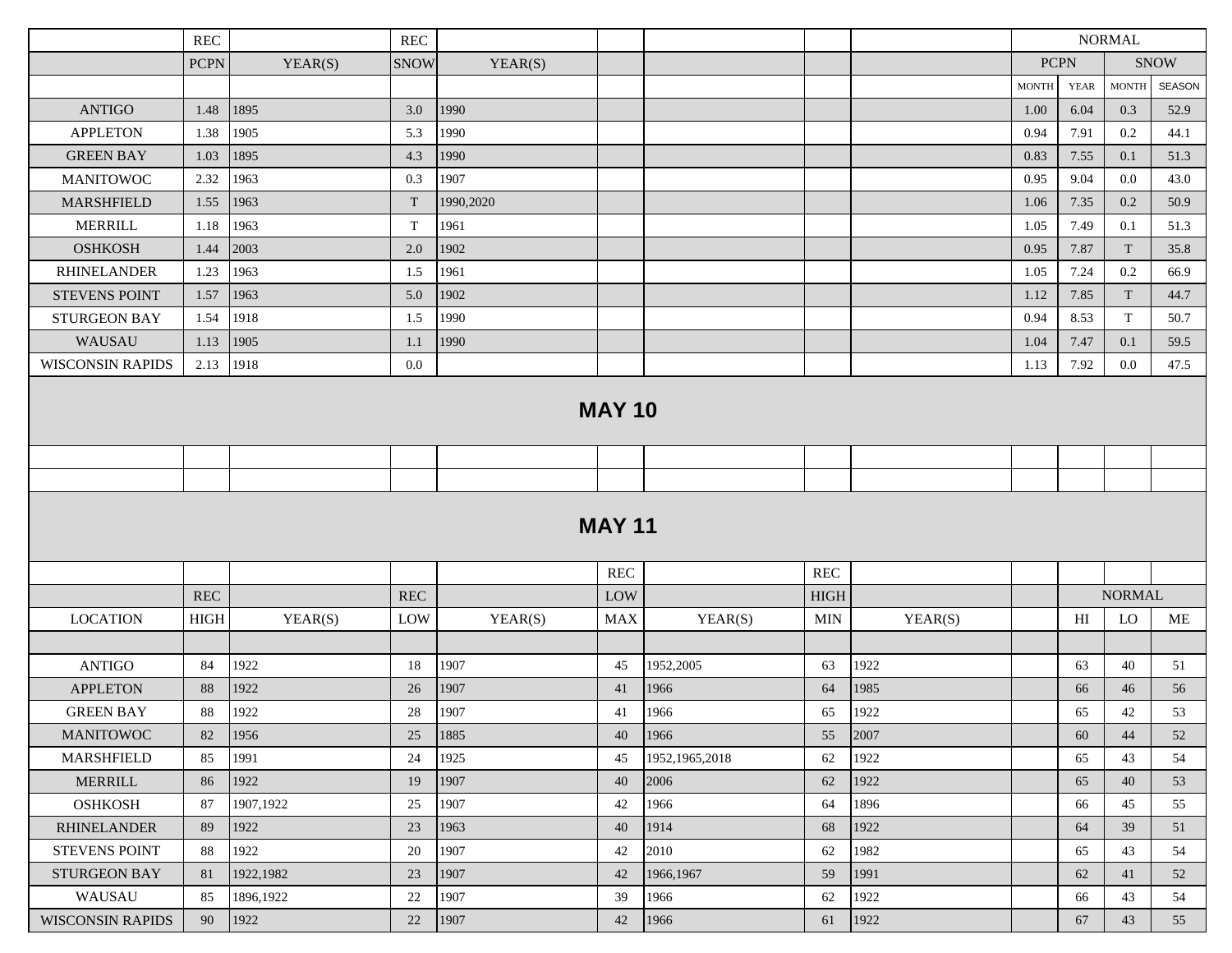|                         | <b>REC</b>  |           | <b>REC</b>           |                        |               |           |                      |         |              |             | <b>NORMAL</b> |             |
|-------------------------|-------------|-----------|----------------------|------------------------|---------------|-----------|----------------------|---------|--------------|-------------|---------------|-------------|
|                         | <b>PCPN</b> | YEAR(S)   | <b>SNOW</b>          | YEAR(S)                |               |           |                      |         |              | <b>PCPN</b> |               | <b>SNOW</b> |
|                         |             |           |                      |                        |               |           |                      |         | <b>MONTH</b> | <b>YEAR</b> | <b>MONTH</b>  | SEASON      |
| <b>ANTIGO</b>           | 0.99        | 1967      | 2.0                  | 1990                   |               |           |                      |         | 1.10         | 6.14        | 0.3           | 52.9        |
| <b>APPLETON</b>         | 2.09        | 2006      | $\mathbf T$          | 1963,1966              |               |           |                      |         | 1.04         | 8.01        | 0.2           | 44.1        |
| <b>GREEN BAY</b>        | 1.38        | 2006      | T                    | 1949, 1971, 2018, 2020 |               |           |                      |         | 0.92         | 7.64        | 0.1           | 51.3        |
| <b>MANITOWOC</b>        | 1.80        | 2006      | T                    | 1915                   |               |           |                      |         | 1.05         | 9.14        | 0.0           | 43.0        |
| <b>MARSHFIELD</b>       | 1.22        | 1942      | 1.5                  | 1966                   |               |           |                      |         | 1.17         | 7.46        | 0.2           | 50.9        |
| <b>MERRILL</b>          | 1.12        | 1920      | T                    | 1966                   |               |           |                      |         | 1.15         | 7.59        | 0.1           | 51.3        |
| <b>OSHKOSH</b>          | 1.70        | 1942,2006 | 0.0                  |                        |               |           |                      |         | 1.04         | 7.96        | T             | 35.8        |
| <b>RHINELANDER</b>      | 1.62        | 2003      | T                    | 2006,2013              |               |           |                      |         | 1.15         | 7.34        | 0.2           | 66.9        |
| <b>STEVENS POINT</b>    | 1.25        | 1920      | T                    | 1966                   |               |           |                      |         | 1.24         | 7.97        | T             | 44.7        |
| <b>STURGEON BAY</b>     | 1.47        | 2006      | $\mathbf T$          | 1914, 1934, 1967       |               |           |                      |         | 1.04         | 8.63        | T             | 50.7        |
| WAUSAU                  | 1.23        | 2003      | 0.3                  | 2006                   |               |           |                      |         | 1.14         | 7.57        | 0.2           | 59.6        |
| <b>WISCONSIN RAPIDS</b> | 1.51        | 1920      | $\mathbf T$          | 1966                   |               |           |                      |         | 1.25         | 8.04        | $0.0\,$       | 47.5        |
|                         |             |           |                      |                        | <b>MAY 11</b> |           |                      |         |              |             |               |             |
|                         |             |           |                      |                        |               |           |                      |         |              |             |               |             |
|                         |             |           |                      |                        |               |           |                      |         |              |             |               |             |
|                         |             |           |                      |                        |               |           |                      |         |              |             |               |             |
|                         |             |           |                      |                        | <b>MAY 12</b> |           |                      |         |              |             |               |             |
|                         |             |           |                      |                        | <b>REC</b>    |           | $\operatorname{REC}$ |         |              |             |               |             |
|                         | <b>REC</b>  |           | $\operatorname{REC}$ |                        | LOW           |           | <b>HIGH</b>          |         |              |             | <b>NORMAL</b> |             |
| <b>LOCATION</b>         | <b>HIGH</b> | YEAR(S)   | LOW                  | YEAR(S)                | <b>MAX</b>    | YEAR(S)   | <b>MIN</b>           | YEAR(S) |              | HI          | LO            | ME          |
|                         |             |           |                      |                        |               |           |                      |         |              |             |               |             |
| <b>ANTIGO</b>           | 85          | 1907      | 21                   | 1895                   | 37            | 1997      | 64                   | 1936    |              | 63          | 40            | 52          |
| <b>APPLETON</b>         | 91          | 1991      | 26                   | 2020                   | 44            | 2002,2006 | 64                   | 1991    |              | 66          | 46            | 56          |
| <b>GREEN BAY</b>        | 87          | 1991      | 25                   | 2020                   | 44            | 2002      | 60                   | 1991    |              | 65          | 43            | 54          |
| <b>MANITOWOC</b>        | 91          | 1879      | 28                   | 1967                   | 43            | 2002,2006 | 61                   | 1991    |              | 61          | 44            | 52          |
| MARSHFIELD              | 86          | 1991      | $26\,$               | 1967                   | 40            | 2005      | 59                   | 1992    |              | 66          | 43            | 55          |
| <b>MERRILL</b>          | 85          | 1991      | 24                   | 1976,2020              | 40            | 1997      | 62                   | 1992    |              | 66          | 40            | 53          |
| <b>OSHKOSH</b>          | 86          | 1991      | 27                   | 1967,2020              | 44            | 2006      | 65                   | 1922    |              | 66          | 45            | 55          |
| <b>RHINELANDER</b>      | 90          | 1977      | 21                   | 2020                   | 40            | 1997      | 59                   | 1956    |              | 64          | 39            | 52          |
| STEVENS POINT           | 89          | 1900      | $22\,$               | 2005                   | 44            | 2005      | 61                   | 1922    |              | 66          | 44            | 55          |
| STURGEON BAY            | 84          | 1977      | 24                   | 1934                   | 42            | 2002      | 56                   | 1993    |              | 62          | 41            | 52          |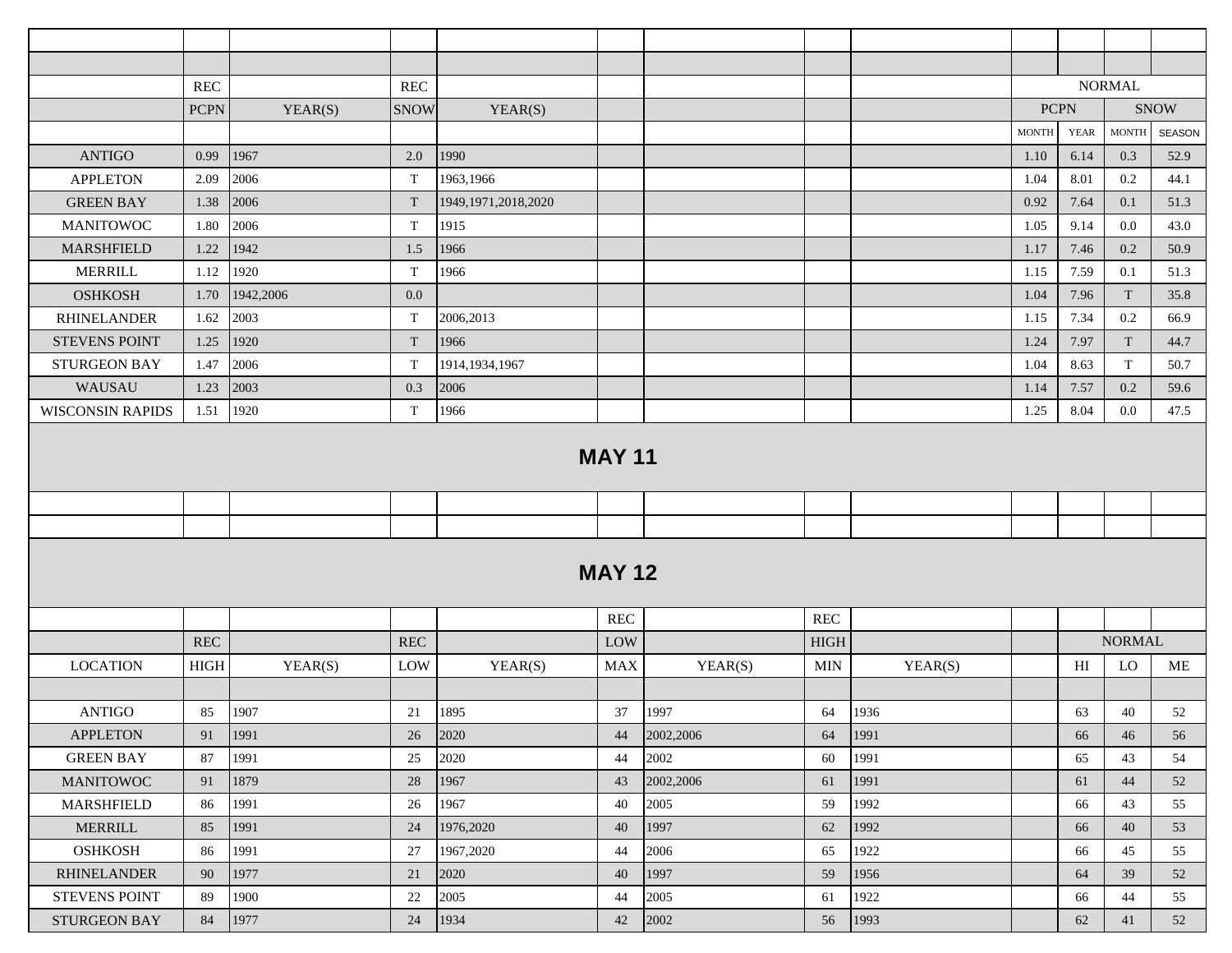| WAUSAU                  | 85                   | 1896,1900 | 28                   | 1946,1967 | 43            | 1997      | 59           | 1906      |              | 66          | 43            | 54          |
|-------------------------|----------------------|-----------|----------------------|-----------|---------------|-----------|--------------|-----------|--------------|-------------|---------------|-------------|
| <b>WISCONSIN RAPIDS</b> | 87                   | 1977      | 25                   | 1923      | 42            | 2005      | 63           | 1906      |              | 68          | 43            | 55          |
|                         |                      |           |                      |           |               |           |              |           |              |             |               |             |
|                         |                      |           |                      |           |               |           |              |           |              |             |               |             |
|                         | <b>REC</b>           |           | $\operatorname{REC}$ |           |               |           |              |           |              |             | <b>NORMAL</b> |             |
|                         | <b>PCPN</b>          | YEAR(S)   | <b>SNOW</b>          | YEAR(S)   |               |           |              |           | <b>PCPN</b>  |             |               | <b>SNOW</b> |
|                         |                      |           |                      |           |               |           |              |           | <b>MONTH</b> | <b>YEAR</b> | <b>MONTH</b>  | SEASON      |
| <b>ANTIGO</b>           | 0.82                 | 2006      | 2.0                  | 1946      |               |           |              |           | 1.21         | 6.25        | 0.3           | 52.9        |
| <b>APPLETON</b>         | 2.30                 | 2014      | $\mathbf T$          | 2005      |               |           |              |           | 1.14         | 8.11        | $0.2\,$       | 44.1        |
| <b>GREEN BAY</b>        | 1.05                 | 2014      | $\mathbf T$          | 1946,2005 |               |           |              |           | 1.00         | 7.72        | 0.1           | 51.3        |
| <b>MANITOWOC</b>        | 2.20                 | 1978      | 0.0                  |           |               |           |              |           | 1.14         | 9.23        | $0.0\,$       | 43.0        |
| MARSHFIELD              | 1.29                 | 1970      | 2.5                  | 1946      |               |           |              |           | 1.28         | 7.57        | 0.2           | 50.9        |
| <b>MERRILL</b>          | 1.11                 | 2014      | 0.5                  | 1946      |               |           |              |           | 1.26         | 7.70        | 0.1           | 51.3        |
| <b>OSHKOSH</b>          | 1.56                 | 1978      | 0.0                  |           |               |           |              |           | 1.14         | 8.06        | T             | 35.8        |
| <b>RHINELANDER</b>      | 2.26                 | 2011      | 1.0                  | 2006      |               |           |              |           | 1.26         | 7.45        | $0.2\,$       | 66.9        |
| <b>STEVENS POINT</b>    | 1.30                 | 1937      | 0.2                  | 1946      |               |           |              |           | 1.36         | 8.09        | T             | 44.7        |
| <b>STURGEON BAY</b>     | 1.34                 | 1942      | T                    | 1946,1971 |               |           |              |           | 1.14         | 8.73        | T             | 50.7        |
| WAUSAU                  | 1.05                 | 1970      | 3.5                  | 1946      |               |           |              |           | 1.25         | 7.68        | 0.2           | 59.6        |
| <b>WISCONSIN RAPIDS</b> | 1.24                 | 1970      | 0.0                  |           |               |           |              |           | 1.36         | 8.15        | 0.0           | 47.5        |
|                         |                      |           |                      |           | <b>MAY 12</b> |           |              |           |              |             |               |             |
|                         |                      |           |                      |           |               |           |              |           |              |             |               |             |
|                         |                      |           |                      |           |               |           |              |           |              |             |               |             |
|                         |                      |           |                      |           | <b>MAY 13</b> |           |              |           |              |             |               |             |
|                         |                      |           |                      |           | <b>REC</b>    |           | <b>REC</b>   |           |              |             |               |             |
|                         | $\operatorname{REC}$ |           | $\operatorname{REC}$ |           | LOW           |           | <b>HIGH</b>  |           |              |             | <b>NORMAL</b> |             |
| <b>LOCATION</b>         | $_{\rm HIGH}$        | YEAR(S)   | LOW                  | YEAR(S)   | <b>MAX</b>    | YEAR(S)   | $\mbox{MIN}$ | YEAR(S)   |              | H           | LO            | ME          |
|                         |                      |           |                      |           |               |           |              |           |              |             |               |             |
| <b>ANTIGO</b>           | 85                   | 1907      | 23                   | 1953      | 40            | 1895      | 59           | 1991,2005 |              | 64          | 40            | 52          |
| <b>APPLETON</b>         | 87                   | 1991      | 25                   | 1996      | 45            | 1974      | 66           | 1991      |              | 67          | 46            | 56          |
| <b>GREEN BAY</b>        | 88                   | 1977,1991 | 29                   | 2020      | 42            | 1888      | 62           | 1900,1991 |              | 65          | 43            | 54          |
| <b>MANITOWOC</b>        | 89                   | 1977      | 30                   | 1888,1910 | 42            | 1888      | 61           | 1977      |              | 61          | 44            | 53          |
| MARSHFIELD              | 90                   | 1961      | 22                   | 1953      | 48            | 1974,2000 | 62           | 1991      |              | 66          | 44            | 55          |
| <b>MERRILL</b>          | 85                   | 1977,1991 | 20                   | 1923      | 47            | 2005      | 59           | 1991      |              | 66          | 41            | 53          |
| <b>OSHKOSH</b>          | 89                   | 1977      | 30                   | 1910      | 47            | 1974      | 65           | 1991      |              | 66          | 45            | 56          |
| <b>RHINELANDER</b>      | 89                   | 1977      | 19                   | 2013      | 44            | 1978      | 59           | 1961      |              | 65          | 40            | 52          |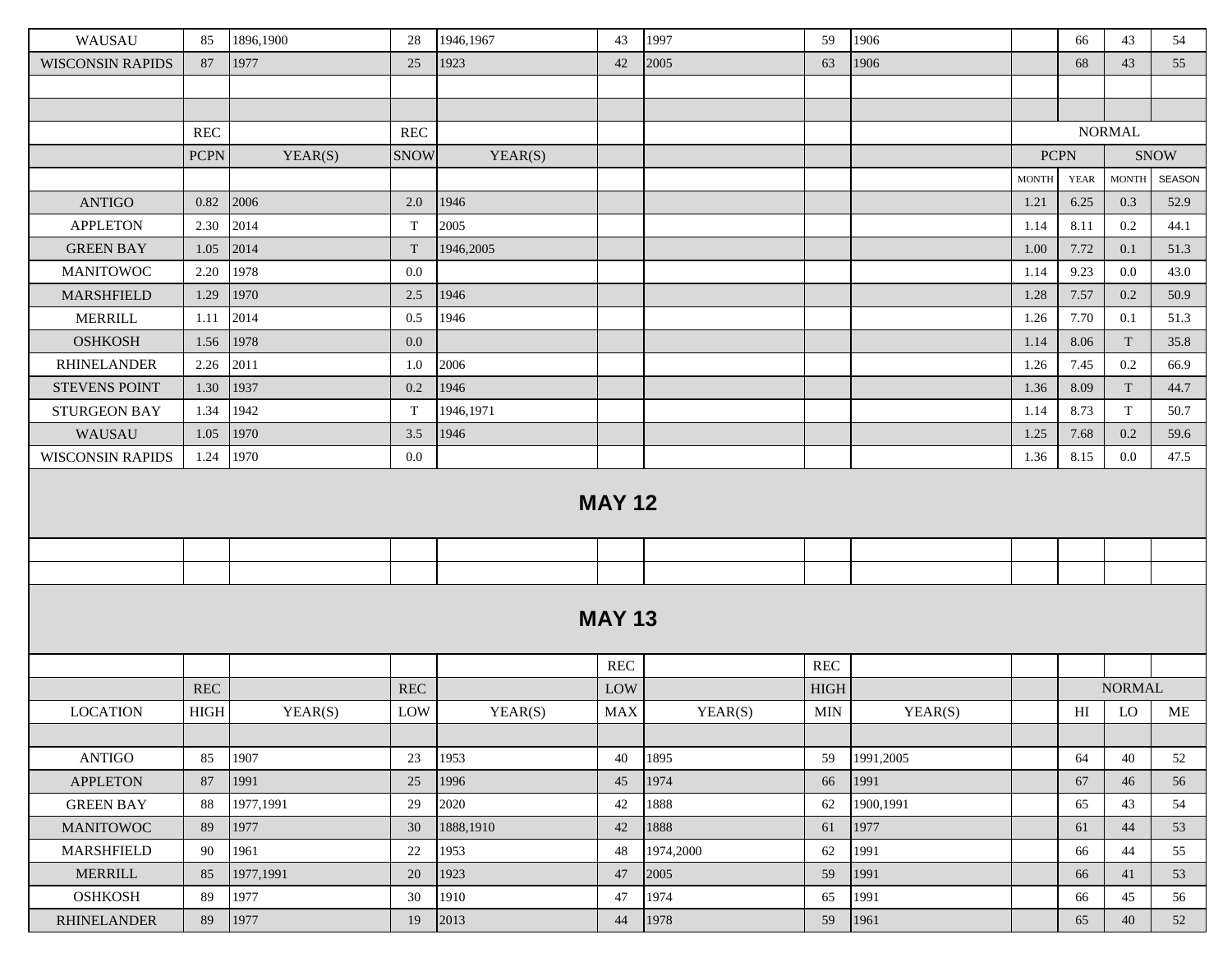| <b>STEVENS POINT</b>    | 89                   | 1900             | 25                   | 1910                | 48            | 1974      | 62                   | 1900      |              | 66          | 44            | 55            |
|-------------------------|----------------------|------------------|----------------------|---------------------|---------------|-----------|----------------------|-----------|--------------|-------------|---------------|---------------|
| <b>STURGEON BAY</b>     | 89                   | 1977             | 23                   | 1923                | 45            | 1997      | 58                   | 1977,1991 |              | 63          | 42            | 52            |
| WAUSAU                  | 88                   | 1900             | 26                   | 1943,1953           | 44            | 1966,1974 | 64                   | 1900      |              | 66          | 43            | 55            |
| <b>WISCONSIN RAPIDS</b> | 90                   | 1932             | 25                   | 1923, 2013          | 42            | 1974      | 60                   | 1907      |              | 68          | 43            | 56            |
|                         |                      |                  |                      |                     |               |           |                      |           |              |             |               |               |
|                         |                      |                  |                      |                     |               |           |                      |           |              |             |               |               |
|                         | <b>REC</b>           |                  | <b>REC</b>           |                     |               |           |                      |           |              |             | <b>NORMAL</b> |               |
|                         | <b>PCPN</b>          | YEAR(S)          | <b>SNOW</b>          | YEAR(S)             |               |           |                      |           | <b>PCPN</b>  |             |               | <b>SNOW</b>   |
|                         |                      |                  |                      |                     |               |           |                      |           | <b>MONTH</b> | <b>YEAR</b> | <b>MONTH</b>  | <b>SEASON</b> |
| <b>ANTIGO</b>           | 1.11                 | 1962             | 0.7                  | 1905                |               |           |                      |           | 1.32         | 6.36        | 0.3           | 52.9          |
| <b>APPLETON</b>         | 1.68                 | 1978             | T                    | 1934,2005           |               |           |                      |           | 1.23         | 8.20        | 0.2           | 44.1          |
| <b>GREEN BAY</b>        | 1.38                 | 1978             | $1.0\,$              | 1895                |               |           |                      |           | 1.09         | 7.81        | 0.1           | 51.3          |
| <b>MANITOWOC</b>        | 2.40                 | 1978             | 0.0                  |                     |               |           |                      |           | 1.23         | 9.32        | 0.0           | 43.0          |
| <b>MARSHFIELD</b>       | 1.29                 | 1963             | 0.0                  |                     |               |           |                      |           | 1.38         | 7.67        | 0.2           | 50.9          |
| <b>MERRILL</b>          | 1.08                 | 1906             | T                    | 1912,1918,1966,2006 |               |           |                      |           | 1.37         | 7.81        | 0.1           | 51.3          |
| <b>OSHKOSH</b>          | 2.70                 | 1978             | 0.0                  |                     |               |           |                      |           | 1.23         | 8.15        | T             | 35.8          |
| <b>RHINELANDER</b>      | 1.27                 | 1962             | T                    | 1937                |               |           |                      |           | 1.37         | 7.56        | 0.3           | 67.0          |
| <b>STEVENS POINT</b>    | 1.59                 | 1896             | T                    | 1966                |               |           |                      |           | 1.47         | 8.20        | T             | 44.7          |
| <b>STURGEON BAY</b>     | 1.79                 | 1906             | 0.0                  |                     |               |           |                      |           | 1.23         | 8.82        | $\mathbf T$   | 50.7          |
| WAUSAU                  | 1.50                 | 1896             | T                    | 1912, 1918, 1966    |               |           |                      |           | 1.35         | 7.78        | 0.2           | 59.6          |
| <b>WISCONSIN RAPIDS</b> | 1.00                 | 1933             | 0.0                  |                     |               |           |                      |           | 1.47         | 8.26        | 0.0           | 47.5          |
|                         |                      |                  |                      |                     | <b>MAY 13</b> |           |                      |           |              |             |               |               |
|                         |                      |                  |                      |                     |               |           |                      |           |              |             |               |               |
|                         |                      |                  |                      |                     |               |           |                      |           |              |             |               |               |
|                         |                      |                  |                      |                     | <b>MAY 14</b> |           |                      |           |              |             |               |               |
|                         |                      |                  |                      |                     | <b>REC</b>    |           | $\operatorname{REC}$ |           |              |             |               |               |
|                         | $\operatorname{REC}$ |                  | $\operatorname{REC}$ |                     | LOW           |           | ${\rm HIGH}$         |           |              |             | <b>NORMAL</b> |               |
| <b>LOCATION</b>         | $_{\rm HIGH}$        | YEAR(S)          | LOW                  | YEAR(S)             | MAX           | YEAR(S)   | <b>MIN</b>           | YEAR(S)   |              | H           | ${\rm LO}$    | ME            |
|                         |                      |                  |                      |                     |               |           |                      |           |              |             |               |               |
| <b>ANTIGO</b>           | 85                   | 1932, 1991, 2007 | 23                   | 1895                | 39            | 2016      | 59                   | 1962      |              | 64          | 41            | 52            |
| <b>APPLETON</b>         | 89                   | 1991             | 30                   | 1910                | 45            | 2016      | 62                   | 1962,1982 |              | 67          | 47            | 57            |
| <b>GREEN BAY</b>        | 89                   | 1991             | 29                   | 1895                | 44            | 1904      | 66                   | 1900      |              | 66          | 43            | 54            |
| <b>MANITOWOC</b>        | 87                   | 1977             | 29                   | 1910                | 45            | 1888      | 60                   | 1991      |              | 61          | 44            | 53            |
| MARSHFIELD              | 89                   | 1991             | 27                   | 1925                | 43            | 2016      | 64                   | 1962      |              | 66          | 44            | 55            |
| <b>MERRILL</b>          | 88                   | 1991,2007        | $25\,$               | 1937                | 41            | 2016      | 56                   | 2007      |              | 66          | 41            | 54            |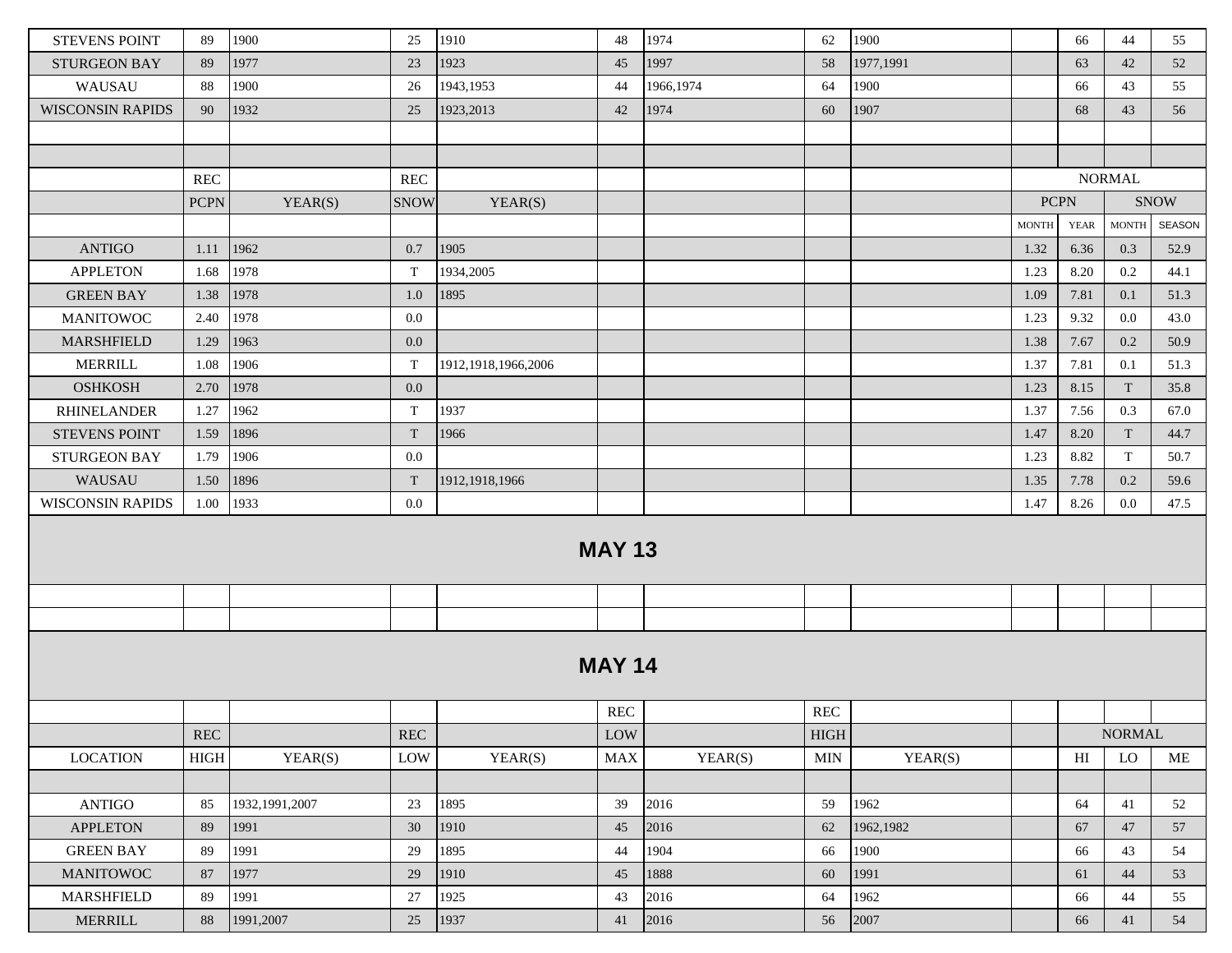| <b>OSHKOSH</b>          | 87                   | 1932, 1991, 2007 | 29           | 1925      | 44            | 2016    | 66                   | 1962    |              | 67          | 46            | 56          |
|-------------------------|----------------------|------------------|--------------|-----------|---------------|---------|----------------------|---------|--------------|-------------|---------------|-------------|
| <b>RHINELANDER</b>      | 88                   | 1932             | 22           | 1920      | 38            | 2016    | 61                   | 1962    |              | 65          | 40            | 52          |
| <b>STEVENS POINT</b>    | 92                   | 1932             | 29           | 1910      | 41            | 2016    | 67                   | 1962    |              | 66          | 44            | 55          |
| <b>STURGEON BAY</b>     | 87                   | 1977,1991        | 23           | 1910      | 45            | 1908    | 56                   | 1951    |              | 63          | 42            | 52          |
| WAUSAU                  | 88                   | 1932             | 27           | 1937      | 40            | 1921    | 64                   | 1900    |              | 67          | 44            | 55          |
| <b>WISCONSIN RAPIDS</b> | 92                   | 1977             | 25           | 1943      | 43            | 2016    | 65                   | 1962    |              | 68          | 44            | 56          |
|                         |                      |                  |              |           |               |         |                      |         |              |             |               |             |
|                         |                      |                  |              |           |               |         |                      |         |              |             |               |             |
|                         | REC                  |                  | REC          |           |               |         |                      |         |              |             | <b>NORMAL</b> |             |
|                         | <b>PCPN</b>          | YEAR(S)          | SNOW         | YEAR(S)   |               |         |                      |         | <b>PCPN</b>  |             |               | <b>SNOW</b> |
|                         |                      |                  |              |           |               |         |                      |         | <b>MONTH</b> | <b>YEAR</b> | <b>MONTH</b>  | SEASON      |
| <b>ANTIGO</b>           | 1.38                 | 1956             | 0.5          | 1907      |               |         |                      |         | 1.43         | 6.47        | 0.3           | 52.9        |
| <b>APPLETON</b>         | 2.20                 | 1916             | $\mathbf T$  | 1904      |               |         |                      |         | 1.34         | 8.31        | 0.2           | 44.1        |
| <b>GREEN BAY</b>        | 2.17                 | 1957             | T            | 2005,2016 |               |         |                      |         | 1.18         | 7.90        | 0.1           | 51.3        |
| <b>MANITOWOC</b>        | 1.76                 | 1957             | 0.0          |           |               |         |                      |         | 1.33         | 9.42        | 0.0           | 43.0        |
| <b>MARSHFIELD</b>       | 1.10                 | 1916             | T            | 2016      |               |         |                      |         | 1.50         | 7.79        | 0.2           | 50.9        |
| <b>MERRILL</b>          | 1.47                 | 1968             | 0.0          |           |               |         |                      |         | 1.48         | 7.92        | 0.1           | 51.3        |
| <b>OSHKOSH</b>          | 1.80                 | 1916             | $\mathbf{T}$ | 1907,1966 |               |         |                      |         | 1.33         | 8.25        | T             | 35.8        |
| <b>RHINELANDER</b>      | 0.83                 | 1968             | $\mathbf T$  | 2016      |               |         |                      |         | 1.49         | 7.68        | 0.3           | 67.0        |
| <b>STEVENS POINT</b>    | 1.71                 | 1896             | $\mathbf T$  | 2016      |               |         |                      |         | 1.59         | 8.32        | T             | 44.7        |
| <b>STURGEON BAY</b>     | 1.38                 | 1995             | T            | 1997      |               |         |                      |         | 1.33         | 8.92        | $\mathbf T$   | 50.7        |
| WAUSAU                  | 1.51                 | 1968             | $\mathbf T$  | 1921,2016 |               |         |                      |         | 1.46         | 7.89        | 0.2           | 59.6        |
| <b>WISCONSIN RAPIDS</b> | 1.37                 | 1968             | T            | 2016      |               |         |                      |         | 1.59         | 8.38        | 0.0           | 47.5        |
|                         |                      |                  |              |           | <b>MAY 14</b> |         |                      |         |              |             |               |             |
|                         |                      |                  |              |           |               |         |                      |         |              |             |               |             |
|                         |                      |                  |              |           |               |         |                      |         |              |             |               |             |
|                         |                      |                  |              |           | <b>MAY 15</b> |         |                      |         |              |             |               |             |
|                         |                      |                  |              |           | <b>REC</b>    |         | $\operatorname{REC}$ |         |              |             |               |             |
|                         | $\operatorname{REC}$ |                  | <b>REC</b>   |           | LOW           |         | ${\rm HIGH}$         |         |              |             | <b>NORMAL</b> |             |
| <b>LOCATION</b>         | $_{\rm HIGH}$        | YEAR(S)          | LOW          | YEAR(S)   | MAX           | YEAR(S) | <b>MIN</b>           | YEAR(S) |              | HI          | LO            | $\rm ME$    |
|                         |                      |                  |              |           |               |         |                      |         |              |             |               |             |
| <b>ANTIGO</b>           | 84                   | 1932             | 27           | 1959,2016 | 40            | 1921    | 62                   | 1932    |              | 64          | 41            | 53          |
| <b>APPLETON</b>         | 89                   | 1991             | 29           | 2016      | 45            | 1942    | 65                   | 1998    |              | 67          | 47            | 57          |
| <b>GREEN BAY</b>        | 87                   | 1991             | 29           | 1929      | 42            | 1942    | 65                   | 1962    |              | 66          | 44            | 55          |
| <b>MANITOWOC</b>        | 87                   | 1932             | $26\,$       | 1888      | 43            | 1888    | 60                   | 1958    |              | 61          | 45            | 53          |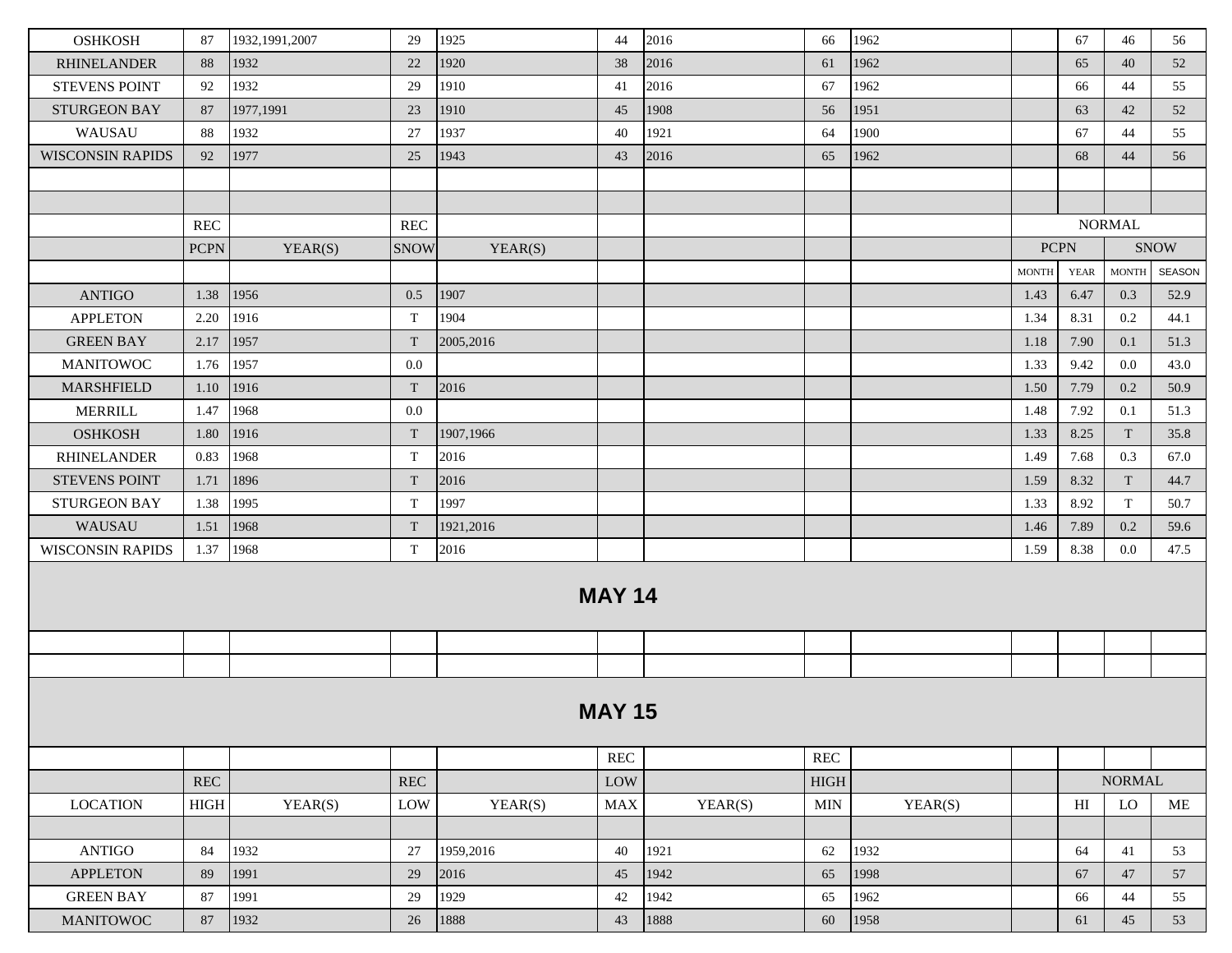| <b>MARSHFIELD</b>                    | 86          | 1991                     | 26                   | 1973,1983 | 47                   | 1942      | 60           | 1962         |              | 66                         | 44            | 55            |
|--------------------------------------|-------------|--------------------------|----------------------|-----------|----------------------|-----------|--------------|--------------|--------------|----------------------------|---------------|---------------|
|                                      |             | 1991                     |                      | 1920,1983 |                      | 1907      |              | 1962         |              |                            |               |               |
| <b>MERRILL</b>                       | 88          |                          | 26                   |           | 44                   |           | 61           |              |              | 67                         | 41            | 54            |
| <b>OSHKOSH</b><br><b>RHINELANDER</b> | 87          | 1991<br>1931, 1962, 1968 | 28                   | 1921      | 46                   | 1942      | 65           | 1932<br>1962 |              | 67                         | 46            | 56            |
|                                      | 84          |                          | 24                   | 1921      | 41                   | 1940      | 63           |              |              | 65                         | 40            | 53            |
| <b>STEVENS POINT</b>                 | 91          | 1934                     | 25                   | 1907      | 47                   | 1990      | 63           | 1965         |              | 66                         | 45            | 56            |
| <b>STURGEON BAY</b>                  | 85          | 1932                     | 25                   | 1914      | 41                   | 1942      | 56           | 1932,1991    |              | 63                         | 42            | 53            |
| WAUSAU                               | 87          | 2001                     | 28                   | 1904      | 47                   | 1921,1942 | 62           | 1962,1998    |              | 67                         | 44            | 55            |
| <b>WISCONSIN RAPIDS</b>              | 88          | 2001                     | 26                   | 2016      | 45                   | 1940      | 63           | 1998         |              | 68                         | 44            | 56            |
|                                      |             |                          |                      |           |                      |           |              |              |              |                            |               |               |
|                                      |             |                          |                      |           |                      |           |              |              |              |                            |               |               |
|                                      | <b>REC</b>  |                          | $\operatorname{REC}$ |           |                      |           |              |              |              |                            | <b>NORMAL</b> |               |
|                                      | <b>PCPN</b> | YEAR(S)                  | <b>SNOW</b>          | YEAR(S)   |                      |           |              |              |              | <b>PCPN</b>                |               | <b>SNOW</b>   |
|                                      |             |                          |                      |           |                      |           |              |              | <b>MONTH</b> | YEAR                       | <b>MONTH</b>  | <b>SEASON</b> |
| <b>ANTIGO</b>                        | 1.14        | 1911                     | T                    | 1909,1966 |                      |           |              |              | 1.53         | 6.57                       | 0.3           | 52.9          |
| <b>APPLETON</b>                      | 1.17        | 1909                     | 0.0                  |           |                      |           |              |              | 1.44         | 8.41                       | 0.2           | 44.1          |
| <b>GREEN BAY</b>                     | 1.50        | 1894                     | T                    | 1997      |                      |           |              |              | 1.26         | 7.98                       | 0.2           | 51.4          |
| <b>MANITOWOC</b>                     | 1.53        | 1916                     | 0.0                  |           |                      |           |              |              | 1.42         | 9.51                       | 0.0           | 43.0          |
| <b>MARSHFIELD</b>                    | 2.38        | 1941                     | T                    | 1921      |                      |           |              |              | 1.61         | 7.90                       | 0.2           | 50.9          |
| <b>MERRILL</b>                       | 1.18        | 1998                     | T                    | 1929      |                      |           |              |              | 1.59         | 8.03                       | 0.1           | 51.3          |
| <b>OSHKOSH</b>                       | 1.15        | 1909                     | 0.0                  |           |                      |           |              |              | 1.43         | 8.35                       | T             | 35.8          |
| <b>RHINELANDER</b>                   | 1.96        | 1911                     | T                    | 1940      |                      |           |              |              | 1.60         | 7.79                       | 0.3           | 67.0          |
| <b>STEVENS POINT</b>                 | 1.75        | 1909                     | T                    | 1921      |                      |           |              |              | 1.71         | 8.44                       | T             | 44.7          |
| <b>STURGEON BAY</b>                  | 1.43        | 1909                     | T                    | 1921      |                      |           |              |              | 1.43         | 9.02                       | T             | 50.7          |
| WAUSAU                               | 1.84        | 1965                     | 0.3                  | 1929      |                      |           |              |              | 1.57         | 8.00                       | 0.2           | 59.6          |
| <b>WISCONSIN RAPIDS</b>              | 1.67        | 1909                     | $0.0\,$              |           |                      |           |              |              | 1.70         | 8.49                       | $0.0\,$       | 47.5          |
|                                      |             |                          |                      |           | <b>MAY 15</b>        |           |              |              |              |                            |               |               |
|                                      |             |                          |                      |           |                      |           |              |              |              |                            |               |               |
|                                      |             |                          |                      |           | <b>MAY 16</b>        |           |              |              |              |                            |               |               |
|                                      |             |                          |                      |           | $\operatorname{REC}$ |           | <b>REC</b>   |              |              |                            |               |               |
|                                      | <b>REC</b>  |                          | <b>REC</b>           |           | LOW                  |           | ${\rm HIGH}$ |              |              |                            | <b>NORMAL</b> |               |
| <b>LOCATION</b>                      | <b>HIGH</b> | YEAR(S)                  | LOW                  | YEAR(S)   | ${\rm MAX}$          | YEAR(S)   | <b>MIN</b>   | YEAR(S)      |              | $\mathop{\rm HI}\nolimits$ | LO            | $\rm ME$      |
|                                      |             |                          |                      |           |                      |           |              |              |              |                            |               |               |
| <b>ANTIGO</b>                        | 86          | 1962                     | 24                   | 1895      | 42                   | 1940      | 63           | 1962         |              | 65                         | 41            | 53            |
| <b>APPLETON</b>                      | 86          | 1962, 1977               | $26\,$               | 1997      | 47                   | 1915,1940 | 66           | 1991,1998    |              | 68                         | 47            | 57            |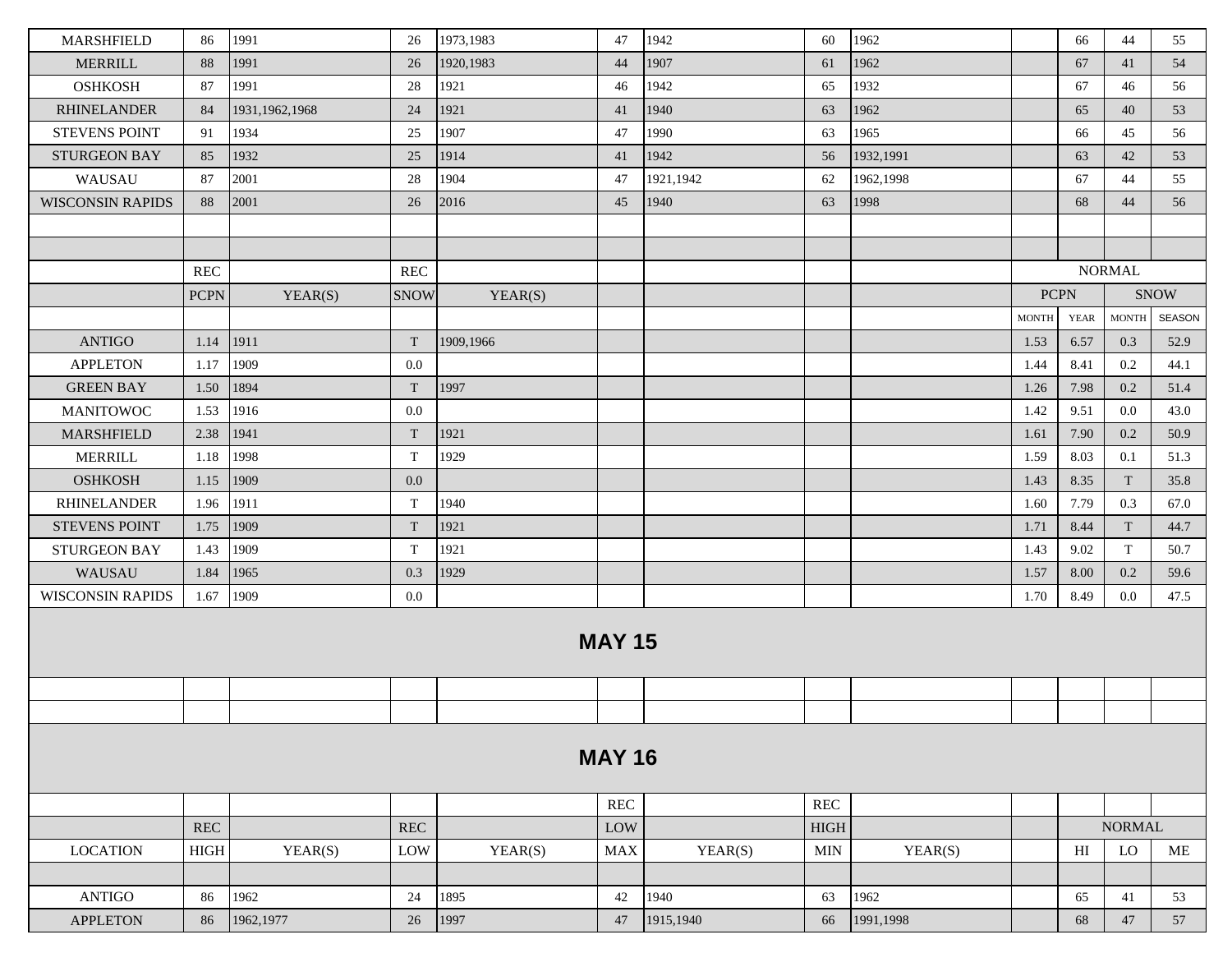| <b>GREEN BAY</b>        | 87                   | 1977    | 28                   | 1929,1956 | 46                   | 1899           | 65          | 1962      |              | 66          | 44                     | 55            |
|-------------------------|----------------------|---------|----------------------|-----------|----------------------|----------------|-------------|-----------|--------------|-------------|------------------------|---------------|
| <b>MANITOWOC</b>        | 83                   | 1877    | 25                   | 1888      | 40                   | 2002           | 62          | 1998      |              | 62          | 45                     | 53            |
| <b>MARSHFIELD</b>       | 85                   | 1936    | 25                   | 1956      | 43                   | 1940           | 60          | 1951,1991 |              | 67          | 45                     | 56            |
| <b>MERRILL</b>          | 92                   | 1911    | 24                   | 1957      | 42                   | 1940           | 61          | 1962      |              | 67          | 42                     | 54            |
| <b>OSHKOSH</b>          | 89                   | 1977    | 28                   | 1957      | 46                   | 1940           | 68          | 1903      |              | 67          | 46                     | 57            |
| <b>RHINELANDER</b>      | 88                   | 1936    | 24                   | 2014      | 40                   | 1940           | 67          | 1962      |              | 65          | 41                     | 53            |
| <b>STEVENS POINT</b>    | 87                   | 1932    | 27                   | 1921      | 49                   | 1970,2009,2014 | 63          | 1962      |              | 67          | 45                     | 56            |
| <b>STURGEON BAY</b>     | 86                   | 1962    | 28                   | 1950      | 46                   | 1940           | 57          | 1991      |              | 64          | 43                     | 53            |
| WAUSAU                  | 86                   | 1936    | 28                   | 1921,1929 | 44                   | 1940           | 65          | 1962      |              | 67          | 44                     | 56            |
| <b>WISCONSIN RAPIDS</b> | 90                   | 1977    | 25                   | 1930      | 45                   | 1930           | 64          | 1962      |              | 69          | 44                     | 57            |
|                         |                      |         |                      |           |                      |                |             |           |              |             |                        |               |
|                         |                      |         |                      |           |                      |                |             |           |              |             |                        |               |
|                         | <b>REC</b>           |         | <b>REC</b>           |           |                      |                |             |           |              |             | <b>NORMAL</b>          |               |
|                         | <b>PCPN</b>          | YEAR(S) | <b>SNOW</b>          | YEAR(S)   |                      |                |             |           | <b>PCPN</b>  |             |                        | <b>SNOW</b>   |
|                         |                      |         |                      |           |                      |                |             |           | <b>MONTH</b> | <b>YEAR</b> | $\operatorname{MONTH}$ | <b>SEASON</b> |
| <b>ANTIGO</b>           | 2.37                 | 1976    | 0.5                  | 1983      |                      |                |             |           | 1.64         | 6.68        | 0.3                    | 52.9          |
| <b>APPLETON</b>         | 1.29                 | 1925    | T                    | 1929      |                      |                |             |           | 1.53         | 8.50        | 0.2                    | 44.1          |
| <b>GREEN BAY</b>        | 0.85                 | 1992    | 0.1                  | 1929      |                      |                |             |           | 1.36         | 8.08        | 0.2                    | 51.4          |
| <b>MANITOWOC</b>        | 1.69                 | 2017    | 0.0                  |           |                      |                |             |           | 1.52         | 9.61        | 0.0                    | 43.0          |
| <b>MARSHFIELD</b>       | 3.96                 | 1968    | $0.0\,$              |           |                      |                |             |           | 1.73         | 8.02        | 0.2                    | 50.9          |
| <b>MERRILL</b>          | 2.00                 | 1976    | T                    | 1956      |                      |                |             |           | 1.70         | 8.14        | 0.1                    | 51.3          |
| <b>OSHKOSH</b>          | 1.09                 | 1999    | 0.0                  |           |                      |                |             |           | 1.53         | 8.45        | T                      | 35.8          |
| <b>RHINELANDER</b>      | 1.86                 | 1951    | 0.5                  | 1997      |                      |                |             |           | 1.72         | 7.91        | 0.3                    | 67.0          |
| <b>STEVENS POINT</b>    | 1.76                 | 1986    | 0.0                  |           |                      |                |             |           | 1.83         | 8.56        | T                      | 44.7          |
| <b>STURGEON BAY</b>     | 1.53                 | 1976    | $0.0\,$              |           |                      |                |             |           | 1.53         | 9.12        | T                      | 50.7          |
| WAUSAU                  | 3.05                 | 1992    | T                    | 1940      |                      |                |             |           | 1.68         | 8.11        | 0.2                    | 59.6          |
| <b>WISCONSIN RAPIDS</b> | 1.50                 | 1992    | $0.0\,$              |           |                      |                |             |           | 0.81         | 8.60        | 0.0                    | 47.5          |
|                         |                      |         |                      |           | <b>MAY 16</b>        |                |             |           |              |             |                        |               |
|                         |                      |         |                      |           |                      |                |             |           |              |             |                        |               |
|                         |                      |         |                      |           |                      |                |             |           |              |             |                        |               |
|                         |                      |         |                      |           | <b>MAY 17</b>        |                |             |           |              |             |                        |               |
|                         |                      |         |                      |           | $\operatorname{REC}$ |                | <b>REC</b>  |           |              |             |                        |               |
|                         | $\operatorname{REC}$ |         | $\operatorname{REC}$ |           | LOW                  |                | <b>HIGH</b> |           |              |             | <b>NORMAL</b>          |               |
| <b>LOCATION</b>         | $_{\rm HIGH}$        | YEAR(S) | LOW                  | YEAR(S)   | ${\rm MAX}$          | YEAR(S)        | <b>MIN</b>  | YEAR(S)   |              | HI          | LO                     | ME            |
|                         |                      |         |                      |           |                      |                |             |           |              |             |                        |               |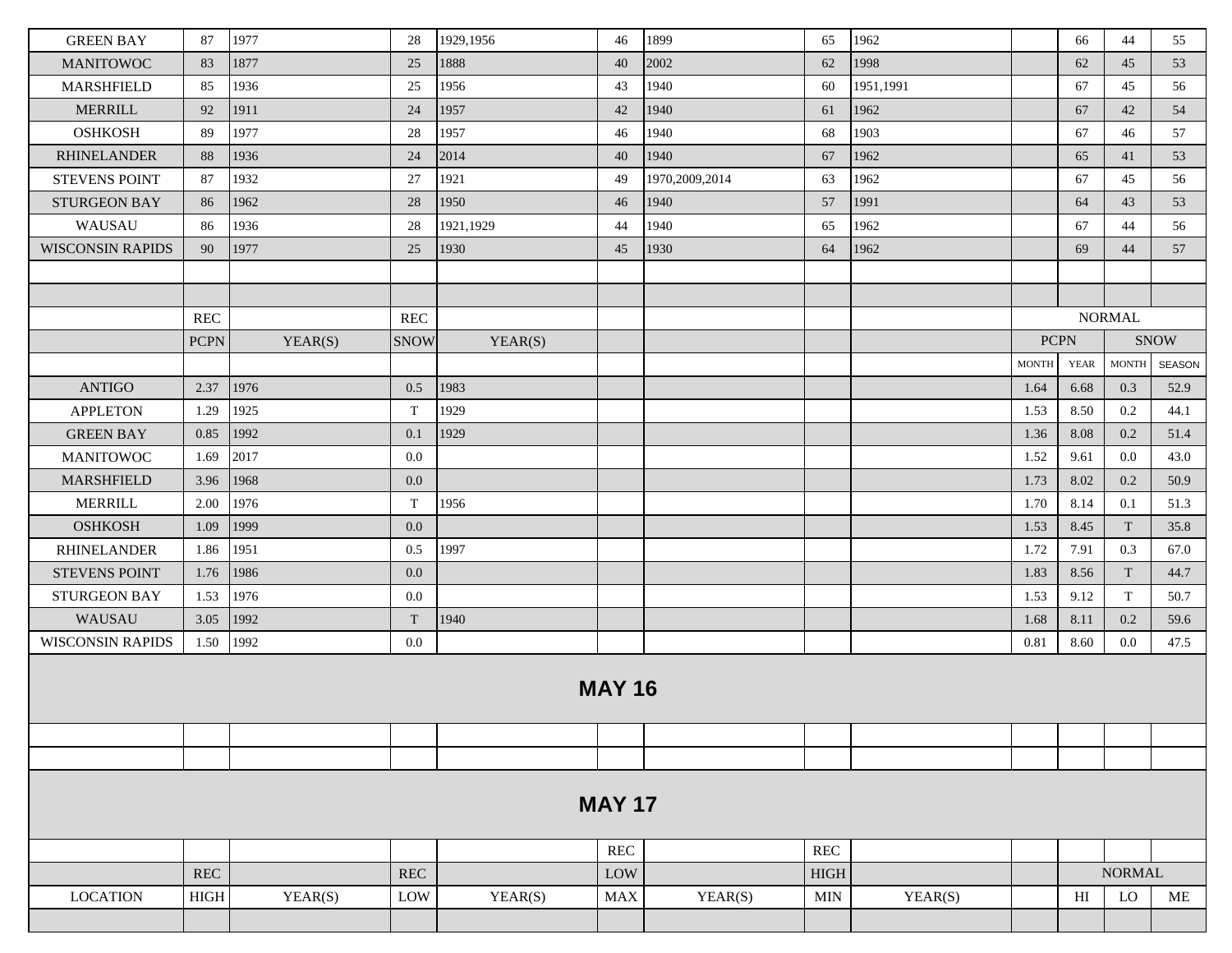| <b>ANTIGO</b>           | 88                   | 1906      | 25          | 1925             | 43            | 1916      | 62          | 1936      |              | 65                         | 42            | 53            |
|-------------------------|----------------------|-----------|-------------|------------------|---------------|-----------|-------------|-----------|--------------|----------------------------|---------------|---------------|
| <b>APPLETON</b>         | 89                   | 1987      | 30          | 1915, 1925, 2002 | 45            | 1957      | 63          | 1906,1977 |              | 68                         | 48            | 58            |
| <b>GREEN BAY</b>        | 88                   | 1972      | 29          | 1891             | 44            | 1957      | 67          | 1906      |              | 66                         | 44            | 55            |
| <b>MANITOWOC</b>        | 86                   | 1906      | 25          | 1891             | 44            | 1997      | 58          | 1962      |              | 62                         | 45            | 54            |
| <b>MARSHFIELD</b>       | 86                   | 1947,1987 | 24          | 1925             | 45            | 1957      | 62          | 2015      |              | 67                         | 45            | 56            |
| <b>MERRILL</b>          | 87                   | 1962      | 23          | 1925             | 46            | 1916      | 62          | 1918      |              | 67                         | 42            | 55            |
| <b>OSHKOSH</b>          | 87                   | 1906      | 29          | 1915             | 47            | 1916      | 67          | 1962      |              | 68                         | 47            | 57            |
| <b>RHINELANDER</b>      | 88                   | 1911,1972 | 23          | 1918             | 46            | 1915.1916 | 64          | 1962      |              | 66                         | 41            | 53            |
| <b>STEVENS POINT</b>    | 90                   | 1901      | 27          | 1925             | 50            | 1920      | 64          | 1911      |              | 67                         | 45            | 56            |
| <b>STURGEON BAY</b>     | 86                   | 1911      | 30          | 1983             | 45            | 2002      | 57          | 1998      |              | 64                         | 43            | 53            |
| WAUSAU                  | 87                   | 1911,1987 | 28          | 1925             | 45            | 1916,1957 | 68          | 1901      |              | 67                         | 45            | 56            |
| <b>WISCONSIN RAPIDS</b> | 90                   | 1934      | 26          | 1925             | 45            | 1957      | 67          | 1911      |              | 69                         | 45            | 57            |
|                         |                      |           |             |                  |               |           |             |           |              |                            |               |               |
|                         |                      |           |             |                  |               |           |             |           |              |                            |               |               |
|                         | $\operatorname{REC}$ |           | <b>REC</b>  |                  |               |           |             |           |              |                            | <b>NORMAL</b> |               |
|                         | <b>PCPN</b>          | YEAR(S)   | <b>SNOW</b> | YEAR(S)          |               |           |             |           | <b>PCPN</b>  |                            |               | <b>SNOW</b>   |
|                         |                      |           |             |                  |               |           |             |           | <b>MONTH</b> | <b>YEAR</b>                | <b>MONTH</b>  | <b>SEASON</b> |
| <b>ANTIGO</b>           | 1.20                 | 2017      | T           | 1917             |               |           |             |           | 1.75         | 6.79                       | 0.3           | 52.9          |
| <b>APPLETON</b>         | 1.80                 | 2020      | 0.8         | 1915             |               |           |             |           | 1.63         | 8.60                       | 0.2           | 44.1          |
| <b>GREEN BAY</b>        | 1.46                 | 2020      | T           | 1915,1961        |               |           |             |           | 1.45         | 8.17                       | 0.2           | 51.4          |
| <b>MANITOWOC</b>        | 1.91                 | 2020      | T           | 1915             |               |           |             |           | 1.62         | 9.71                       | 0.0           | 43.0          |
| <b>MARSHFIELD</b>       | 2.03                 | 2017      | 0.0         |                  |               |           |             |           | 1.85         | 8.14                       | 0.2           | 50.9          |
| <b>MERRILL</b>          | 1.54                 | 2017      | 0.0         |                  |               |           |             |           | 1.82         | 8.26                       | 0.1           | 51.3          |
| <b>OSHKOSH</b>          | 2.88                 | 2020      | 1.2         | 1907             |               |           |             |           | 1.63         | 8.55                       | T             | 35.8          |
| <b>RHINELANDER</b>      | 2.18                 | 2017      | T           | 1916             |               |           |             |           | 1.84         | 8.03                       | 0.3           | 67.0          |
| <b>STEVENS POINT</b>    | 1.64                 | 1992      | 0.0         |                  |               |           |             |           | 1.96         | 8.69                       | T             | 44.7          |
| <b>STURGEON BAY</b>     | 1.54                 | 1928      | 0.0         |                  |               |           |             |           | 1.63         | 9.22                       | T             | 50.7          |
| WAUSAU                  | 1.25                 | 1898      | 0.0         |                  |               |           |             |           | 1.80         | 8.23                       | 0.2           | 59.6          |
| <b>WISCONSIN RAPIDS</b> | 1.20                 | 2000      | 0.0         |                  |               |           |             |           | 1.93         | 8.72                       | 0.0           | 47.5          |
|                         |                      |           |             |                  |               |           |             |           |              |                            |               |               |
|                         |                      |           |             |                  | <b>MAY 17</b> |           |             |           |              |                            |               |               |
|                         |                      |           |             |                  |               |           |             |           |              |                            |               |               |
|                         |                      |           |             |                  |               |           |             |           |              |                            |               |               |
|                         |                      |           |             |                  |               |           |             |           |              |                            |               |               |
|                         |                      |           |             |                  | <b>MAY 18</b> |           |             |           |              |                            |               |               |
|                         |                      |           |             |                  |               |           |             |           |              |                            |               |               |
|                         |                      |           |             |                  | REC           |           | REC         |           |              |                            |               |               |
|                         | $\operatorname{REC}$ |           | REC         |                  | LOW           |           | <b>HIGH</b> |           |              |                            | <b>NORMAL</b> |               |
| <b>LOCATION</b>         | $_{\rm HIGH}$        | YEAR(S)   | LOW         | YEAR(S)          | ${\rm MAX}$   | YEAR(S)   | <b>MIN</b>  | YEAR(S)   |              | $\mathop{\rm HI}\nolimits$ | LO            | ME            |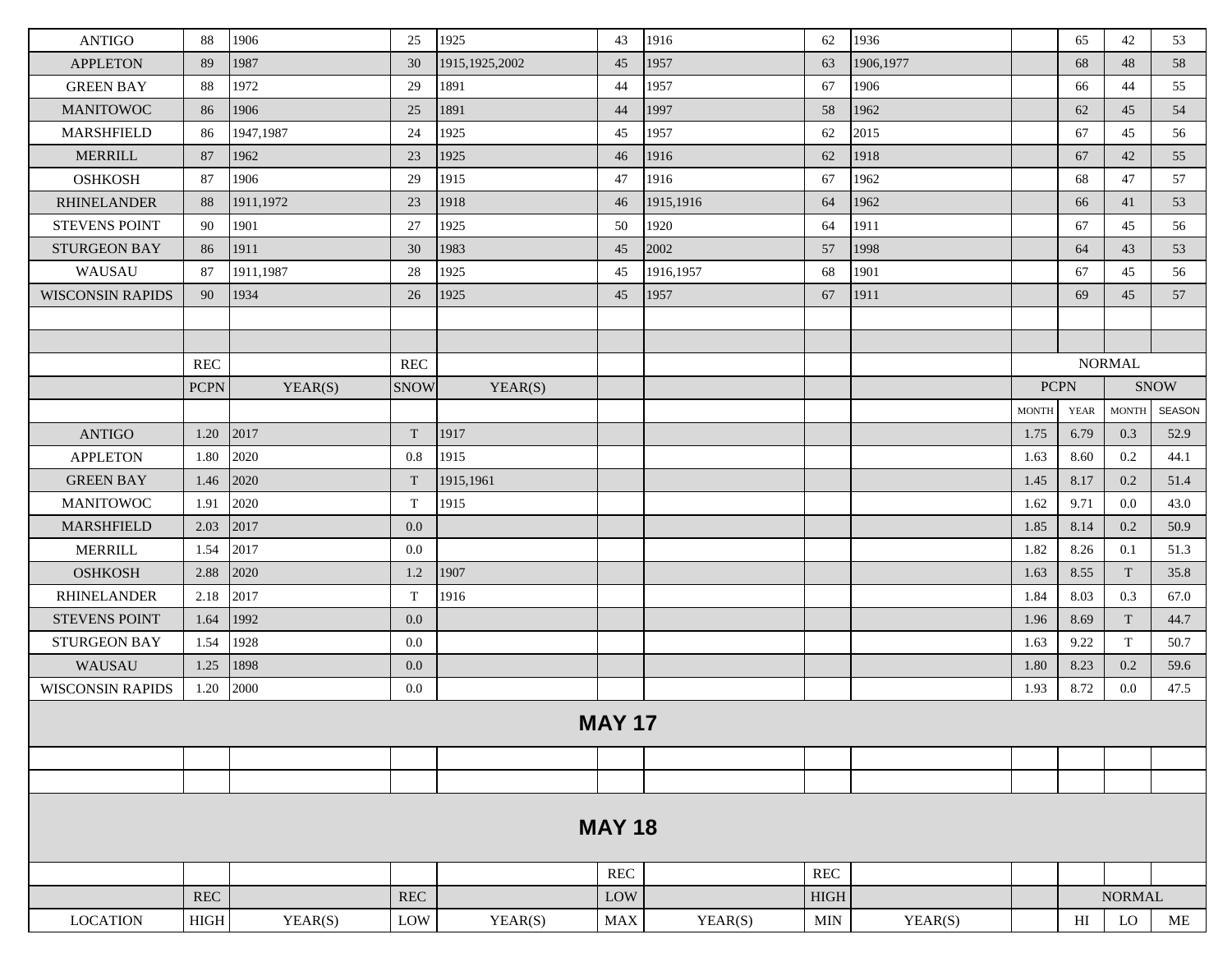| <b>ANTIGO</b>           | 88          | 1972      | 26          | 2002             | 46                   | 2019      | 64           | 1911             |              | 65   | 42            | 54            |
|-------------------------|-------------|-----------|-------------|------------------|----------------------|-----------|--------------|------------------|--------------|------|---------------|---------------|
| <b>APPLETON</b>         | 88          | 1996,1998 | 29          | 2002             | 45                   | 1969      | 67           | 1962             |              | 68   | 48            | 58            |
| <b>GREEN BAY</b>        | 88          | 1972,1996 | 30          | 2002             | 44                   | 1888,1969 | 65           | 1949, 1962, 1998 |              | 67   | 45            | 56            |
| <b>MANITOWOC</b>        | 86          | 1996      | 30          | 1981,2002        | 43                   | 1969      | 62           | 1958             |              | 62   | 46            | 54            |
| <b>MARSHFIELD</b>       | 87          | 1977,1998 | 27          | 1981             | 49                   | 1961,2019 | 65           | 1996             |              | 67   | 45            | 56            |
| <b>MERRILL</b>          | 92          | 1934      | 24          | 1925             | 45                   | 1961      | 70           | 1911             |              | 67   | 42            | 55            |
| <b>OSHKOSH</b>          | 87          | 1911,1998 | 29          | 1915             | 46                   | 1969      | 69           | 1962             |              | 68   | 47            | 57            |
| <b>RHINELANDER</b>      | 87          | 1911      | 21          | 1918             | 43                   | 1916      | 60           | 1998             |              | 66   | 41            | 54            |
| <b>STEVENS POINT</b>    | 90          | 1906      | 22          | 2002             | 49                   | 1991      | 65           | 1962             |              | 67   | 46            | 56            |
| STURGEON BAY            | 86          | 1996      | 30          | 1915,1939        | 42                   | 1969      | 59           | 1977             |              | 64   | 43            | 54            |
| WAUSAU                  | 89          | 1972,1998 | 30          | 1915,2002        | 48                   | 2019      | 66           | 1998             |              | 68   | 45            | 56            |
| <b>WISCONSIN RAPIDS</b> | 91          | 1977      | 26          | 1929             | 47                   | 1991      | 68           | 1911             |              | 69   | 45            | 57            |
|                         |             |           |             |                  |                      |           |              |                  |              |      |               |               |
|                         |             |           |             |                  |                      |           |              |                  |              |      |               |               |
|                         | <b>REC</b>  |           | REC         |                  |                      |           |              |                  |              |      | <b>NORMAL</b> |               |
|                         | <b>PCPN</b> | YEAR(S)   | <b>SNOW</b> | YEAR(S)          |                      |           |              |                  | <b>PCPN</b>  |      |               | <b>SNOW</b>   |
|                         |             |           |             |                  |                      |           |              |                  | <b>MONTH</b> | YEAR | <b>MONTH</b>  | <b>SEASON</b> |
| <b>ANTIGO</b>           | 1.50        | 2017      | 0.0         |                  |                      |           |              |                  | 1.86         | 6.90 | 0.3           | 52.9          |
| <b>APPLETON</b>         | 1.02        | 1971      | 0.1         | 1915             |                      |           |              |                  | 1.74         | 8.71 | 0.3           | 44.2          |
| <b>GREEN BAY</b>        | 1.64        | 1918      | T           | 1894, 1915, 1993 |                      |           |              |                  | 1.54         | 8.26 | 0.2           | 51.4          |
| <b>MANITOWOC</b>        | 1.70        | 2000      | 0.0         |                  |                      |           |              |                  | 1.72         | 9.81 | 0.0           | 43.0          |
| MARSHFIELD              | 1.48        | 2000      | 0.0         |                  |                      |           |              |                  | 1.97         | 8.26 | 0.2           | 50.9          |
| <b>MERRILL</b>          | 1.31        | 1938      | T           | 2015             |                      |           |              |                  | 1.93         | 8.37 | 0.1           | 51.3          |
| <b>OSHKOSH</b>          | 1.09        | 1918      | 0.0         |                  |                      |           |              |                  | 1.73         | 8.65 | T             | 35.8          |
| <b>RHINELANDER</b>      | 1.78        | 1918      | T           | 2015             |                      |           |              |                  | 1.96         | 8.15 | 0.3           | 67.0          |
| <b>STEVENS POINT</b>    | 1.56        | 2017      | 0.0         |                  |                      |           |              |                  | 2.08         | 8.81 | T             | 44.7          |
| <b>STURGEON BAY</b>     | 3.05        | 2020      | 0.0         |                  |                      |           |              |                  | 1.74         | 9.33 | T             | 50.7          |
| WAUSAU                  | 1.70        | 1938      | 0.0         |                  |                      |           |              |                  | 1.91         | 8.34 | 0.2           | 59.6          |
| <b>WISCONSIN RAPIDS</b> | 1.30        | 1971      | 0.0         |                  |                      |           |              |                  | 2.05         | 8.84 | $0.0\,$       | 47.5          |
|                         |             |           |             |                  |                      |           |              |                  |              |      |               |               |
|                         |             |           |             |                  | <b>MAY 18</b>        |           |              |                  |              |      |               |               |
|                         |             |           |             |                  |                      |           |              |                  |              |      |               |               |
|                         |             |           |             |                  |                      |           |              |                  |              |      |               |               |
|                         |             |           |             |                  |                      |           |              |                  |              |      |               |               |
|                         |             |           |             |                  |                      |           |              |                  |              |      |               |               |
|                         |             |           |             |                  | <b>MAY 19</b>        |           |              |                  |              |      |               |               |
|                         |             |           |             |                  |                      |           |              |                  |              |      |               |               |
|                         |             |           |             |                  | $\operatorname{REC}$ |           | $\mbox{REC}$ |                  |              |      |               |               |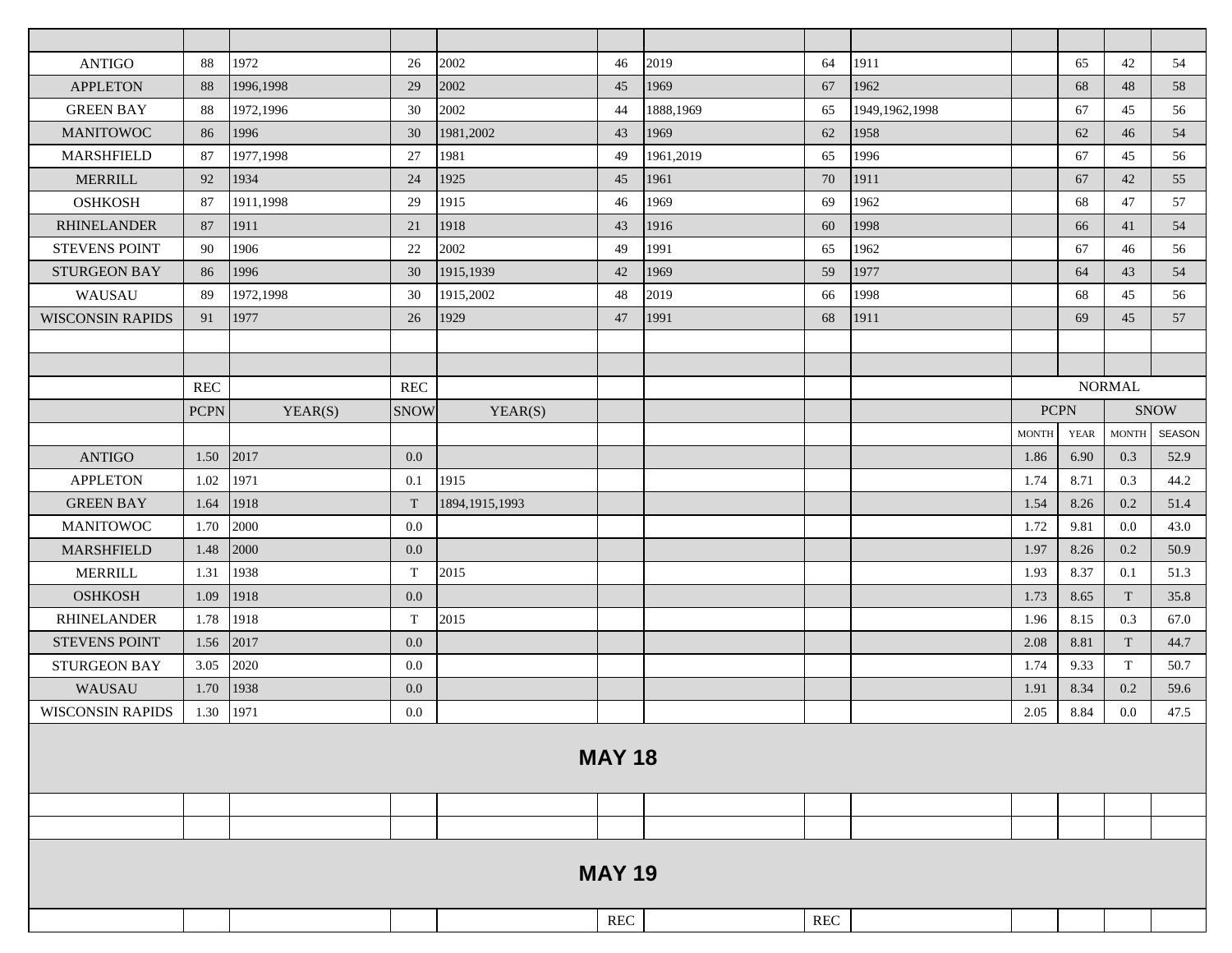|                         | <b>REC</b>  |           | REC         |           | LOW           |         | <b>HIGH</b> |         |              |             | <b>NORMAL</b> |             |
|-------------------------|-------------|-----------|-------------|-----------|---------------|---------|-------------|---------|--------------|-------------|---------------|-------------|
| <b>LOCATION</b>         | <b>HIGH</b> | YEAR(S)   | LOW         | YEAR(S)   | <b>MAX</b>    | YEAR(S) | <b>MIN</b>  | YEAR(S) |              | HI          | LO            | ME          |
|                         |             |           |             |           |               |         |             |         |              |             |               |             |
| <b>ANTIGO</b>           | 87          | 1972      | 26          | 1929      | 43            | 2019    | 61          | 1903    |              | 65          | 42            | 54          |
| <b>APPLETON</b>         | 87          | 1998,2012 | 30          | 1915      | 47            | 2019    | 72          | 1911    |              | 69          | 48            | 58          |
| <b>GREEN BAY</b>        | 89          | 2012      | 31          | 2002      | 46            | 1912    | 65          | 1962    |              | 67          | 45            | 56          |
| <b>MANITOWOC</b>        | 89          | 1978      | 30          | 2002      | 45            | 2002    | 64          | 1998    |              | 63          | 46            | 54          |
| <b>MARSHFIELD</b>       | 93          | 1934      | 25          | 1929      | 47            | 2019    | 63          | 1996    |              | 67          | 46            | 56          |
| <b>MERRILL</b>          | 98          | 1911      | 23          | 1929      | 45            | 2019    | 63          | 1908    |              | 68          | 43            | 55          |
| <b>OSHKOSH</b>          | 93          | 1934      | 27          | 1929      | 49            | 1990    | 69          | 1911    |              | 68          | 47            | 58          |
| <b>RHINELANDER</b>      | 88          | 1972      | 25          | 1915,1929 | 45            | 2002    | 62          | 1977    |              | 66          | 42            | 54          |
| <b>STEVENS POINT</b>    | 89          | 1934      | 27          | 2008      | 50            | 1907    | 68          | 1908    |              | 68          | 46            | 57          |
| <b>STURGEON BAY</b>     | 85          | 1972      | 28          | 2002      | 47            | 1915    | 63          | 1978    |              | 65          | 43            | 54          |
| WAUSAU                  | 88          | 2012      | 27          | 1947      | 44            | 2019    | 67          | 1911    |              | 68          | 45            | 57          |
| <b>WISCONSIN RAPIDS</b> | 95          | 1934      | 27          | 1929      | 44            | 2019    | 66          | 1962    |              | 70          | 45            | 57          |
|                         |             |           |             |           |               |         |             |         |              |             |               |             |
|                         |             |           |             |           |               |         |             |         |              |             |               |             |
|                         | REC         |           | REC         |           |               |         |             |         |              |             | <b>NORMAL</b> |             |
|                         | <b>PCPN</b> | YEAR(S)   | <b>SNOW</b> | YEAR(S)   |               |         |             |         | <b>PCPN</b>  |             |               | <b>SNOW</b> |
|                         |             |           |             |           |               |         |             |         | <b>MONTH</b> | <b>YEAR</b> | <b>MONTH</b>  | SEASON      |
| <b>ANTIGO</b>           | 1.58        | 1979      | 0.0         |           |               |         |             |         | 1.97         | 7.01        | 0.4           | 53.0        |
| <b>APPLETON</b>         | 1.60        | 1918      | T           | 1924      |               |         |             |         | 1.84         | 8.81        | 0.3           | 44.2        |
| <b>GREEN BAY</b>        | 1.98        | 1918      | T           | 1924      |               |         |             |         | 1.64         | 8.36        | 0.2           | 51.4        |
| <b>MANITOWOC</b>        | 2.32        | 1918      | T           | 1924      |               |         |             |         | 1.82         | 9.91        | 0.0           | 43.0        |
| <b>MARSHFIELD</b>       | 1.71        | 2014      | 0.0         |           |               |         |             |         | 2.09         | 8.38        | 0.2           | 50.9        |
| <b>MERRILL</b>          | 1.44        | 2019      | T           | 1907      |               |         |             |         | 2.05         | 8.49        | 0.1           | 51.3        |
| <b>OSHKOSH</b>          | 1.45        | 1968      | 0.0         |           |               |         |             |         | 1.84         | 8.76        | T             | 35.8        |
| <b>RHINELANDER</b>      | 1.39        | 1940      | $0.0\,$     |           |               |         |             |         | 2.08         | 8.27        | 0.3           | 67.0        |
| <b>STEVENS POINT</b>    | 1.55        | 1979      | 0.0         |           |               |         |             |         | 2.21         | 8.94        | T             | 44.7        |
| <b>STURGEON BAY</b>     | 2.00        | 1918      | $0.0\,$     |           |               |         |             |         | 1.84         | 9.43        | $\mathbf T$   | 50.7        |
| WAUSAU                  | 1.68        | 1940      | T           | 1955,2015 |               |         |             |         | 2.03         | 8.46        | 0.2           | 59.6        |
| <b>WISCONSIN RAPIDS</b> | 1.28        | 1940      | 0.0         |           |               |         |             |         | 2.18         | 8.97        | 0.0           | 47.5        |
|                         |             |           |             |           | <b>MAY 19</b> |         |             |         |              |             |               |             |
|                         |             |           |             |           |               |         |             |         |              |             |               |             |
|                         |             |           |             |           |               |         |             |         |              |             |               |             |
|                         |             |           |             |           |               |         |             |         |              |             |               |             |
|                         |             |           |             |           | <b>MAY 20</b> |         |             |         |              |             |               |             |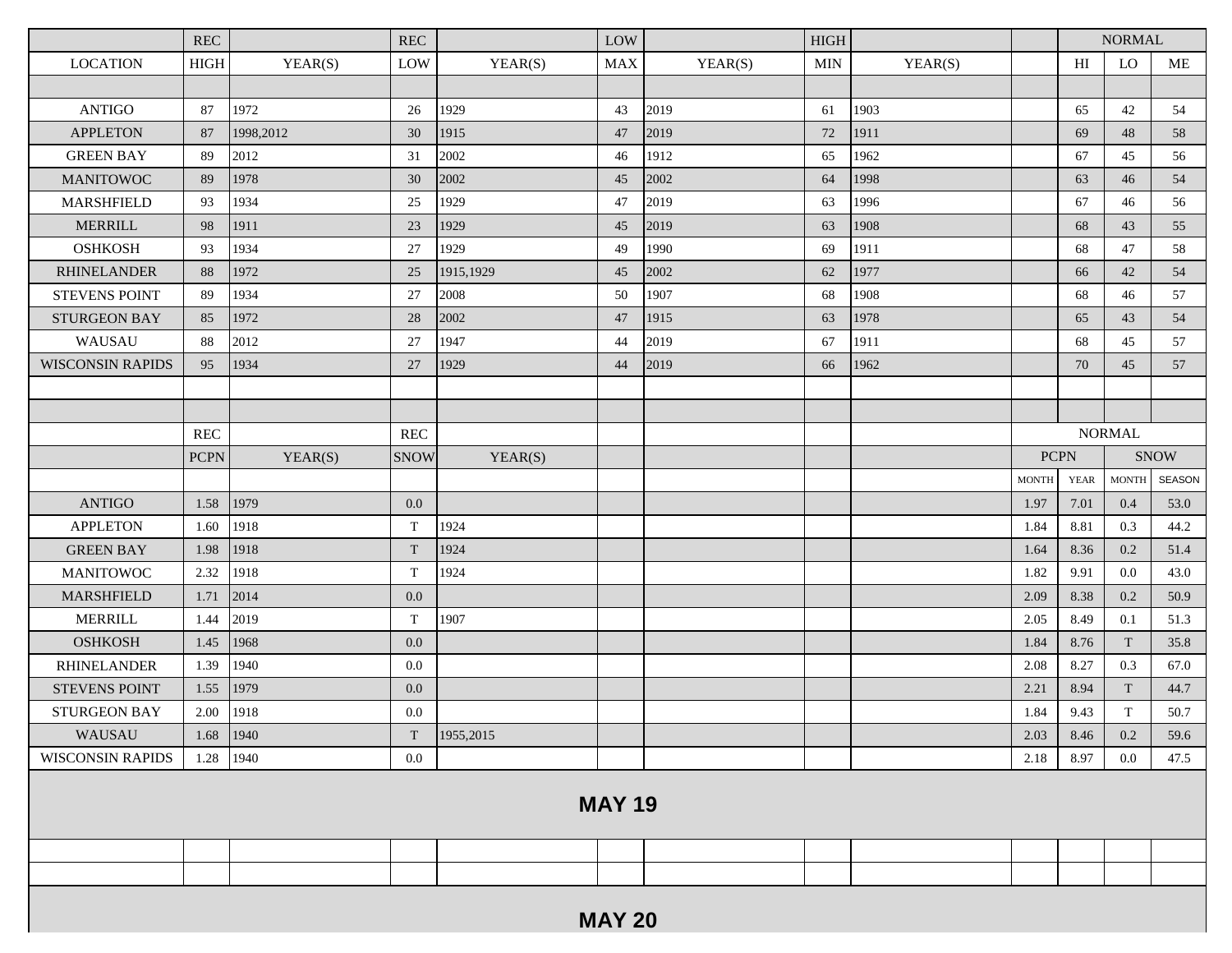|                         |             |                  |             |                  | <b>REC</b>    |           | REC         |           |              |                |               |               |
|-------------------------|-------------|------------------|-------------|------------------|---------------|-----------|-------------|-----------|--------------|----------------|---------------|---------------|
|                         | <b>REC</b>  |                  | REC         |                  | LOW           |           | <b>HIGH</b> |           |              |                | <b>NORMAL</b> |               |
| <b>LOCATION</b>         | <b>HIGH</b> | YEAR(S)          | LOW         | YEAR(S)          | <b>MAX</b>    | YEAR(S)   | <b>MIN</b>  | YEAR(S)   |              | H <sub>I</sub> | LO            | ME            |
|                         |             |                  |             |                  |               |           |             |           |              |                |               |               |
| <b>ANTIGO</b>           | 88          | 1975             | 24          | 1895, 1907, 2002 | 50            | 1907      | 61          | 1934      |              | 66             | 43            | 54            |
| <b>APPLETON</b>         | 88          | 1934,2012        | 30          | 2000,2002        | 48            | 1915      | 65          | 1977      |              | 69             | 49            | 59            |
| <b>GREEN BAY</b>        | 90          | 1948, 1972, 2012 | 30          | 2002             | 47            | 1913,1915 | 64          | 1921      |              | 67             | 45            | 56            |
| <b>MANITOWOC</b>        | 90          | 1972             | 30          | 2002             | 45            | 2002      | 60          | 1996      |              | 63             | 46            | 55            |
| <b>MARSHFIELD</b>       | 90          | 1934             | 28          | 2002             | 47            | 1913      | 62          | 1934      |              | 68             | 46            | 57            |
| <b>MERRILL</b>          | 91          | 1934             | 23          | 2002             | 43            | 1915      | 67          | 1934      |              | 68             | 43            | 55            |
| <b>OSHKOSH</b>          | 93          | 1934             | 30          | 1954             | 48            | 1912      | 65          | 1975      |              | 69             | 48            | 58            |
| <b>RHINELANDER</b>      | 89          | 1994             | 22          | 2002             | 46            | 1931      | 60          | 1914      |              | 66             | 42            | 54            |
| <b>STEVENS POINT</b>    | 91          | 1934             | 25          | 1907             | 47            | 1990      | 63          | 1934      |              | 68             | 46            | 57            |
| <b>STURGEON BAY</b>     | 89          | 1972,1998        | 26          | 2002             | 45            | 1913      | 60          | 1996      |              | 65             | 44            | 54            |
| WAUSAU                  | 87          | 1934, 1975       | 29          | 1907,2002        | 43            | 1915      | 65          | 1902      |              | 68             | 45            | 57            |
| <b>WISCONSIN RAPIDS</b> | 95          | 1934             | 26          | 1954             | 49            | 1931      | 62          | 1914,2009 |              | 70             | 46            | 58            |
|                         |             |                  |             |                  |               |           |             |           |              |                |               |               |
|                         |             |                  |             |                  |               |           |             |           |              |                |               |               |
|                         | <b>REC</b>  |                  | <b>REC</b>  |                  |               |           |             |           |              |                | <b>NORMAL</b> |               |
|                         | <b>PCPN</b> | YEAR(S)          | <b>SNOW</b> | YEAR(S)          |               |           |             |           | <b>PCPN</b>  |                |               | <b>SNOW</b>   |
|                         |             |                  |             |                  |               |           |             |           |              |                |               |               |
|                         |             |                  |             |                  |               |           |             |           | <b>MONTH</b> | <b>YEAR</b>    | <b>MONTH</b>  | <b>SEASON</b> |
| <b>ANTIGO</b>           | 1.30        | 1923             | 0.0         |                  |               |           |             |           | 2.08         | 7.12           | 0.4           | 53.0          |
| <b>APPLETON</b>         | 1.45        | 1959             | 0.0         |                  |               |           |             |           | 1.95         | 8.92           | 0.3           | 44.2          |
| <b>GREEN BAY</b>        | 1.02        | 1913             | T           | 2007             |               |           |             |           | 1.74         | 8.46           | 0.2           | 51.4          |
| <b>MANITOWOC</b>        | 1.99        | 1959             | 0.0         |                  |               |           |             |           | 1.93         | 10.02          | 0.0           | 43.0          |
| <b>MARSHFIELD</b>       | 1.07        | 1913             | $0.0\,$     |                  |               |           |             |           | 2.22         | 8.51           | 0.2           | 50.9          |
| <b>MERRILL</b>          | 1.72        | 1951             | 0.0         |                  |               |           |             |           | 2.17         | 8.61           | 0.1           | 51.3          |
| <b>OSHKOSH</b>          | 2.88        | 1959             | 0.0         |                  |               |           |             |           | 1.95         | 8.87           | T             | 35.8          |
| <b>RHINELANDER</b>      | 1.15        | 1926             | $0.0\,$     |                  |               |           |             |           | 2.19         | 8.38           | 0.3           | 67.0          |
| <b>STEVENS POINT</b>    | 1.60        | 1915             | 0.0         |                  |               |           |             |           | 2.34         | 9.07           | T             | 44.7          |
| <b>STURGEON BAY</b>     | 1.25        | 1996             | T           | 1926             |               |           |             |           | 1.95         | 9.54           | $\mathbf T$   | 50.7          |
| WAUSAU                  | 0.98        | 1911             | 0.0         |                  |               |           |             |           | 2.15         | 8.58           | 0.2           | 59.6          |
| <b>WISCONSIN RAPIDS</b> | 2.01 1912   |                  | $0.0\,$     |                  |               |           |             |           | 2.30         | 9.09           | 0.0           | 47.5          |
|                         |             |                  |             |                  |               |           |             |           |              |                |               |               |
|                         |             |                  |             |                  | <b>MAY 20</b> |           |             |           |              |                |               |               |
|                         |             |                  |             |                  |               |           |             |           |              |                |               |               |
|                         |             |                  |             |                  |               |           |             |           |              |                |               |               |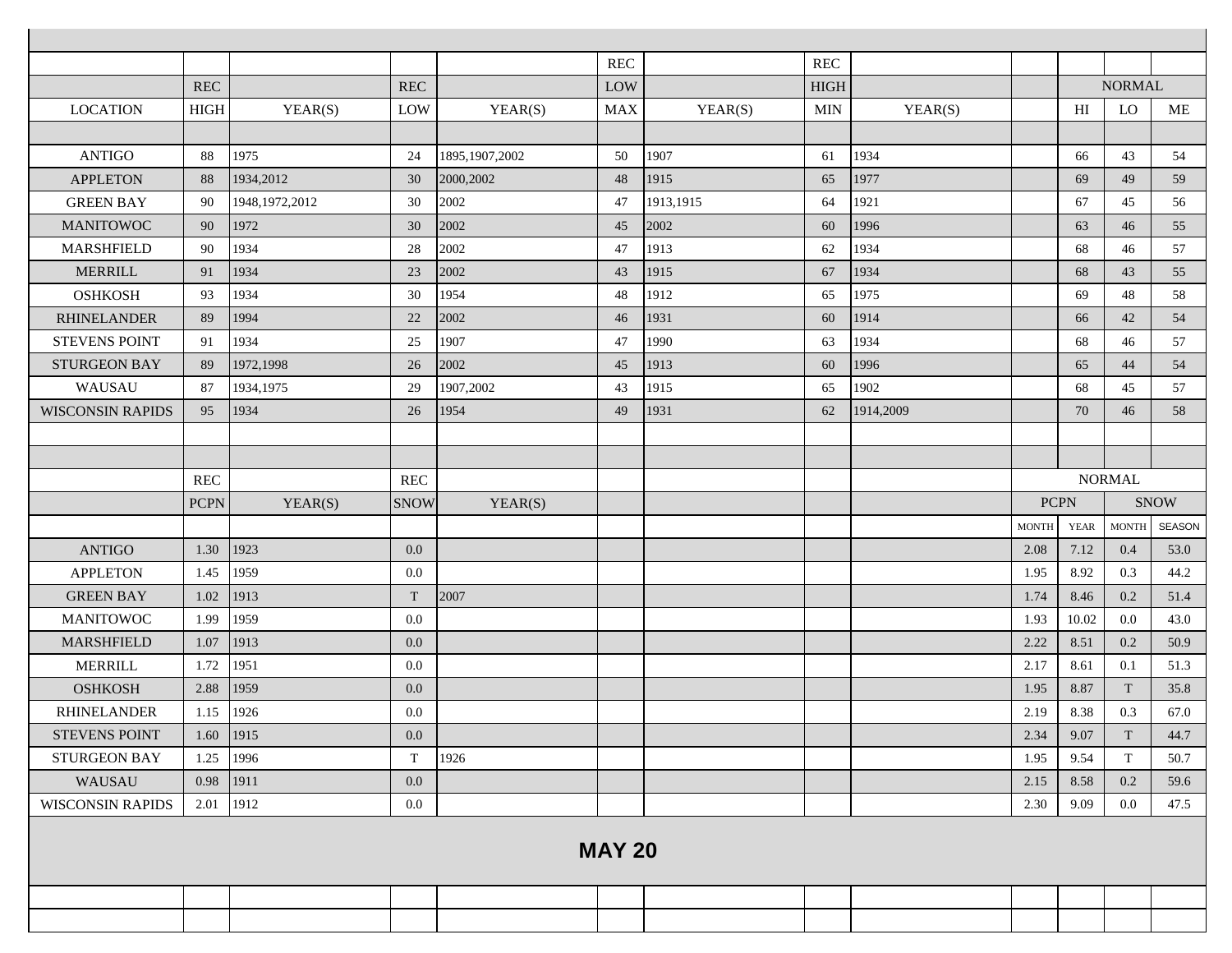|                         |             |           |             |           | <b>MAY 21</b> |           |             |         |              |             |               |             |
|-------------------------|-------------|-----------|-------------|-----------|---------------|-----------|-------------|---------|--------------|-------------|---------------|-------------|
|                         |             |           |             |           | REC           |           | REC         |         |              |             |               |             |
|                         | <b>REC</b>  |           | <b>REC</b>  |           | LOW           |           | <b>HIGH</b> |         |              |             | <b>NORMAL</b> |             |
| <b>LOCATION</b>         | HIGH        | YEAR(S)   | LOW         | YEAR(S)   | <b>MAX</b>    | YEAR(S)   | <b>MIN</b>  | YEAR(S) |              | HI          | LO            | ME          |
|                         |             |           |             |           |               |           |             |         |              |             |               |             |
| <b>ANTIGO</b>           | 88          | 1975      | 25          | 1907      | 46            | 1917      | 65          | 1921    |              | 66          | 43            | 54          |
| <b>APPLETON</b>         | 89          | 1992      | 31          | 1907,2002 | 46            | 1917      | 65          | 1975    |              | 69          | 49            | 59          |
| <b>GREEN BAY</b>        | 88          | 1970      | 30          | 2002      | 44            | 1967      | 66          | 1921    |              | 68          | 46            | 57          |
| <b>MANITOWOC</b>        | 87          | 1970      | 28          | 1883      | 40            | 1883      | 61          | 1941    |              | 64          | 47            | 55          |
| <b>MARSHFIELD</b>       | 88          | 1994      | 30          | 2002      | 48            | 1931      | 65          | 1970    |              | 68          | 46            | 57          |
| <b>MERRILL</b>          | 89          | 1970      | 27          | 1907,2002 | 46            | 1917      | 62          | 1921    |              | 68          | 43            | 56          |
| <b>OSHKOSH</b>          | 89          | 1921,1970 | 32          | 1907      | 45            | 1892      | 66          | 1975    |              | 69          | 48            | 59          |
| <b>RHINELANDER</b>      | 88          | 1922,1930 | 24          | 2002      | 46            | 1931      | 68          | 1930    |              | 67          | 42            | 54          |
| <b>STEVENS POINT</b>    | 90          | 1925      | 27          | 1907      | 49            | 1931      | 66          | 1970    |              | 68          | 47            | 57          |
| <b>STURGEON BAY</b>     | 88          | 1921      | 25          | 1907      | 48            | 1907,1917 | 61          | 1921    |              | 65          | 44            | 55          |
| WAUSAU                  | 88          | 1972      | 30          | 1907      | 43            | 1917      | 68          | 1901    |              | 69          | 46            | 57          |
| <b>WISCONSIN RAPIDS</b> | 90          | 1972      | 30          | 1997      | 48            | 1931      | 64          | 1970    |              | 70          | 46            | 58          |
|                         |             |           |             |           |               |           |             |         |              |             |               |             |
|                         |             |           |             |           |               |           |             |         |              |             |               |             |
|                         | <b>REC</b>  |           | <b>REC</b>  |           |               |           |             |         |              |             | <b>NORMAL</b> |             |
|                         | <b>PCPN</b> | YEAR(S)   | <b>SNOW</b> | YEAR(S)   |               |           |             |         |              | <b>PCPN</b> |               | <b>SNOW</b> |
|                         |             |           |             |           |               |           |             |         | <b>MONTH</b> | <b>YEAR</b> | <b>MONTH</b>  | SEASON      |
| <b>ANTIGO</b>           | 1.38        | 1945      | $\rm T$     | 1931      |               |           |             |         | 2.18         | 7.22        | 0.4           | 53.0        |
| <b>APPLETON</b>         | 1.26        | 1914      | T           | 1963      |               |           |             |         | 2.06         | 9.03        | 0.3           | 44.2        |
| <b>GREEN BAY</b>        | 2.45        | 1914      | 0.0         |           |               |           |             |         | 1.84         | 8.56        | 0.2           | 51.4        |
| <b>MANITOWOC</b>        | 1.01        | 1913      | 0.0         |           |               |           |             |         | 2.04         | 10.13       | $0.0\,$       | 43.0        |
| <b>MARSHFIELD</b>       | 2.21        | 1945      | 0.0         |           |               |           |             |         | 2.34         | 8.63        | 0.2           | 50.9        |
| <b>MERRILL</b>          | 1.16        | 1915      | T           | 1917,1931 |               |           |             |         | 2.28         | 8.72        | 0.1           | 51.3        |
| <b>OSHKOSH</b>          | 2.09        | 1912      | T           | 1924      |               |           |             |         | 2.06         | 8.98        | $\mathbf T$   | 35.8        |
| <b>RHINELANDER</b>      | 1.73        | 1945      | 0.0         |           |               |           |             |         | 2.31         | 8.50        | 0.3           | 67.0        |
| <b>STEVENS POINT</b>    | 2.51        | 1945      | 0.0         |           |               |           |             |         | 2.47         | 9.20        | T             | 44.7        |
| <b>STURGEON BAY</b>     | 0.82        | 1913      | T           | 1967      |               |           |             |         | 2.06         | 9.65        | T             | 50.7        |
| WAUSAU                  | 1.60        | 1970      | 0.1         | 1917      |               |           |             |         | 2.27         | 8.70        | 0.2           | 59.6        |
| <b>WISCONSIN RAPIDS</b> | 1.32        | 1915      | T           | 1963      |               |           |             |         | 2.42         | 9.21        | 0.0           | 47.5        |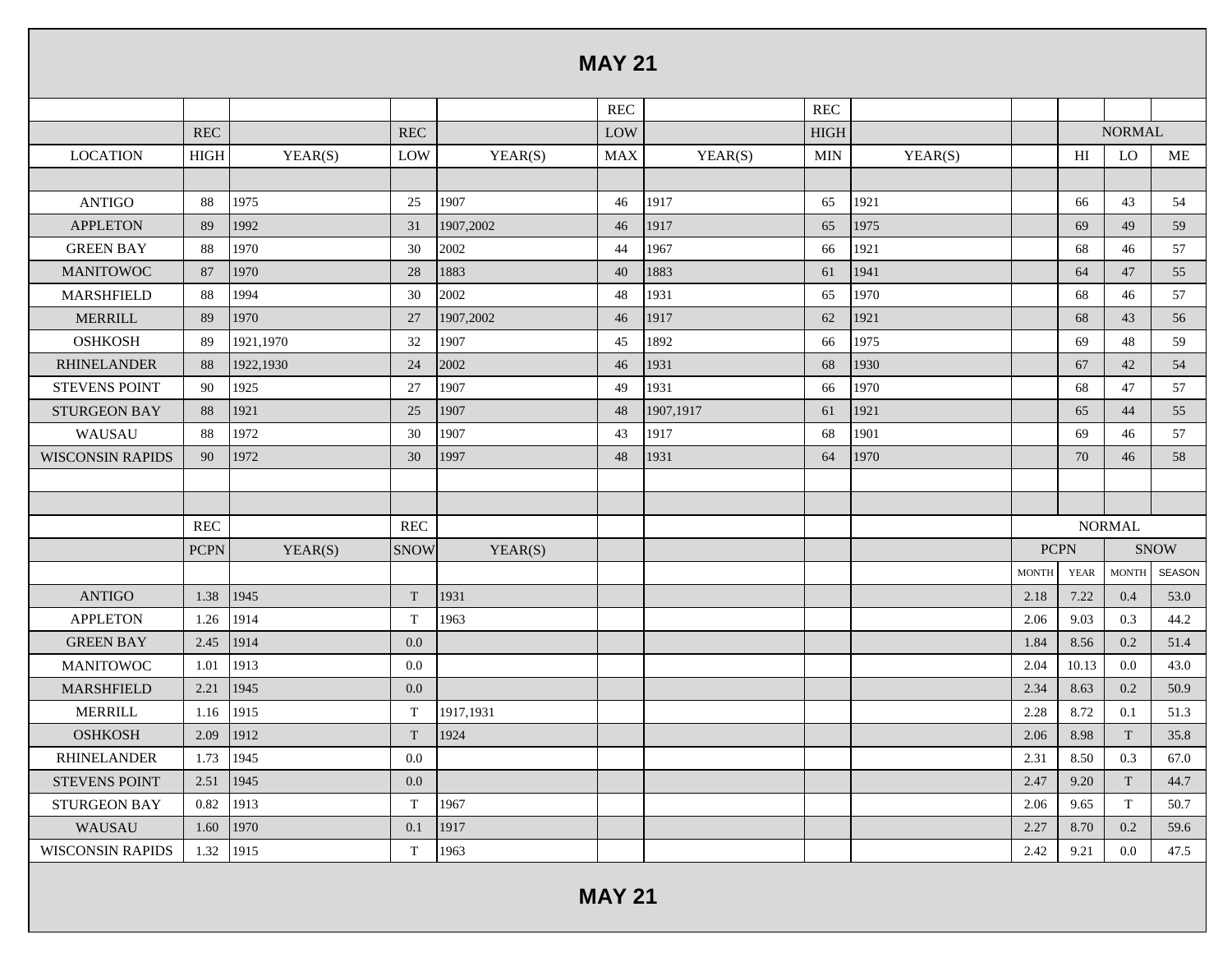|                         |                      |         |             |           | <b>MAY 22</b> |         |            |         |              |             |                        |             |
|-------------------------|----------------------|---------|-------------|-----------|---------------|---------|------------|---------|--------------|-------------|------------------------|-------------|
|                         |                      |         |             |           |               |         |            |         |              |             |                        |             |
|                         |                      |         |             |           | <b>REC</b>    |         | <b>REC</b> |         |              |             |                        |             |
|                         | $\operatorname{REC}$ |         | REC         |           | LOW           |         | HIGH       |         |              |             | <b>NORMAL</b>          |             |
| <b>LOCATION</b>         | <b>HIGH</b>          | YEAR(S) | LOW         | YEAR(S)   | <b>MAX</b>    | YEAR(S) | MIN        | YEAR(S) |              | HI          | LO                     | ME          |
|                         |                      |         |             |           |               |         |            |         |              |             |                        |             |
| <b>ANTIGO</b>           | 88                   | 1975    | 26          | 1967      | 46            | 1931    | 68         | 1930    |              | 66          | 43                     | 55          |
| <b>APPLETON</b>         | 90                   | 1994    | 32          | 2003      | 43            | 1917    | 68         | 1964    |              | 69          | 49                     | 59          |
| <b>GREEN BAY</b>        | 91                   | 1921    | 29          | 1967      | 44            | 1917    | 68         | 1921    |              | 68          | 46                     | 57          |
| <b>MANITOWOC</b>        | 91                   | 1921    | 30          | 1967      | 42            | 1917    | 68         | 1921    |              | 64          | 47                     | 55          |
| MARSHFIELD              | 90                   | 1925    | 26          | 1967      | 47            | 1963    | 65         | 1991    |              | 68          | 47                     | 57          |
| <b>MERRILL</b>          | 90                   | 1925    | 26          | 1967      | 47            | 1987    | 67         | 1921    |              | 69          | 44                     | 56          |
| <b>OSHKOSH</b>          | 91                   | 1921    | 29          | 1967      | 45            | 1917    | 68         | 1921    |              | 69          | 48                     | 59          |
| <b>RHINELANDER</b>      | 90                   | 1975    | 26          | 2006      | 46            | 1931    | 65         | 1964    |              | 67          | 42                     | 55          |
| <b>STEVENS POINT</b>    | 91                   | 1921    | 29          | 1967      | 50            | 1931    | 69         | 1927    |              | 68          | 47                     | 58          |
| <b>STURGEON BAY</b>     | 89                   | 1921    | 27          | 1967      | 41            | 1917    | 68         | 1921    |              | 66          | 44                     | 55          |
| WAUSAU                  | 88                   | 1925    | 30          | 1963,1967 | 47            | 1931    | 66         | 1991    |              | 69          | 46                     | 57          |
| <b>WISCONSIN RAPIDS</b> | 92                   | 1925    | 23          | 1931      | 49            | 1963    | 69         | 1921    |              | 70          | 46                     | 58          |
|                         |                      |         |             |           |               |         |            |         |              |             |                        |             |
|                         |                      |         |             |           |               |         |            |         |              |             |                        |             |
|                         | <b>REC</b>           |         | REC         |           |               |         |            |         |              |             | <b>NORMAL</b>          |             |
|                         | <b>PCPN</b>          | YEAR(S) | <b>SNOW</b> | YEAR(S)   |               |         |            |         | <b>PCPN</b>  |             |                        | <b>SNOW</b> |
|                         |                      |         |             |           |               |         |            |         | <b>MONTH</b> | <b>YEAR</b> | $\operatorname{MONTH}$ | SEASON      |
| <b>ANTIGO</b>           | 2.93                 | 1945    | 0.0         |           |               |         |            |         | 2.29         | 7.33        | 0.4                    | 53.0        |
| <b>APPLETON</b>         | 1.85                 | 1970    | T           | 1963      |               |         |            |         | 2.17         | 9.14        | 0.3                    | 44.2        |
| <b>GREEN BAY</b>        | 1.54                 | 1970    | 0.0         |           |               |         |            |         | 1.94         | 8.66        | 0.2                    | 51.4        |
| <b>MANITOWOC</b>        | 1.68                 | 1982    | T           | 1917      |               |         |            |         | 2.15         | 10.24       | 0.0                    | 43.0        |
| MARSHFIELD              | 2.23                 | 1970    | $\mathbf T$ | 1963      |               |         |            |         | 2.47         | 8.76        | 0.2                    | 50.9        |
| <b>MERRILL</b>          | 2.43                 | 1970    | 0.0         |           |               |         |            |         | 2.39         | 8.83        | 0.1                    | 51.3        |
| <b>OSHKOSH</b>          | 1.51                 | 2013    | T           | 1963      |               |         |            |         | 2.17         | 9.09        | T                      | 35.8        |
| <b>RHINELANDER</b>      | 2.16                 | 1912    | 0.0         |           |               |         |            |         | 2.43         | 8.62        | 0.3                    | 67.0        |
| <b>STEVENS POINT</b>    | 2.50                 | 1970    | 0.0         |           |               |         |            |         | 2.60         | 9.33        | T                      | 44.7        |
| <b>STURGEON BAY</b>     | 2.20                 | 1970    | T           | 1917      |               |         |            |         | 2.16         | 9.75        | T                      | 50.7        |
| WAUSAU                  | 2.71                 | 1945    | 0.0         |           |               |         |            |         | 2.38         | 8.81        | 0.2                    | 59.6        |
| <b>WISCONSIN RAPIDS</b> | 1.92                 | 1970    | T           | 1963      |               |         |            |         | 2.53         | 9.32        | 0.0                    | 47.5        |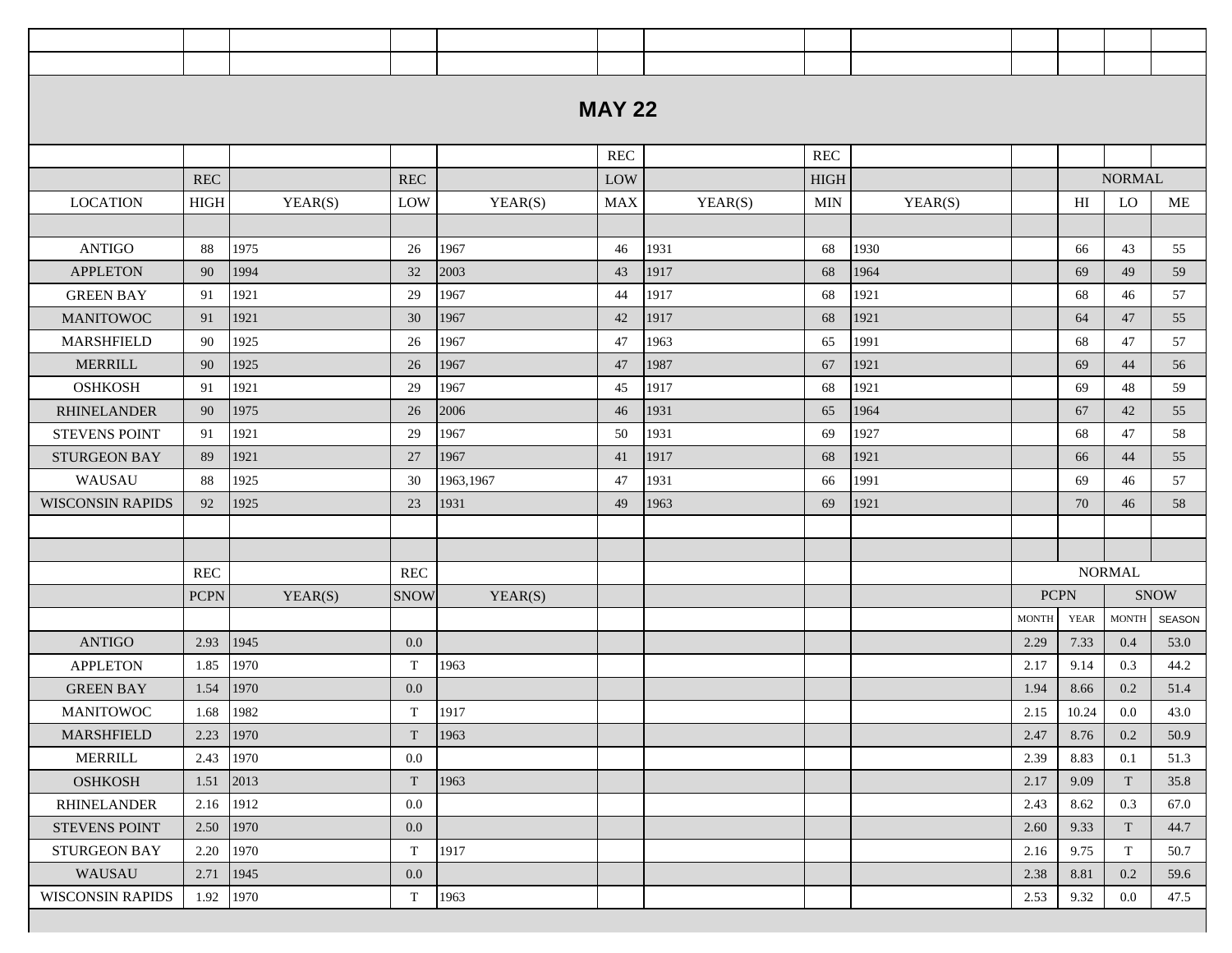|                         |                      |                  |             |           | <b>MAY 22</b> |           |            |           |              |             |               |             |
|-------------------------|----------------------|------------------|-------------|-----------|---------------|-----------|------------|-----------|--------------|-------------|---------------|-------------|
|                         |                      |                  |             |           |               |           |            |           |              |             |               |             |
|                         |                      |                  |             |           |               |           |            |           |              |             |               |             |
|                         |                      |                  |             |           | <b>MAY 23</b> |           |            |           |              |             |               |             |
|                         |                      |                  |             |           | <b>REC</b>    |           | REC        |           |              |             |               |             |
|                         | REC                  |                  | REC         |           | LOW           |           | HIGH       |           |              |             | <b>NORMAL</b> |             |
| <b>LOCATION</b>         | <b>HIGH</b>          | YEAR(S)          | LOW         | YEAR(S)   | <b>MAX</b>    | YEAR(S)   | <b>MIN</b> | YEAR(S)   |              | HI          | LO            | ME          |
|                         |                      |                  |             |           |               |           |            |           |              |             |               |             |
| <b>ANTIGO</b>           | 88                   | 1975             | 28          | 1917      | 49            | 2004      | 63         | 1964      |              | 67          | 43            | 55          |
| <b>APPLETON</b>         | 88                   | 2010             | 29          | 1917      | 49            | 1917      | 68         | 1991      |              | 70          | 50            | 60          |
| <b>GREEN BAY</b>        | 88                   | 2010             | 29          | 1958,1963 | 50            | 1917,1925 | 65         | 1991,2007 |              | 68          | 46            | 57          |
| <b>MANITOWOC</b>        | 87                   | 1936             | 30          | 1963      | 49            | 1917      | 63         | 1964      |              | 64          | 47            | 56          |
| MARSHFIELD              | 87                   | 1925, 1975       | 27          | 1931      | 50            | 2004      | 65         | 1991      |              | 68          | 47            | 58          |
| <b>MERRILL</b>          | 89                   | 1921             | 25          | 1931      | 49            | 2004      | 65         | 1991      |              | 69          | 44            | 56          |
| <b>OSHKOSH</b>          | 90                   | 1925             | 31          | 1931      | 51            | 1987      | 67         | 1964,1991 |              | 70          | 49            | 59          |
| <b>RHINELANDER</b>      | 88                   | 1921,1964        | 25          | 1931      | 47            | 2004      | 66         | 1964      |              | 67          | 43            | 55          |
| <b>STEVENS POINT</b>    | 90                   | 1925             | 25          | 1905      | 50            | 2004      | 67         | 1991      |              | 69          | 47            | 58          |
| <b>STURGEON BAY</b>     | 85                   | 1921, 1963, 1977 | 26          | 1963      | 42            | 1967      | 63         | 1921      |              | 66          | 45            | 55          |
| WAUSAU                  | 88                   | 1975             | 28          | 1931,1963 | 50            | 1897,1917 | 67         | 1991      |              | 69          | 46            | 58          |
| <b>WISCONSIN RAPIDS</b> | 90                   | 1921,2010        | 27          | 1963      | 53            | 1987,2001 | 65         | 1991,2010 |              | 71          | 47            | 59          |
|                         |                      |                  |             |           |               |           |            |           |              |             |               |             |
|                         |                      |                  |             |           |               |           |            |           |              |             |               |             |
|                         | $\operatorname{REC}$ |                  | <b>REC</b>  |           |               |           |            |           |              |             | <b>NORMAL</b> |             |
|                         | <b>PCPN</b>          | YEAR(S)          | <b>SNOW</b> | YEAR(S)   |               |           |            |           | <b>PCPN</b>  |             |               | <b>SNOW</b> |
|                         |                      |                  |             |           |               |           |            |           | <b>MONTH</b> | <b>YEAR</b> | <b>MONTH</b>  | SEASON      |
| <b>ANTIGO</b>           | 1.97                 | 1903             | 0.0         |           |               |           |            |           | 2.38         | 7.42        | 0.4           | 53.0        |
| <b>APPLETON</b>         | 1.19                 | 1927             | 0.0         |           |               |           |            |           | 2.28         | 9.25        | 0.3           | 44.2        |
| <b>GREEN BAY</b>        | 1.60                 | 2004             | 0.0         |           |               |           |            |           | 2.04         | 8.76        | 0.2           | 51.4        |
| <b>MANITOWOC</b>        | 1.10                 | 2004             | $0.0\,$     |           |               |           |            |           | 2.25         | 10.34       | 0.0           | 43.0        |
| <b>MARSHFIELD</b>       | 2.17                 | 2007             | 0.0         |           |               |           |            |           | 2.59         | 8.88        | 0.2           | 50.9        |
| <b>MERRILL</b>          | 1.54                 | 2004             | T           | 1925      |               |           |            |           | 2.50         | 8.94        | 0.1           | 51.3        |
| <b>OSHKOSH</b>          | 1.53                 | 2004             | $\rm T$     | 1907      |               |           |            |           | 2.28         | 9.20        | T             | 35.8        |
| <b>RHINELANDER</b>      | 1.26                 | 2004             | 0.0         |           |               |           |            |           | 2.54         | 8.73        | 0.3           | 67.0        |
| STEVENS POINT           | 1.32                 | 2004             | 0.0         |           |               |           |            |           | 2.72         | 9.45        | T             | 44.7        |
| <b>STURGEON BAY</b>     | 1.55                 | 2004             | $0.0\,$     |           |               |           |            |           | 2.26         | 9.85        | T             | 50.7        |
| WAUSAU                  | 1.62                 | 1936             | 0.0         |           |               |           |            |           | 2.49         | 8.92        | 0.2           | 59.6        |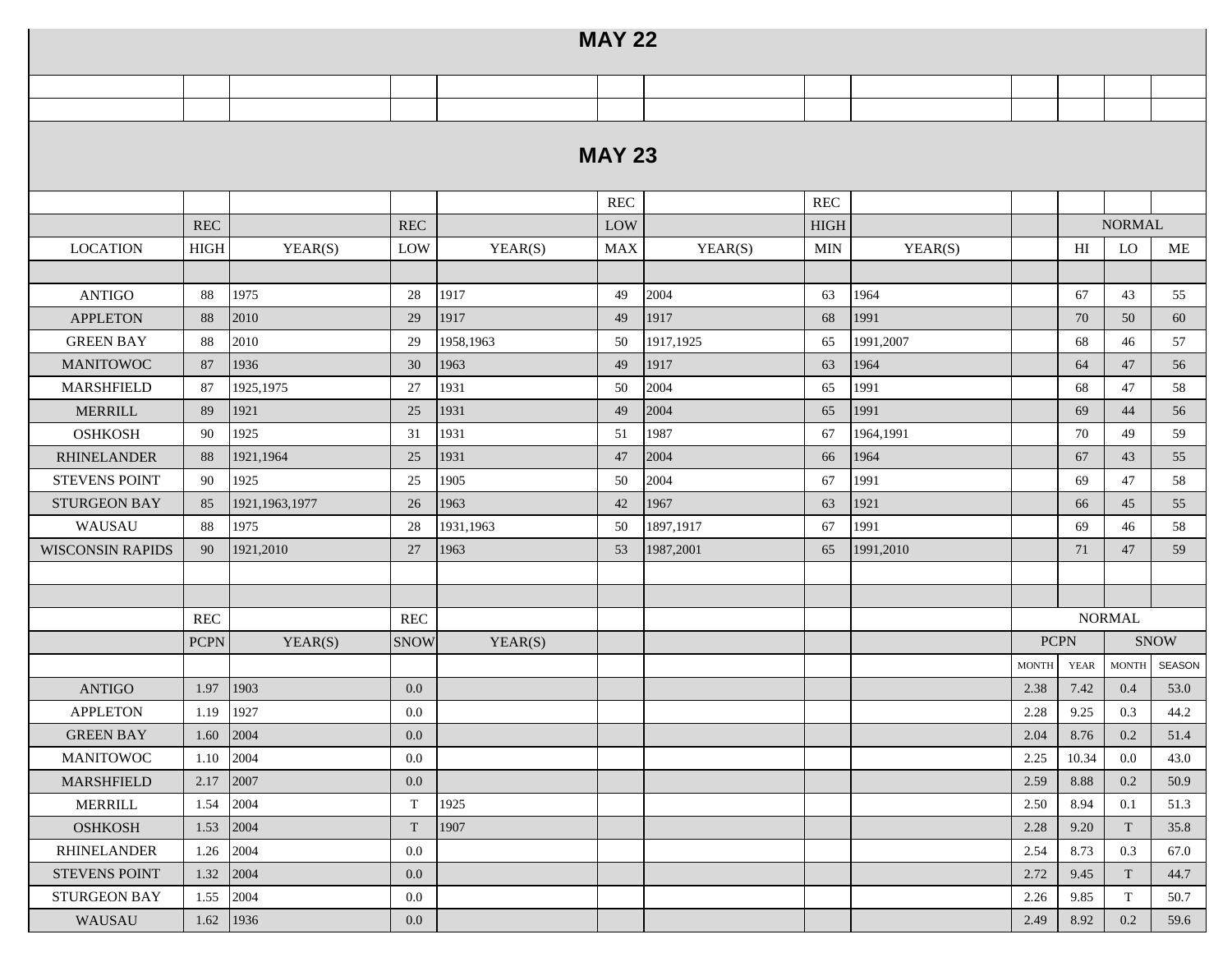| <b>WISCONSIN RAPIDS</b> | 1.17   1955  |           | 0.0                  |           |                      |           |             |           | 2.65         | 9.44                       | $0.0\,$       | 47.5         |
|-------------------------|--------------|-----------|----------------------|-----------|----------------------|-----------|-------------|-----------|--------------|----------------------------|---------------|--------------|
|                         |              |           |                      |           |                      |           |             |           |              |                            |               |              |
|                         |              |           |                      |           | <b>MAY 23</b>        |           |             |           |              |                            |               |              |
|                         |              |           |                      |           |                      |           |             |           |              |                            |               |              |
|                         |              |           |                      |           |                      |           |             |           |              |                            |               |              |
|                         |              |           |                      |           |                      |           |             |           |              |                            |               |              |
|                         |              |           |                      |           | <b>MAY 24</b>        |           |             |           |              |                            |               |              |
|                         |              |           |                      |           | $\operatorname{REC}$ |           | <b>REC</b>  |           |              |                            |               |              |
|                         | <b>REC</b>   |           | $\operatorname{REC}$ |           | LOW                  |           | <b>HIGH</b> |           |              |                            | <b>NORMAL</b> |              |
| <b>LOCATION</b>         | ${\rm HIGH}$ | YEAR(S)   | LOW                  | YEAR(S)   | <b>MAX</b>           | YEAR(S)   | <b>MIN</b>  | YEAR(S)   |              | $\mathop{\rm HI}\nolimits$ | LO            | ME           |
|                         |              |           |                      |           |                      |           |             |           |              |                            |               |              |
| <b>ANTIGO</b>           | 91           | 2010      | 29                   | 1917      | 43                   | 1924      | 70          | 2010      |              | 67                         | 44            | 55           |
| <b>APPLETON</b>         | 92           | 2010      | 33                   | 1925      | 49                   | 1992      | 68          | 2010      |              | 70                         | 50            | 60           |
| <b>GREEN BAY</b>        | 90           | 2010      | 33                   | 1992      | 48                   | 1925,1992 | 68          | 2010      |              | 69                         | 47            | 58           |
| <b>MANITOWOC</b>        | 82           | 1902      | 34                   | 1925      | 44                   | 1925      | 60          | 1936      |              | 65                         | 48            | 56           |
| <b>MARSHFIELD</b>       | 90           | 2010      | 27                   | 1917      | 52                   | 1924      | 69          | 1991      |              | 69                         | 47            | 58           |
| <b>MERRILL</b>          | 91           | 1928      | 30                   | 1956      | 48                   | 1925      | 67          | 1991      |              | 69                         | 44            | 57           |
| <b>OSHKOSH</b>          | 92           | 1950,2010 | 33                   | 1935      | 48                   | 1992      | 69          | 2010      |              | 70                         | 49            | 60           |
| <b>RHINELANDER</b>      | 90           | 2010      | 27                   | 2013      | 49                   | 1925      | 69          | 2010      |              | 68                         | 43            | 55           |
| <b>STEVENS POINT</b>    | 90           | 1928,2010 | 32                   | 1924      | 51                   | 1925      | 70          | 2010      |              | 69                         | 48            | 58           |
| <b>STURGEON BAY</b>     | 84           | 1991      | 31                   | 1934      | 50                   | 1924,1925 | 60          | 1977,2010 |              | 66                         | 45            | 56           |
| WAUSAU                  | 92           | 2010      | 32                   | 1948,1992 | 46                   | 1924      | 71          | 2010      |              | 69                         | 47            | 58           |
| <b>WISCONSIN RAPIDS</b> | 93           | 2010      | 29                   | 1930      | 49                   | 1925      | 70          | 2010      |              | 71                         | 47            | 59           |
|                         |              |           |                      |           |                      |           |             |           |              |                            |               |              |
|                         |              |           |                      |           |                      |           |             |           |              |                            |               |              |
|                         | <b>REC</b>   |           | <b>REC</b>           |           |                      |           |             |           |              |                            | <b>NORMAL</b> |              |
|                         | <b>PCPN</b>  | YEAR(S)   | <b>SNOW</b>          | YEAR(S)   |                      |           |             |           | <b>PCPN</b>  |                            |               | <b>SNOW</b>  |
|                         |              |           |                      |           |                      |           |             |           | <b>MONTH</b> | <b>YEAR</b>                |               | MONTH SEASON |
| <b>ANTIGO</b>           | 1.40         | 1904      | T                    | 1924      |                      |           |             |           | 2.48         | 7.52                       | 0.4           | 53.0         |
| <b>APPLETON</b>         | 1.52         | 2015      | T                    | 1924      |                      |           |             |           | 2.39         | 9.36                       | 0.3           | 44.2         |
| <b>GREEN BAY</b>        | 2.05         | 1989      | 0.0                  |           |                      |           |             |           | 2.14         | 8.86                       | 0.2           | 51.4         |
| <b>MANITOWOC</b>        | 1.90         | 1918      | $\mathbf T$          | 1924      |                      |           |             |           | 2.36         | 10.45                      | $0.0\,$       | 43.0         |
| MARSHFIELD              | 1.59         | 1971      | 0.0                  |           |                      |           |             |           | 2.72         | 9.01                       | 0.2           | 50.9         |
| <b>MERRILL</b>          | 1.65         | 1971      | 0.0                  |           |                      |           |             |           | 2.61         | 9.05                       | 0.1           | 51.3         |
| <b>OSHKOSH</b>          | 2.00         | 1902      | 0.0                  |           |                      |           |             |           | 2.39         | 9.31                       | T             | 35.8         |
| <b>RHINELANDER</b>      | 1.79         | 2006      | 0.0                  |           |                      |           |             |           | 2.66         | 8.85                       | 0.4           | 67.1         |
| STEVENS POINT           | 1.16         | 1933      | T                    | 1924,1925 |                      |           |             |           | 2.85         | 9.58                       | T             | 44.7         |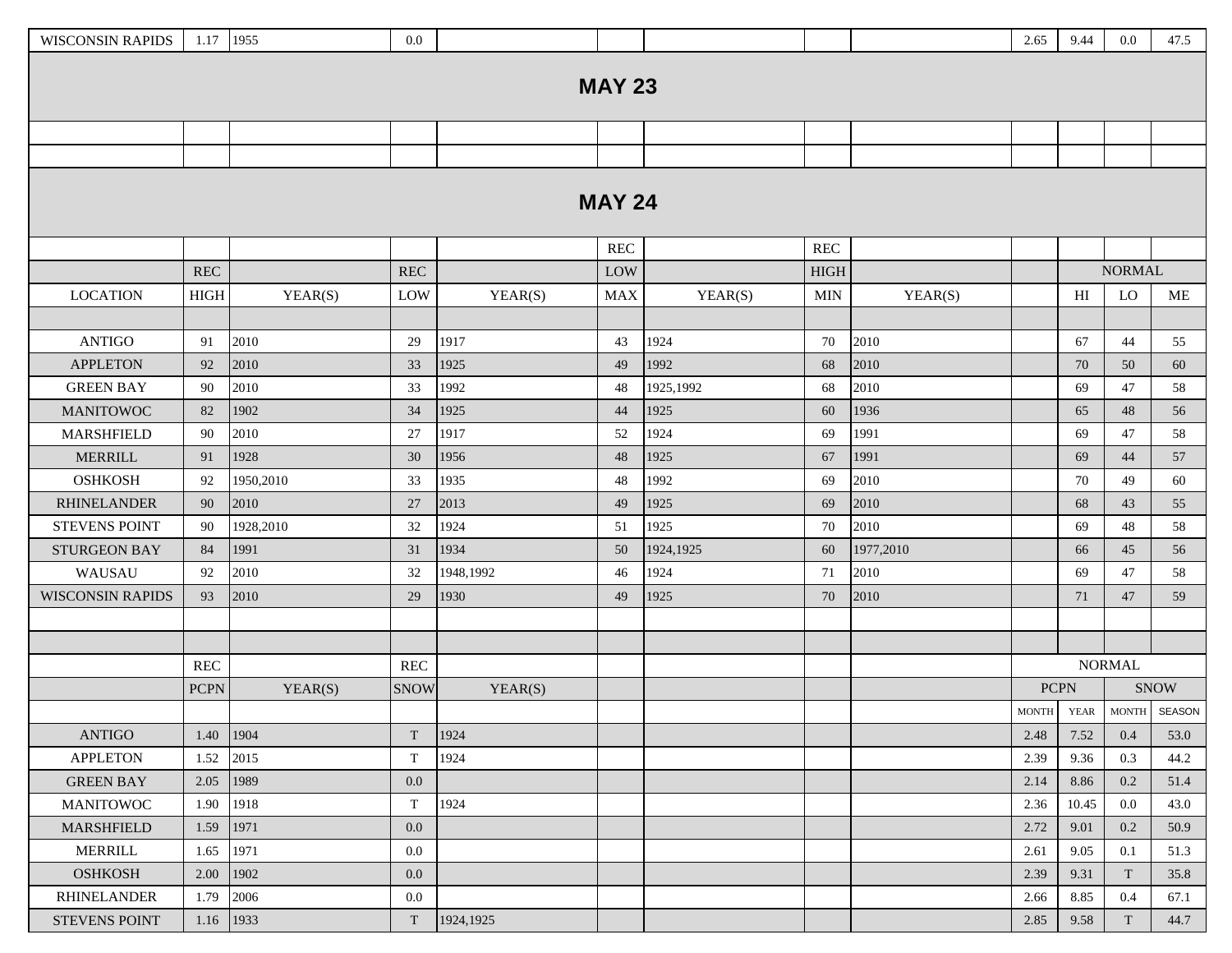| <b>STURGEON BAY</b>     | 1.71        | 1966    | 0.0         |           |                      |           |                      |           | 2.36         | 9.95           | T             | 50.7        |
|-------------------------|-------------|---------|-------------|-----------|----------------------|-----------|----------------------|-----------|--------------|----------------|---------------|-------------|
| WAUSAU                  | 1.68        | 1952    | T           | 1924      |                      |           |                      |           | 2.61         | 9.04           | 0.2           | 59.6        |
| <b>WISCONSIN RAPIDS</b> | 2.37        | 1989    | 0.0         |           |                      |           |                      |           | 2.76         | 9.55           | 0.0           | 47.5        |
|                         |             |         |             |           | <b>MAY 24</b>        |           |                      |           |              |                |               |             |
|                         |             |         |             |           |                      |           |                      |           |              |                |               |             |
|                         |             |         |             |           |                      |           |                      |           |              |                |               |             |
|                         |             |         |             |           |                      |           |                      |           |              |                |               |             |
|                         |             |         |             |           | <b>MAY 25</b>        |           |                      |           |              |                |               |             |
|                         |             |         |             |           | $\operatorname{REC}$ |           | $\operatorname{REC}$ |           |              |                |               |             |
|                         | REC         |         | REC         |           | LOW                  |           | <b>HIGH</b>          |           |              |                | <b>NORMAL</b> |             |
| <b>LOCATION</b>         | <b>HIGH</b> | YEAR(S) | LOW         | YEAR(S)   | <b>MAX</b>           | YEAR(S)   | <b>MIN</b>           | YEAR(S)   |              | H <sub>I</sub> | LO            | ME          |
|                         |             |         |             |           |                      |           |                      |           |              |                |               |             |
| <b>ANTIGO</b>           | 87          | 1911    | 27          | 1897      | 44                   | 1924      | 67                   | 2010      |              | 67             | 44            | 56          |
| <b>APPLETON</b>         | 91          | 1911    | 33          | 1988,1992 | 45                   | 2002      | 68                   | 2010      |              | 70             | 50            | 60          |
| <b>GREEN BAY</b>        | 89          | 2018    | 32          | 1988      | 44                   | 2002      | 66                   | 2018      |              | 69             | 47            | 58          |
| <b>MANITOWOC</b>        | 86          | 1911    | 32          | 1897      | 45                   | 2002      | 60                   | 1933      |              | 65             | 48            | 56          |
| <b>MARSHFIELD</b>       | 88          | 1977    | 25          | 1988      | 50                   | 1925      | 65                   | 2010      |              | 69             | 48            | 58          |
| MERRILL                 | 90          | 1911    | 28          | 1979      | 50                   | 2002      | 63                   | 1908      |              | 69             | 45            | 57          |
| <b>OSHKOSH</b>          | 90          | 1911    | 29          | 1925      | 51                   | 1992,2002 | 68                   | 1899      |              | 70             | 49            | 60          |
| <b>RHINELANDER</b>      | 89          | 1911    | 25          | 1913      | 43                   | 1971      | 63                   | 2010,2018 |              | 68             | 43            | 56          |
| <b>STEVENS POINT</b>    | 88          | 1977    | 31          | 1925      | 50                   | 2002      | 70                   | 2010      |              | 69             | 48            | 59          |
| STURGEON BAY            | 90          | 2018    | 27          | 1934      | 43                   | 2002      | 59                   | 1991      |              | 67             | 45            | 56          |
| WAUSAU                  | 88          | 1972    | 30          | 1897,1913 | 49                   | 1925      | 67                   | 2010      |              | 70             | 47            | 58          |
| <b>WISCONSIN RAPIDS</b> | 89          | 1977    | 30          | 1934      | 51                   | 1943      | 68                   | 2010      |              | 71             | 47            | 59          |
|                         |             |         |             |           |                      |           |                      |           |              |                |               |             |
|                         |             |         |             |           |                      |           |                      |           |              |                |               |             |
|                         | <b>REC</b>  |         | <b>REC</b>  |           |                      |           |                      |           |              |                | <b>NORMAL</b> |             |
|                         | <b>PCPN</b> | YEAR(S) | <b>SNOW</b> | YEAR(S)   |                      |           |                      |           |              | <b>PCPN</b>    |               | <b>SNOW</b> |
|                         |             |         |             |           |                      |           |                      |           | <b>MONTH</b> | <b>YEAR</b>    | <b>MONTH</b>  | SEASON      |
| <b>ANTIGO</b>           | 1.67        | 2008    | 0.5         | 1906      |                      |           |                      |           | 2.58         | 7.62           | 0.4           | 53.0        |
| <b>APPLETON</b>         | 2.29        | 1989    | 0.0         |           |                      |           |                      |           | 2.49         | 9.46           | 0.3           | 44.2        |
| <b>GREEN BAY</b>        | 1.54        | 1957    | $0.0\,$     |           |                      |           |                      |           | 2.25         | 8.97           | 0.2           | 51.4        |
| <b>MANITOWOC</b>        | 2.08        | 1989    | $\mathbf T$ | 1925      |                      |           |                      |           | 2.46         | 10.55          | 0.0           | 43.0        |
| MARSHFIELD              | 3.05        | 1973    | $0.0\,$     |           |                      |           |                      |           | 2.85         | 9.14           | 0.2           | 50.9        |
| <b>MERRILL</b>          | 1.23        | 1939    | $0.0\,$     |           |                      |           |                      |           | 2.72         | 9.16           | 0.1           | 51.3        |
| <b>OSHKOSH</b>          | 1.07        | 2011    | $0.0\,$     |           |                      |           |                      |           | 2.50         | 9.42           | T             | 35.8        |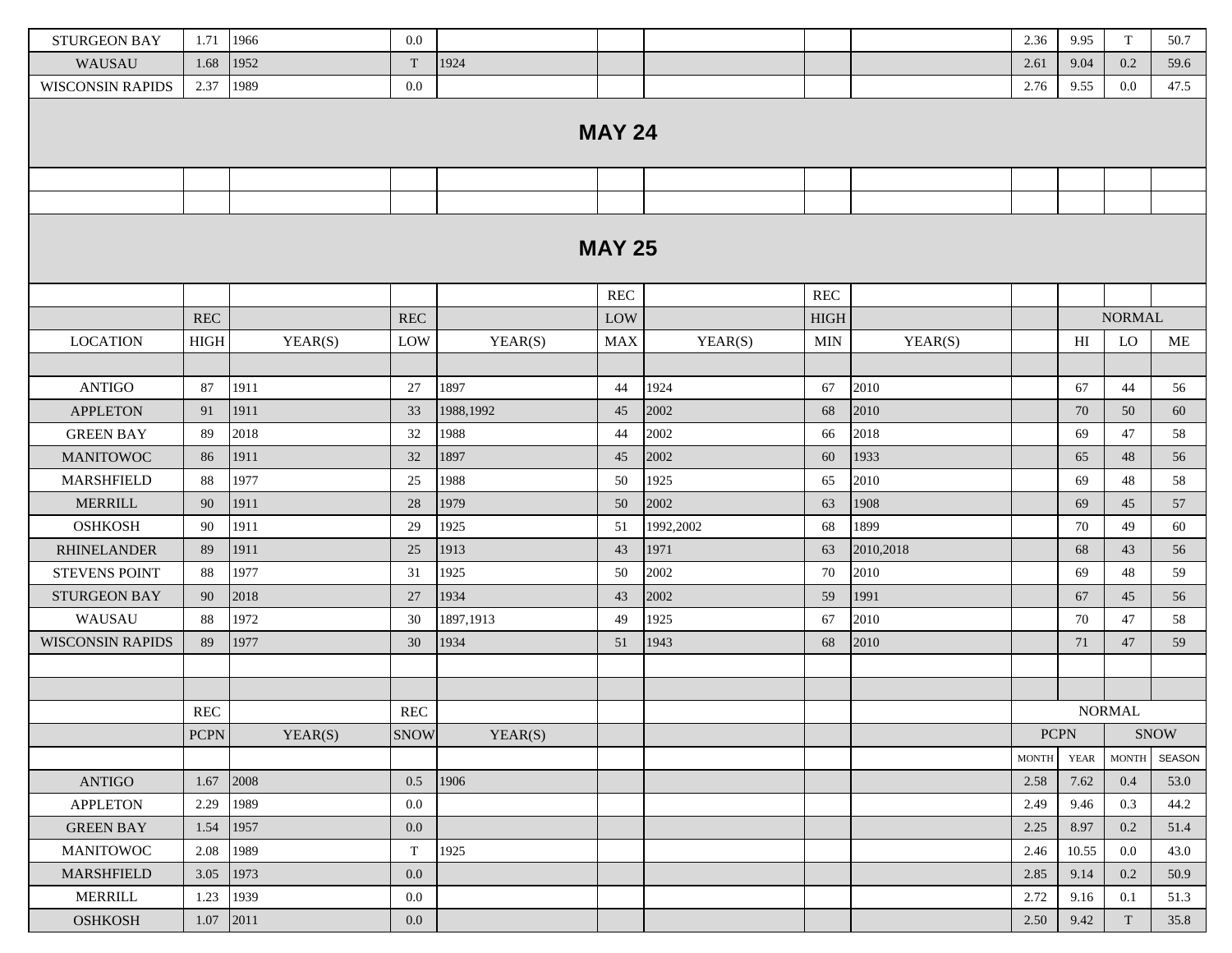| <b>RHINELANDER</b>      | 1.42        | 1971      | T                    | 1961    |               |           |                      |                     | 2.77         | 8.96        | 0.4           | 67.1        |
|-------------------------|-------------|-----------|----------------------|---------|---------------|-----------|----------------------|---------------------|--------------|-------------|---------------|-------------|
| <b>STEVENS POINT</b>    | 3.59        | 1989      | 0.0                  |         |               |           |                      |                     | 2.97         | 9.70        | T             | 44.7        |
| <b>STURGEON BAY</b>     | 1.62        | 1989      | 0.0                  |         |               |           |                      |                     | 2.47         | 10.06       | T             | 50.7        |
| WAUSAU                  | 1.92        | 1939      | T                    | 1925    |               |           |                      |                     | 2.73         | 9.16        | 0.2           | 59.6        |
| WISCONSIN RAPIDS        | 1.79        | 1957      | 0.0                  |         |               |           |                      |                     | 2.88         | 9.67        | $0.0\,$       | 47.5        |
|                         |             |           |                      |         | <b>MAY 25</b> |           |                      |                     |              |             |               |             |
|                         |             |           |                      |         |               |           |                      |                     |              |             |               |             |
|                         |             |           |                      |         |               |           |                      |                     |              |             |               |             |
|                         |             |           |                      |         | <b>MAY 26</b> |           |                      |                     |              |             |               |             |
|                         |             |           |                      |         | REC           |           | $\operatorname{REC}$ |                     |              |             |               |             |
|                         | <b>REC</b>  |           | <b>REC</b>           |         | LOW           |           | <b>HIGH</b>          |                     |              |             | <b>NORMAL</b> |             |
| <b>LOCATION</b>         | <b>HIGH</b> | YEAR(S)   | LOW                  | YEAR(S) | <b>MAX</b>    | YEAR(S)   | <b>MIN</b>           | YEAR(S)             |              | H           | LO            | ME          |
|                         |             |           |                      |         |               |           |                      |                     |              |             |               |             |
| <b>ANTIGO</b>           | 89          | 1911      | 29                   | 1983    | 45            | 1907      | 63                   | 1911                |              | 67          | 44            | 56          |
| <b>APPLETON</b>         | 91          | 2018      | 33                   | 1961    | 50            | 1907      | 65                   | 1944,2018           |              | 71          | 51            | 61          |
| <b>GREEN BAY</b>        | 92          | 2018      | 31                   | 1969    | 48            | 1907,1930 | 66                   | 1944                |              | 69          | 47            | 58          |
| <b>MANITOWOC</b>        | 89          | 1941      | 29                   | 1891    | 49            | 1930      | 59                   | 1896                |              | 65          | 48            | 57          |
| <b>MARSHFIELD</b>       | 91          | 2018      | 27                   | 1925    | 52            | 1940      | 63                   | 1978,2010,2014,2020 |              | 69          | 48            | 59          |
| <b>MERRILL</b>          | 92          | 1914,2018 | 27                   | 1930    | 45            | 1907      | 66                   | 1911                |              | 70          | 45            | 57          |
| <b>OSHKOSH</b>          | 90          | 1914,2018 | 30                   | 1961    | 50            | 1907      | 67                   | 1978                |              | 71          | 50            | 60          |
| <b>RHINELANDER</b>      | 94          | 2018      | 27                   | 1925    | 47            | 1970      | 63                   | 1944                |              | 68          | 44            | 56          |
| <b>STEVENS POINT</b>    | 94          | 1914      | 31                   | 1925    | 46            | 1907      | 66                   | 1978                |              | 70          | 48            | 59          |
| <b>STURGEON BAY</b>     | 89          | 1914      | 30                   | 1949    | 48            | 1907      | 59                   | 1991                |              | 67          | 46            | 56          |
| WAUSAU                  | 91          | 1967,2018 | 30                   | 1905    | 45            | 1907      | 64                   | 1978,2014           |              | 70          | 47            | 59          |
| <b>WISCONSIN RAPIDS</b> | 94          | 2018      | 27                   | 1949    | 47            | 1907      | 65                   | 1978                |              | 72          | 48            | 60          |
|                         |             |           |                      |         |               |           |                      |                     |              |             |               |             |
|                         |             |           |                      |         |               |           |                      |                     |              |             |               |             |
|                         | REC         |           | $\operatorname{REC}$ |         |               |           |                      |                     |              |             | <b>NORMAL</b> |             |
|                         | <b>PCPN</b> | YEAR(S)   | <b>SNOW</b>          | YEAR(S) |               |           |                      |                     |              | <b>PCPN</b> |               | <b>SNOW</b> |
|                         |             |           |                      |         |               |           |                      |                     | <b>MONTH</b> | <b>YEAR</b> | <b>MONTH</b>  | SEASON      |
| <b>ANTIGO</b>           | 1.80        | 1894      | T                    | 1906    |               |           |                      |                     | 2.68         | 7.72        | 0.4           | 53.0        |
| <b>APPLETON</b>         | 1.26        | 1932      | 0.0                  |         |               |           |                      |                     | 2.61         | 9.58        | 0.3           | 44.2        |
| <b>GREEN BAY</b>        | 0.86        | 2009      | T                    | 1907    |               |           |                      |                     | 2.36         | 9.08        | 0.2           | 51.4        |
| <b>MANITOWOC</b>        | 0.95        | 1889      | T                    | 1907    |               |           |                      |                     | 2.56         | 10.65       | $0.0\,$       | 43.0        |
| MARSHFIELD              | 1.96        | 1991      | 0.0                  |         |               |           |                      |                     | 2.98         | 9.27        | 0.2           | 50.9        |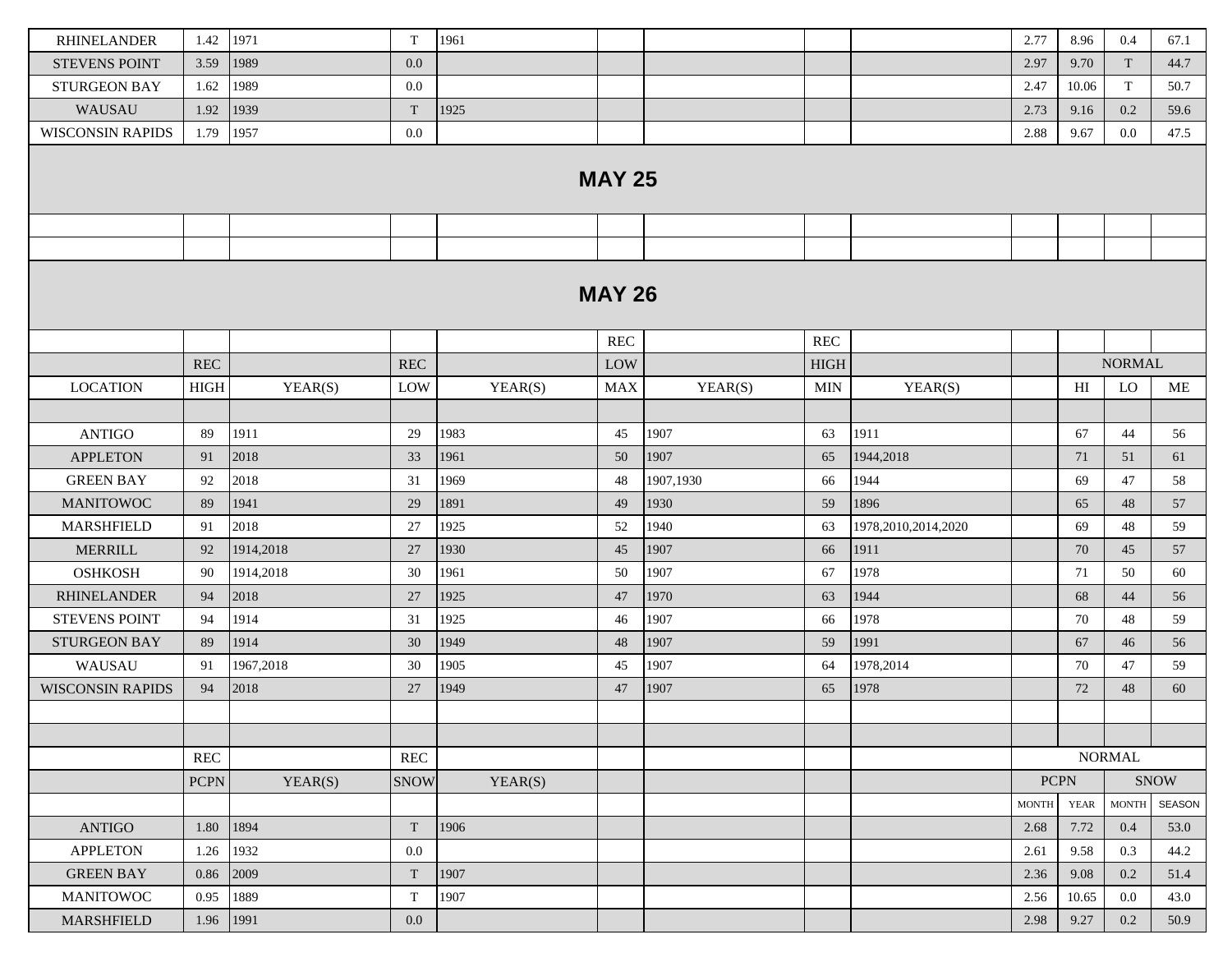| <b>MERRILL</b>          | 1.79        | 2015      | $\mathbf T$          | 1907           |               |         |                      |           | 2.84         | 9.28  | 0.1           | 51.3        |
|-------------------------|-------------|-----------|----------------------|----------------|---------------|---------|----------------------|-----------|--------------|-------|---------------|-------------|
| <b>OSHKOSH</b>          | 1.62        | 1926      | 0.0                  |                |               |         |                      |           | 2.62         | 9.54  | T             | 35.8        |
| <b>RHINELANDER</b>      | 1.90        | 1991      | 0.0                  |                |               |         |                      |           | 2.88         | 9.07  | 0.4           | 67.1        |
| <b>STEVENS POINT</b>    | 1.95        | 1926      | 0.0                  |                |               |         |                      |           | 3.10         | 9.83  | T             | 44.7        |
| <b>STURGEON BAY</b>     | 1.64        | 1985      | T                    | 1961           |               |         |                      |           | 2.58         | 10.17 | T             | 50.7        |
| WAUSAU                  | 1.84        | 2015      | T                    | 1906           |               |         |                      |           | 2.84         | 9.27  | 0.2           | 59.6        |
| <b>WISCONSIN RAPIDS</b> | 1.78        | 1965      | T                    | 1907,1961      |               |         |                      |           | 2.99         | 9.78  | 0.0           | 47.5        |
|                         |             |           |                      |                | <b>MAY 26</b> |         |                      |           |              |       |               |             |
|                         |             |           |                      |                |               |         |                      |           |              |       |               |             |
|                         |             |           |                      |                |               |         |                      |           |              |       |               |             |
|                         |             |           |                      |                | <b>MAY 27</b> |         |                      |           |              |       |               |             |
|                         |             |           |                      |                | REC           |         | $\operatorname{REC}$ |           |              |       |               |             |
|                         | <b>REC</b>  |           | <b>REC</b>           |                | LOW           |         | <b>HIGH</b>          |           |              |       | <b>NORMAL</b> |             |
| <b>LOCATION</b>         | <b>HIGH</b> | YEAR(S)   | LOW                  | YEAR(S)        | <b>MAX</b>    | YEAR(S) | <b>MIN</b>           | YEAR(S)   |              | HI    | LO            | ME          |
|                         |             |           |                      |                |               |         |                      |           |              |       |               |             |
| <b>ANTIGO</b>           | 90          | 2018      | 27                   | 1895           | 46            | 1930    | 67                   | 1911      |              | 68    | 45            | 56          |
| <b>APPLETON</b>         | 95          | 2018      | 30                   | 1915,1994      | 47            | 1906    | 69                   | 1911      |              | 71    | 51            | 61          |
| <b>GREEN BAY</b>        | 97          | 2018      | 31                   | 1961           | 48            | 1906    | 71                   | 1911      |              | 69    | 48            | 59          |
| <b>MANITOWOC</b>        | 84          | 1988,2018 | 31                   | 1961           | 43            | 1906    | 62                   | 2010      |              | 66    | 49            | 57          |
| <b>MARSHFIELD</b>       | 93          | 2018      | 31                   | 1971           | 50            | 1954    | 64                   | 2014,2020 |              | 69    | 48            | 59          |
| <b>MERRILL</b>          | 94          | 2018      | 28                   | 1971           | 51            | 2009    | 67                   | 2020      |              | 70    | 45            | 58          |
| <b>OSHKOSH</b>          | 94          | 2018      | 31                   | 1907           | 47            | 1906    | 68                   | 1978,2020 |              | 71    | 50            | 61          |
| <b>RHINELANDER</b>      | 93          | 2018      | 26                   | 2011           | 48            | 1932    | 65                   | 1911,2020 |              | 68    | 44            | 56          |
| <b>STEVENS POINT</b>    | 92          | 1911,2018 | 28                   | 2011           | 42            | 1906    | 67                   | 2020      |              | 70    | 49            | 59          |
| STURGEON BAY            | 85          | 2018      | 30                   | 1910           | 47            | 1906    | 63                   | 1920      |              | 67    | 46            | 57          |
| WAUSAU                  | 93          | 2018      | 32                   | 1895,1902,1906 | 43            | 1906    | 68                   | 1911      |              | 70    | 48            | 59          |
| <b>WISCONSIN RAPIDS</b> | 98          | 2018      | 30                   | 1992           | 46            | 1970    | 66                   | 1941      |              | 72    | 48            | 60          |
|                         |             |           |                      |                |               |         |                      |           |              |       |               |             |
|                         |             |           |                      |                |               |         |                      |           |              |       |               |             |
|                         | <b>REC</b>  |           | $\operatorname{REC}$ |                |               |         |                      |           |              |       | <b>NORMAL</b> |             |
|                         | <b>PCPN</b> | YEAR(S)   | <b>SNOW</b>          | YEAR(S)        |               |         |                      |           | <b>PCPN</b>  |       |               | <b>SNOW</b> |
|                         |             |           |                      |                |               |         |                      |           | <b>MONTH</b> | YEAR  | <b>MONTH</b>  | SEASON      |
| <b>ANTIGO</b>           | 2.40        | 1898      | T                    | 1947           |               |         |                      |           | 2.78         | 7.82  | 0.4           | 53.0        |
| <b>APPLETON</b>         | 1.75        | 1973      | $0.0\,$              |                |               |         |                      |           | 2.72         | 9.69  | 0.3           | 44.2        |
| <b>GREEN BAY</b>        | 2.22        | 1973      | T                    | 1906,1907      |               |         |                      |           | 2.47         | 9.19  | $0.2\,$       | 51.4        |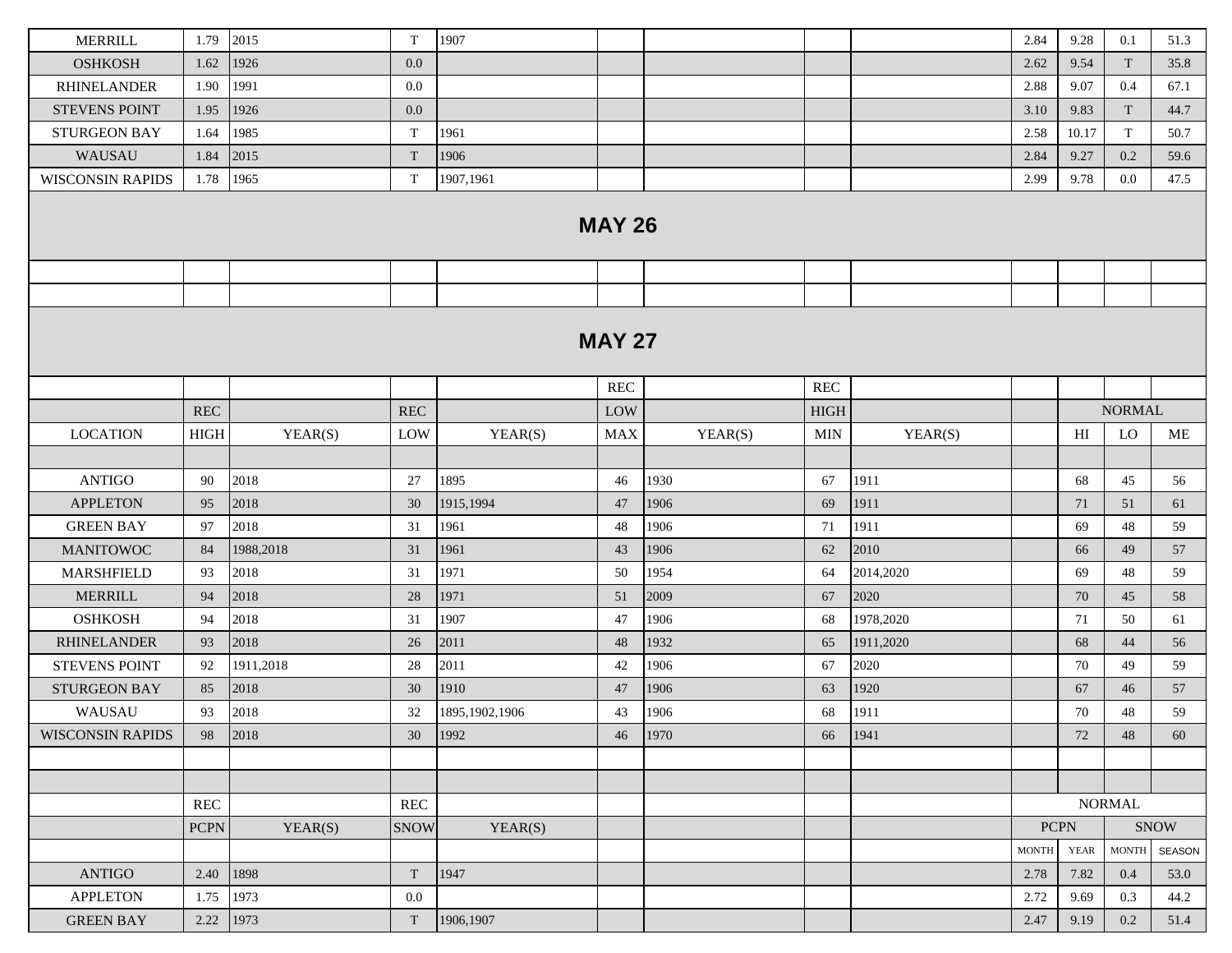| <b>MANITOWOC</b>        | 1.98                 | 1896      | 0.0                  |                  |                      |         |             |           | 2.66         | 10.75          | $0.0\,$                | 43.0   |
|-------------------------|----------------------|-----------|----------------------|------------------|----------------------|---------|-------------|-----------|--------------|----------------|------------------------|--------|
| <b>MARSHFIELD</b>       | 1.92                 | 1969      | 0.0                  |                  |                      |         |             |           | 3.11         | 9.40           | 0.2                    | 50.9   |
| <b>MERRILL</b>          | 2.08                 | 1941      | 0.0                  |                  |                      |         |             |           | 2.95         | 9.39           | 0.1                    | 51.3   |
| <b>OSHKOSH</b>          | 1.35                 | 1909      | T                    | 1932             |                      |         |             |           | 2.73         | 9.65           | T                      | 35.8   |
| <b>RHINELANDER</b>      | 1.48                 | 2006      | T                    | 1947             |                      |         |             |           | 3.00         | 9.19           | 0.4                    | 67.1   |
| <b>STEVENS POINT</b>    | 4.16                 | 1969      | 3.5                  | 1947             |                      |         |             |           | 3.23         | 9.96           | $\mathbf T$            | 44.7   |
| <b>STURGEON BAY</b>     | 1.20                 | 2009      | T                    | 1907             |                      |         |             |           | 2.69         | 10.28          | T                      | 50.7   |
| WAUSAU                  | 2.08                 | 1969      | 0.0                  |                  |                      |         |             |           | 2.97         | 9.40           | 0.2                    | 59.6   |
| <b>WISCONSIN RAPIDS</b> | 2.26                 | 1969      | 0.0                  |                  |                      |         |             |           | 3.11         | 9.90           | $0.0\,$                | 47.5   |
|                         |                      |           |                      |                  | <b>MAY 27</b>        |         |             |           |              |                |                        |        |
|                         |                      |           |                      |                  |                      |         |             |           |              |                |                        |        |
|                         |                      |           |                      |                  |                      |         |             |           |              |                |                        |        |
|                         |                      |           |                      |                  | <b>MAY 28</b>        |         |             |           |              |                |                        |        |
|                         |                      |           |                      |                  | $\operatorname{REC}$ |         | <b>REC</b>  |           |              |                |                        |        |
|                         | $\operatorname{REC}$ |           | $\operatorname{REC}$ |                  | LOW                  |         | <b>HIGH</b> |           |              |                | <b>NORMAL</b>          |        |
| <b>LOCATION</b>         | ${\rm HIGH}$         | YEAR(S)   | LOW                  | YEAR(S)          | <b>MAX</b>           | YEAR(S) | <b>MIN</b>  | YEAR(S)   |              | H <sub>I</sub> | <b>LO</b>              | ME     |
|                         |                      |           |                      |                  |                      |         |             |           |              |                |                        |        |
| <b>ANTIGO</b>           | 87                   | 1919,2006 | 28                   | 1894,1906, 2011  | 46                   | 1947    | 65          | 1969      |              | 68             | 45                     | 56     |
| <b>APPLETON</b>         | 91                   | 1988,2018 | 23                   | 1906             | 43                   | 1947    | 68          | 2018,2020 |              | 71             | 51                     | 61     |
| <b>GREEN BAY</b>        | 89                   | 1991,2018 | 31                   | 1889,1949        | 44                   | 1947    | 68          | 2012      |              | 70             | 48                     | 59     |
| <b>MANITOWOC</b>        | 91                   | 1969      | 31                   | 1889             | 46                   | 1947    | 62          | 1911      |              | 66             | 49                     | 57     |
| <b>MARSHFIELD</b>       | 91                   | 2018      | 31                   | 1965             | 43                   | 1947    | 65          | 2006,2018 |              | 70             | 49                     | 59     |
| <b>MERRILL</b>          | 92                   | 1919      | 30                   | 1906             | 44                   | 1947    | 66          | 2020      |              | 70             | 46                     | 58     |
| <b>OSHKOSH</b>          | 92                   | 2018      | 32                   | 1947             | 48                   | 1947    | 69          | 1944      |              | 71             | 51                     | 61     |
| <b>RHINELANDER</b>      | 91                   | 1919      | 27                   | 1917             | 44                   | 1965    | 67          | 1969      |              | 69             | 45                     | 57     |
| <b>STEVENS POINT</b>    | 92                   | 2018      | 30                   | 2008             | 42                   | 1947    | 67          | 2018      |              | 70             | 49                     | 60     |
| STURGEON BAY            | 91                   | 1944      | 30                   | 1930,1949        | 44                   | 1947    | 67          | 1944      |              | 68             | 47                     | 57     |
| WAUSAU                  | 93                   | 2018      | 32                   | 1932, 1947, 1949 | 45                   | 1965    | 68          | 1929      |              | 71             | 48                     | 59     |
| <b>WISCONSIN RAPIDS</b> | 96                   | 2018      | 31                   | 1949,2008        | 44                   | 1947    | 66          | 1929      |              | 72             | 48                     | 60     |
|                         |                      |           |                      |                  |                      |         |             |           |              |                |                        |        |
|                         |                      |           |                      |                  |                      |         |             |           |              |                |                        |        |
|                         | <b>REC</b>           |           | $\operatorname{REC}$ |                  |                      |         |             |           |              |                | <b>NORMAL</b>          |        |
|                         | <b>PCPN</b>          | YEAR(S)   | <b>SNOW</b>          | YEAR(S)          |                      |         |             |           | $PCPN$       |                |                        | SNOW   |
|                         |                      |           |                      |                  |                      |         |             |           | <b>MONTH</b> | <b>YEAR</b>    | $\operatorname{MONTH}$ | SEASON |
| <b>ANTIGO</b>           | 1.07 1973            |           | 2.0   1947           |                  |                      |         |             |           | 2.88         | 7.92           | 0.4                    | 53.0   |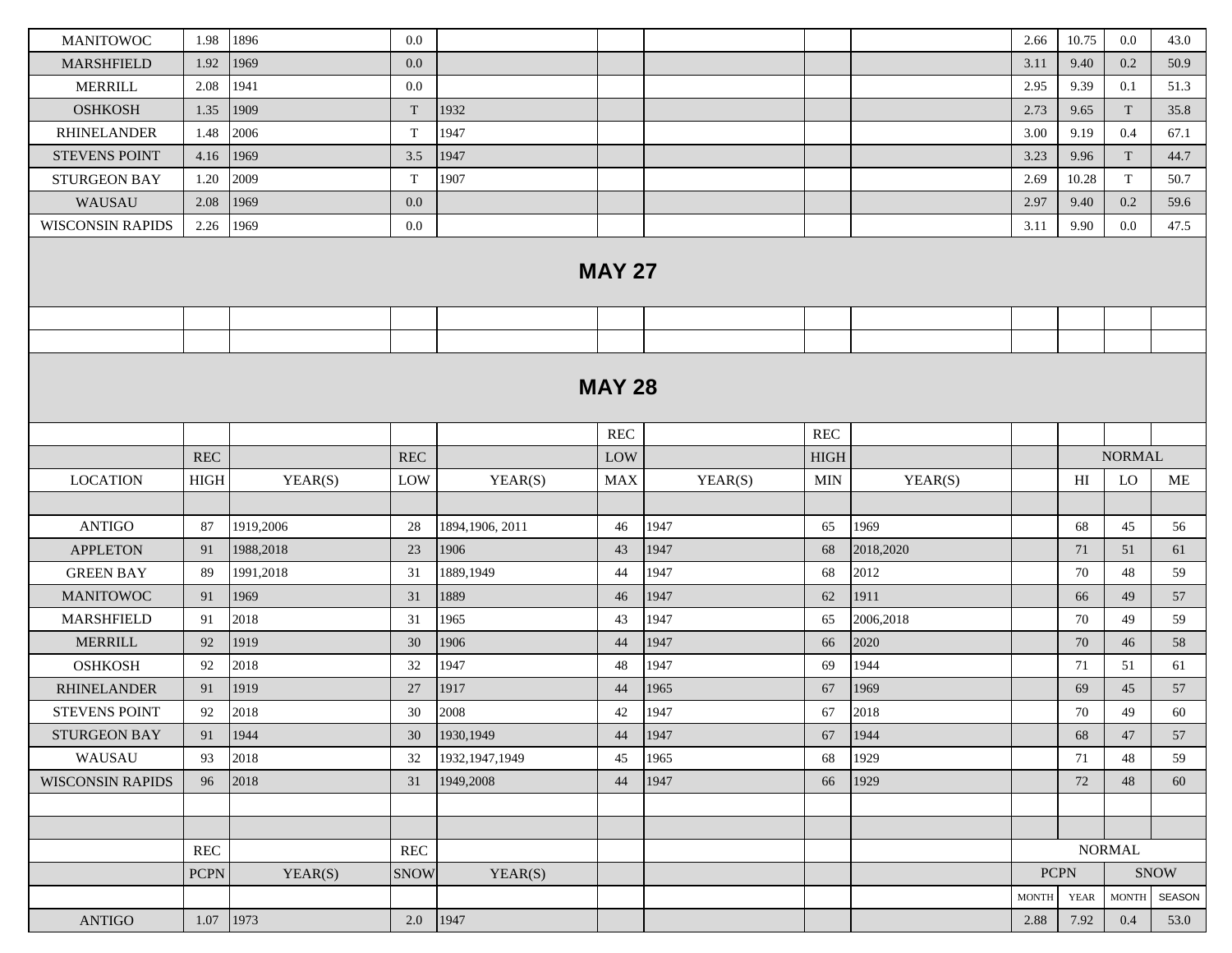| <b>APPLETON</b><br><b>GREEN BAY</b><br><b>MANITOWOC</b><br><b>MARSHFIELD</b><br><b>MERRILL</b><br><b>OSHKOSH</b><br><b>RHINELANDER</b><br><b>STEVENS POINT</b><br><b>STURGEON BAY</b><br>WAUSAU<br><b>WISCONSIN RAPIDS</b> | 1.98<br>2.94<br>2.42<br>2.19<br>1.32<br>1.82<br>0.91<br>2.56<br>3.85<br>2.00<br>2.19 | 2020<br>2020<br>1973<br>1988<br>2019<br>1896<br>1955<br>2020<br>1973<br>1941<br>2020 | 3.5<br>3.0<br>0.0<br>$2.0\,$<br>1.0<br>2.0<br>T<br>$0.0\,$<br>4.5<br>1.0<br>T | 1947<br>1947<br>1947<br>1947<br>1947<br>1965<br>1947<br>1947 |               |           |              |           | 2.84<br>2.58<br>2.77<br>3.25<br>3.06<br>2.85<br>3.11 | 9.81<br>9.30<br>10.86<br>9.54<br>9.50<br>9.77<br>9.30 | 0.3<br>0.2<br>0.0<br>0.2<br>0.1<br>$\ensuremath{\mathrm{T}}$<br>0.4 | 44.2<br>51.4<br>43.0<br>50.9<br>51.3<br>35.8 |
|----------------------------------------------------------------------------------------------------------------------------------------------------------------------------------------------------------------------------|--------------------------------------------------------------------------------------|--------------------------------------------------------------------------------------|-------------------------------------------------------------------------------|--------------------------------------------------------------|---------------|-----------|--------------|-----------|------------------------------------------------------|-------------------------------------------------------|---------------------------------------------------------------------|----------------------------------------------|
|                                                                                                                                                                                                                            |                                                                                      |                                                                                      |                                                                               |                                                              |               |           |              |           |                                                      |                                                       |                                                                     |                                              |
|                                                                                                                                                                                                                            |                                                                                      |                                                                                      |                                                                               |                                                              |               |           |              |           |                                                      |                                                       |                                                                     |                                              |
|                                                                                                                                                                                                                            |                                                                                      |                                                                                      |                                                                               |                                                              |               |           |              |           |                                                      |                                                       |                                                                     |                                              |
|                                                                                                                                                                                                                            |                                                                                      |                                                                                      |                                                                               |                                                              |               |           |              |           |                                                      |                                                       |                                                                     |                                              |
|                                                                                                                                                                                                                            |                                                                                      |                                                                                      |                                                                               |                                                              |               |           |              |           |                                                      |                                                       |                                                                     |                                              |
|                                                                                                                                                                                                                            |                                                                                      |                                                                                      |                                                                               |                                                              |               |           |              |           |                                                      |                                                       |                                                                     |                                              |
|                                                                                                                                                                                                                            |                                                                                      |                                                                                      |                                                                               |                                                              |               |           |              |           |                                                      |                                                       |                                                                     | 67.1                                         |
|                                                                                                                                                                                                                            |                                                                                      |                                                                                      |                                                                               |                                                              |               |           |              |           | 3.37                                                 | 10.10                                                 | T                                                                   | 44.7                                         |
|                                                                                                                                                                                                                            |                                                                                      |                                                                                      |                                                                               |                                                              |               |           |              |           | 2.80                                                 | 10.39                                                 | T                                                                   | 50.7                                         |
|                                                                                                                                                                                                                            |                                                                                      |                                                                                      |                                                                               |                                                              |               |           |              |           | 3.09                                                 | 9.52                                                  | 0.2                                                                 | 59.6                                         |
|                                                                                                                                                                                                                            |                                                                                      |                                                                                      |                                                                               | 1965                                                         |               |           |              |           | 3.23                                                 | 10.02                                                 | $0.0\,$                                                             | 47.5                                         |
|                                                                                                                                                                                                                            |                                                                                      |                                                                                      |                                                                               |                                                              | <b>MAY 28</b> |           |              |           |                                                      |                                                       |                                                                     |                                              |
|                                                                                                                                                                                                                            |                                                                                      |                                                                                      |                                                                               |                                                              |               |           |              |           |                                                      |                                                       |                                                                     |                                              |
|                                                                                                                                                                                                                            |                                                                                      |                                                                                      |                                                                               |                                                              |               |           |              |           |                                                      |                                                       |                                                                     |                                              |
| <b>MAY 29</b><br>$\operatorname{REC}$<br><b>REC</b>                                                                                                                                                                        |                                                                                      |                                                                                      |                                                                               |                                                              |               |           |              |           |                                                      |                                                       |                                                                     |                                              |
|                                                                                                                                                                                                                            |                                                                                      |                                                                                      |                                                                               |                                                              |               |           |              |           |                                                      |                                                       |                                                                     |                                              |
|                                                                                                                                                                                                                            | REC                                                                                  |                                                                                      | <b>REC</b>                                                                    |                                                              | LOW           |           | ${\rm HIGH}$ |           |                                                      |                                                       | <b>NORMAL</b>                                                       | ME                                           |
| <b>LOCATION</b>                                                                                                                                                                                                            | <b>HIGH</b>                                                                          | YEAR(S)                                                                              | LOW                                                                           | YEAR(S)                                                      | MAX           | YEAR(S)   | <b>MIN</b>   | YEAR(S)   |                                                      | HI                                                    | LO                                                                  |                                              |
|                                                                                                                                                                                                                            |                                                                                      |                                                                                      |                                                                               |                                                              |               |           |              |           |                                                      |                                                       |                                                                     |                                              |
| <b>ANTIGO</b>                                                                                                                                                                                                              | 95                                                                                   | 1895                                                                                 |                                                                               |                                                              |               |           |              |           |                                                      |                                                       |                                                                     |                                              |
|                                                                                                                                                                                                                            |                                                                                      |                                                                                      | 29                                                                            | 1965                                                         | 45            | 1983      | 69           | 1929      |                                                      | 68                                                    | 45                                                                  | 57                                           |
| <b>APPLETON</b>                                                                                                                                                                                                            | 92                                                                                   | 2018                                                                                 | 31                                                                            | 1906                                                         | 49            | 1947      | 68           | 2006      |                                                      | 72                                                    | 52                                                                  | 62                                           |
| <b>GREEN BAY</b>                                                                                                                                                                                                           | 91                                                                                   | 1895                                                                                 | 32                                                                            | 1965                                                         | 49            | 1947      | 68           | 1895      |                                                      | 70                                                    | 48                                                                  | 59                                           |
| <b>MANITOWOC</b>                                                                                                                                                                                                           | 87                                                                                   | 1998,2006                                                                            | 32                                                                            | 1884,1965                                                    | 48            | 1927      | 64           | 1998      |                                                      | 66                                                    | 49                                                                  | 58                                           |
| <b>MARSHFIELD</b>                                                                                                                                                                                                          | 90                                                                                   | 2018                                                                                 | 28                                                                            | 1965                                                         | 47            | 1947      | 68           | 2018      |                                                      | 70                                                    | 49                                                                  | 59                                           |
| <b>MERRILL</b>                                                                                                                                                                                                             | 92                                                                                   | 1934,2006                                                                            | 29                                                                            | 1965                                                         | 45            | 1947      | 67           | 2006      |                                                      | 71                                                    | 46                                                                  | 58                                           |
| <b>OSHKOSH</b>                                                                                                                                                                                                             | 91                                                                                   | 1991,2006                                                                            | 31                                                                            | 1947                                                         | 48            | 1927      | 69           | 1991      |                                                      | 72                                                    | 51                                                                  | 61                                           |
| <b>RHINELANDER</b>                                                                                                                                                                                                         | 92                                                                                   | 1919                                                                                 | 30                                                                            | 1965                                                         | 45            | 1947,1983 | 69           | 2006      |                                                      | 69                                                    | 45                                                                  | 57                                           |
| <b>STEVENS POINT</b>                                                                                                                                                                                                       | 91                                                                                   | 1934                                                                                 | 31                                                                            | 1947                                                         | 48            | 1947      | 71           | 1929      |                                                      | 71                                                    | 49                                                                  | 60                                           |
| <b>STURGEON BAY</b>                                                                                                                                                                                                        | 91                                                                                   | 1944                                                                                 | 31                                                                            | 1947                                                         | 45            | 1947      | 66           | 1969      |                                                      | 68                                                    | 47                                                                  | 57                                           |
| WAUSAU                                                                                                                                                                                                                     | 93                                                                                   | 1895                                                                                 | 31                                                                            | 1947,1965                                                    | 46            | 1947,1983 | 71           | 1895      |                                                      | 71                                                    | 48                                                                  | 60                                           |
| <b>WISCONSIN RAPIDS</b>                                                                                                                                                                                                    | 93                                                                                   | 2018                                                                                 | 26                                                                            | 1965                                                         | 55            | 1918      | 69           | 2006,2018 |                                                      | 72                                                    | 49                                                                  | 60                                           |
|                                                                                                                                                                                                                            |                                                                                      |                                                                                      |                                                                               |                                                              |               |           |              |           |                                                      |                                                       |                                                                     |                                              |
|                                                                                                                                                                                                                            | <b>REC</b>                                                                           |                                                                                      | <b>REC</b>                                                                    |                                                              |               |           |              |           |                                                      |                                                       | <b>NORMAL</b>                                                       |                                              |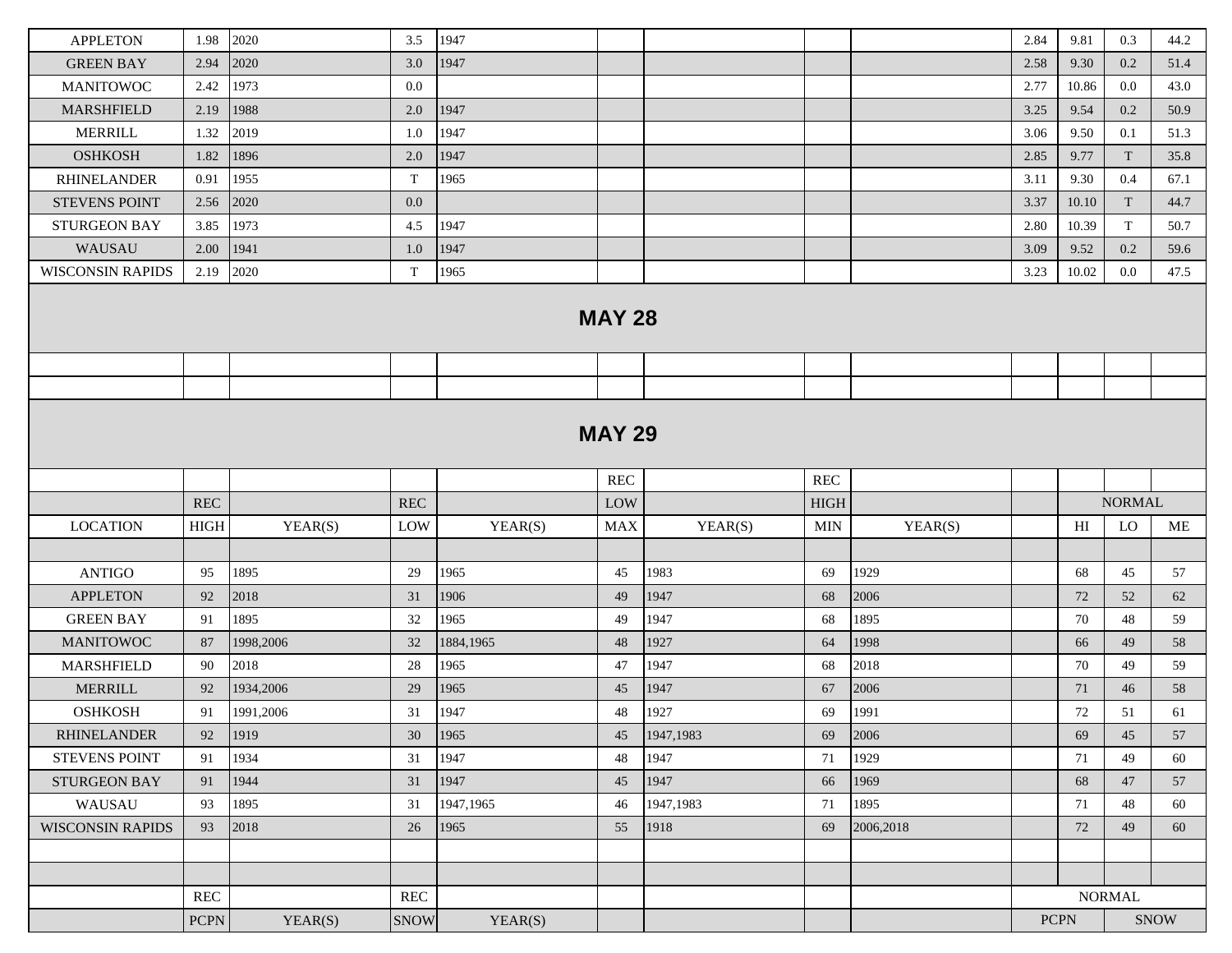|                         |             |                  |         |           |               |           |             |                        | <b>MONTH</b> | <b>YEAR</b> | $\operatorname{MONTH}$ | SEASON |
|-------------------------|-------------|------------------|---------|-----------|---------------|-----------|-------------|------------------------|--------------|-------------|------------------------|--------|
| <b>ANTIGO</b>           | 1.12        | 1989             | T       | 1965      |               |           |             |                        | 2.98         | 8.02        | 0.4                    | 53.0   |
| <b>APPLETON</b>         | 1.59        | 1913             | $0.0\,$ |           |               |           |             |                        | 2.96         | 9.93        | 0.3                    | 44.2   |
| <b>GREEN BAY</b>        | 2.60        | 1942             | T       | 1947      |               |           |             |                        | 2.69         | 9.41        | 0.2                    | 51.4   |
| <b>MANITOWOC</b>        | 1.41        | 1905             | $0.0\,$ |           |               |           |             |                        | 2.87         | 10.96       | 0.0                    | 43.0   |
| MARSHFIELD              | 2.00        | 1913             | T       | 1947      |               |           |             |                        | 3.39         | 9.68        | 0.2                    | 50.9   |
| <b>MERRILL</b>          | 1.71        | 1943             | $0.0\,$ |           |               |           |             |                        | 3.18         | 9.62        | 0.1                    | 51.3   |
| <b>OSHKOSH</b>          | 2.80        | 1989             | 0.0     |           |               |           |             |                        | 2.97         | 9.89        | T                      | 35.8   |
| <b>RHINELANDER</b>      | 2.51        | 1994             | T       | 1947      |               |           |             |                        | 3.23         | 9.42        | 0.4                    | 67.1   |
| <b>STEVENS POINT</b>    | 2.50        | 1913             | 0.0     |           |               |           |             |                        | 3.50         | 10.23       | T                      | 44.7   |
| <b>STURGEON BAY</b>     | 1.37        | 2020             | $0.0\,$ |           |               |           |             |                        | 2.91         | 10.50       | T                      | 50.7   |
| WAUSAU                  | 2.43        | 1942             | 0.0     |           |               |           |             |                        | 3.22         | 9.65        | 0.2                    | 59.6   |
| <b>WISCONSIN RAPIDS</b> | 3.12        | 1989             | 0.0     |           |               |           |             |                        | 3.35         | 10.14       | 0.0                    | 47.5   |
|                         |             |                  |         |           | <b>MAY 29</b> |           |             |                        |              |             |                        |        |
|                         |             |                  |         |           |               |           |             |                        |              |             |                        |        |
|                         |             |                  |         |           |               |           |             |                        |              |             |                        |        |
| <b>MAY 30</b>           |             |                  |         |           |               |           |             |                        |              |             |                        |        |
|                         |             |                  |         |           | <b>REC</b>    |           | REC         |                        |              |             |                        |        |
|                         | <b>REC</b>  |                  | REC     |           | LOW           |           | <b>HIGH</b> |                        |              |             | <b>NORMAL</b>          |        |
| <b>LOCATION</b>         | <b>HIGH</b> | YEAR(S)          | LOW     | YEAR(S)   | <b>MAX</b>    | YEAR(S)   | MIN         | YEAR(S)                |              | H           | LO                     | ME     |
|                         |             |                  |         |           |               |           |             |                        |              |             |                        |        |
| <b>ANTIGO</b>           | 87          | 1919             | 29      | 1966      | 49            | 1910,1983 | 69          | 1938                   |              | 69          | 46                     | 57     |
| <b>APPLETON</b>         | 92          | 1988             | 35      | 1915,1990 | 51            | 1993      | 70          | 2006                   |              | 72          | 52                     | 62     |
| <b>GREEN BAY</b>        | 92          | 1939             | 33      | 1894      | 48            | 1897      | 69          | 1895                   |              | 70          | 49                     | 60     |
| <b>MANITOWOC</b>        | 92          | 1939             | 32      | 1889      | 50            | 1889      | 65          | 1986                   |              | 67          | 50                     | 58     |
| <b>MARSHFIELD</b>       | 89          | 1934,1986        | 32      | 1915,1930 | 51            | 1983      | 66          | 2006                   |              | 70          | 49                     | 60     |
| MERRILL                 | 96          | 1934             | 30      | 1930      | 49            | 1993      | 68          | 2006                   |              | 71          | 46                     | 59     |
| <b>OSHKOSH</b>          | 92          | 1944             | 32      | 1889      | 51            | 1983      | 69          | 2006                   |              | 72          | 51                     | 62     |
| <b>RHINELANDER</b>      | 90          | 1939             | 29      | 1915      | 47            | 1993      | 71          | 1929                   |              | 69          | 45                     | 57     |
| <b>STEVENS POINT</b>    | 94          | 1939             | 34      | 1897      | 50            | 1983      | 67          | 1899,2018              |              | 71          | 50                     | 60     |
| STURGEON BAY            | 88          | 1939, 1986, 1988 | 31      | 1973      | 47            | 1910      | 64          | 1986,1987              |              | 68          | 47                     | 58     |
| WAUSAU                  | 94          | 1939             | 33      | 1894      | 44            | 1897      | 65          | 1895, 1937, 1986, 2006 |              | 71          | 49                     | 60     |
| <b>WISCONSIN RAPIDS</b> | 93          | 1919             | 30      | 1947      | 51            | 1983      | 70          | 2006                   |              | 73          | 49                     | 61     |
|                         |             |                  |         |           |               |           |             |                        |              |             |                        |        |
|                         |             |                  |         |           |               |           |             |                        |              |             |                        |        |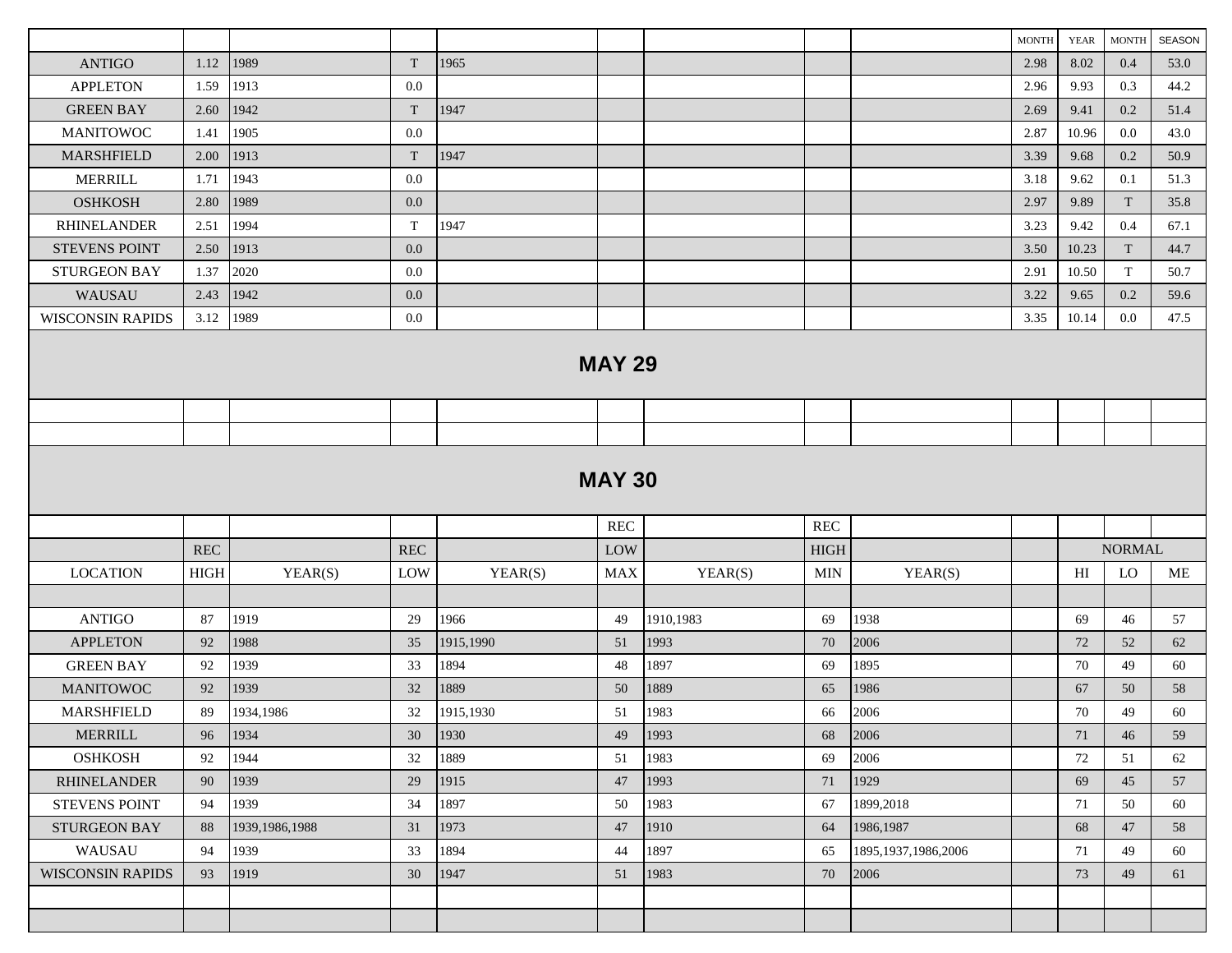|                         | <b>REC</b>  |         | $\operatorname{REC}$ |           |               |         |             |           | <b>NORMAL</b> |                |               |             |  |
|-------------------------|-------------|---------|----------------------|-----------|---------------|---------|-------------|-----------|---------------|----------------|---------------|-------------|--|
|                         | <b>PCPN</b> | YEAR(S) | <b>SNOW</b>          | YEAR(S)   |               |         |             |           | <b>PCPN</b>   |                |               | <b>SNOW</b> |  |
|                         |             |         |                      |           |               |         |             |           | <b>MONTH</b>  | <b>YEAR</b>    | <b>MONTH</b>  | SEASON      |  |
| <b>ANTIGO</b>           | 1.40        | 1895    | $\mathbf T$          | 1897      |               |         |             |           | 3.10          | 8.14           | 0.4           | 53.0        |  |
| <b>APPLETON</b>         | 1.33        | 1942    | 0.0                  |           |               |         |             |           | 3.08          | 10.05          | 0.3           | 44.2        |  |
| <b>GREEN BAY</b>        | 2.21        | 1943    | 0.0                  |           |               |         |             |           | 2.81          | 9.53           | 0.2           | 51.4        |  |
| <b>MANITOWOC</b>        | 1.96        | 1989    | 0.0                  |           |               |         |             |           | 2.97          | 11.06          | $0.0\,$       | 43.0        |  |
| <b>MARSHFIELD</b>       | 2.35        | 1989    | 0.0                  |           |               |         |             |           | 3.53          | 9.82           | 0.2           | 50.9        |  |
| <b>MERRILL</b>          | 1.99        | 1942    | 0.0                  |           |               |         |             |           | 3.31          | 9.75           | 0.1           | 51.3        |  |
| <b>OSHKOSH</b>          | 1.47        | 1975    | 0.0                  |           |               |         |             |           | 3.09          | 10.01          | T             | 35.8        |  |
| <b>RHINELANDER</b>      | 1.08        | 1952    | t.                   | 1953      |               |         |             |           | 3.36          | 9.55           | 0.4           | 67.1        |  |
| <b>STEVENS POINT</b>    | 2.20        | 1989    | 0.0                  |           |               |         |             |           | 3.64          | 10.37          | T             | 44.7        |  |
| <b>STURGEON BAY</b>     | 1.86        | 1942    | 0.0                  |           |               |         |             |           | 3.03          | 10.62          | T             | 50.7        |  |
| WAUSAU                  | 2.91        | 1942    | T                    | 1897,1989 |               |         |             |           | 3.35          | 9.78           | 0.2           | 59.6        |  |
| <b>WISCONSIN RAPIDS</b> | 1.70        | 1942    | 0.0                  |           |               |         |             |           | 3.48          | 10.27          | $0.0\,$       | 47.5        |  |
| <b>MAY 30</b>           |             |         |                      |           |               |         |             |           |               |                |               |             |  |
|                         |             |         |                      |           |               |         |             |           |               |                |               |             |  |
|                         |             |         |                      |           |               |         |             |           |               |                |               |             |  |
|                         |             |         |                      |           | <b>MAY 31</b> |         |             |           |               |                |               |             |  |
|                         |             |         |                      |           | <b>REC</b>    |         | <b>REC</b>  |           |               |                |               |             |  |
|                         | <b>REC</b>  |         | <b>REC</b>           |           | LOW           |         | <b>HIGH</b> |           |               |                | <b>NORMAL</b> |             |  |
| <b>LOCATION</b>         | <b>HIGH</b> | YEAR(S) | LOW                  | YEAR(S)   | <b>MAX</b>    | YEAR(S) | <b>MIN</b>  | YEAR(S)   |               | H <sub>I</sub> | LO            | ME          |  |
|                         |             |         |                      |           |               |         |             |           |               |                |               |             |  |
| <b>ANTIGO</b>           | 100         | 1934    | 29                   | 1897      | 51            | 1897    | 66          | 1895,1925 |               | 69             | 46            | 57          |  |
| <b>APPLETON</b>         | 94          | 1988    | 36                   | 2009      | 46            | 1946    | 69          | 2007      |               | 72             | 53            | 62          |  |
| <b>GREEN BAY</b>        | 99          | 1934    | 34                   | 1897      | 45            | 1889    | 69          | 1895      |               | 71             | 49            | 60          |  |
| <b>MANITOWOC</b>        | 91          | 1925    | 32                   | 1889      | 48            | 1889    | 66          | 1919      |               | 67             | 50            | 58          |  |
| MARSHFIELD              | 105         | 1934    | 35                   | 1966,1972 | 58            | 1945    | 65          | 1937      |               | 71             | 50            | 60          |  |
| MERRILL                 | 104         | 1934    | 30                   | 1972      | 53            | 1993    | 78          | 1934      |               | 71             | 47            | 59          |  |
| <b>OSHKOSH</b>          | 104         | 1934    | 31                   | 1889      | 46            | 1889    | 70          | 1899      |               | 73             | 52            | 62          |  |
| <b>RHINELANDER</b>      | 99          | 1934    | 29                   | 2009      | 52            | 1993    | 64          | 1939      |               | 70             | 46            | 58          |  |
| <b>STEVENS POINT</b>    | 104         | 1934    | 33                   | 1897      | 54            | 1897    | 68          | 1918      |               | 71             | 50            | 61          |  |
| STURGEON BAY            | 91          | 1925    | 33                   | 1916      | 50            | 1910    | 67          | 1939      |               | 69             | 48            | 58          |  |
| WAUSAU                  | 104         | 1934    | 31                   | 1897,1903 | 44            | 18987   | 68          | 1895,1925 |               | 71             | 49            | 60          |  |
| <b>WISCONSIN RAPIDS</b> | 105         | 1934    | 32                   | 1966      | 58            | 1908    | 69          | 1937      |               | 73             | 49            | 61          |  |